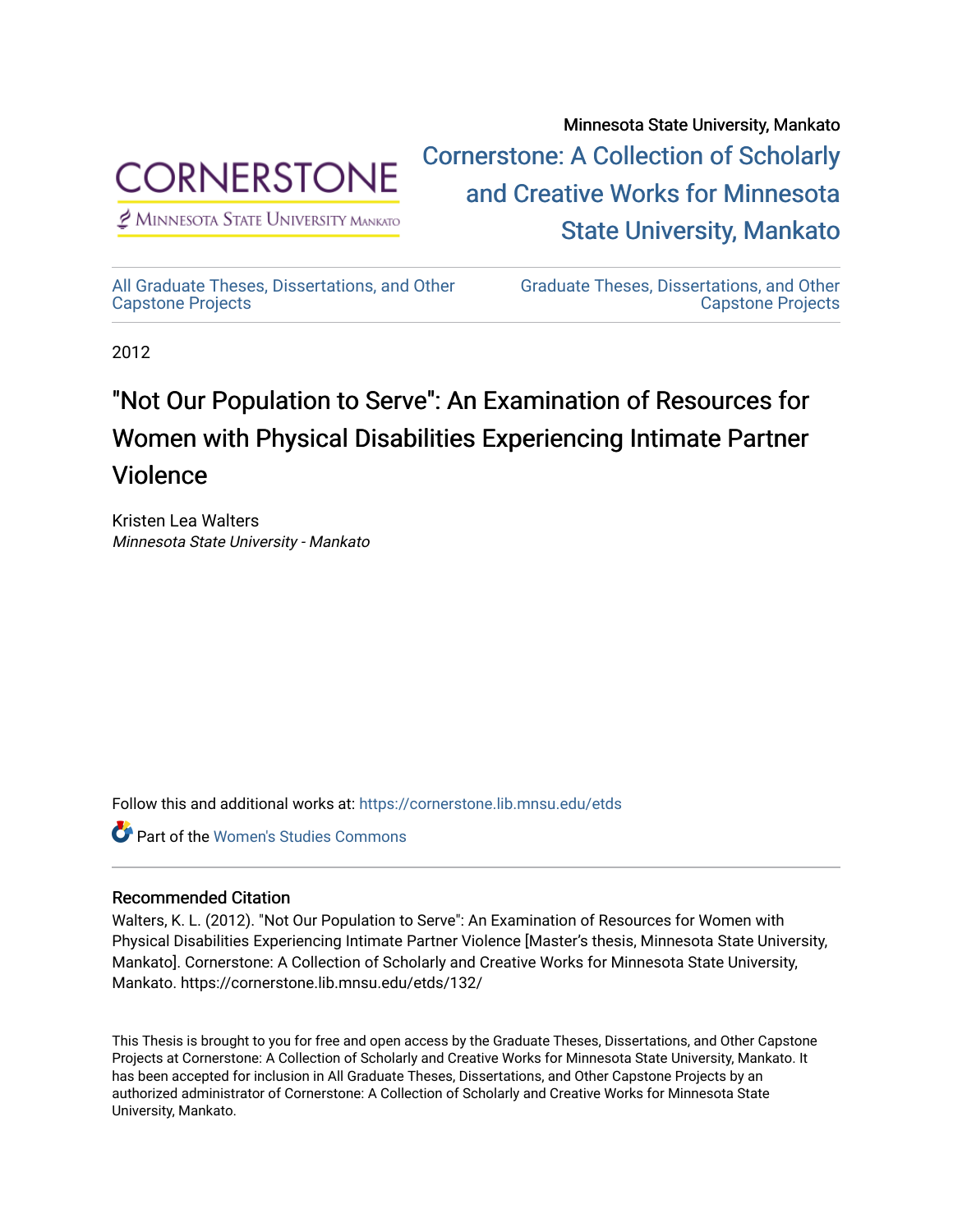"Not Our Population to Serve": An Examination of Resources for Women with Physical Disabilities Experiencing Intimate Partner Violence

By

Kristen Lea Walters

Minnesota State University, Mankato

Mankato, MN

Spring 2012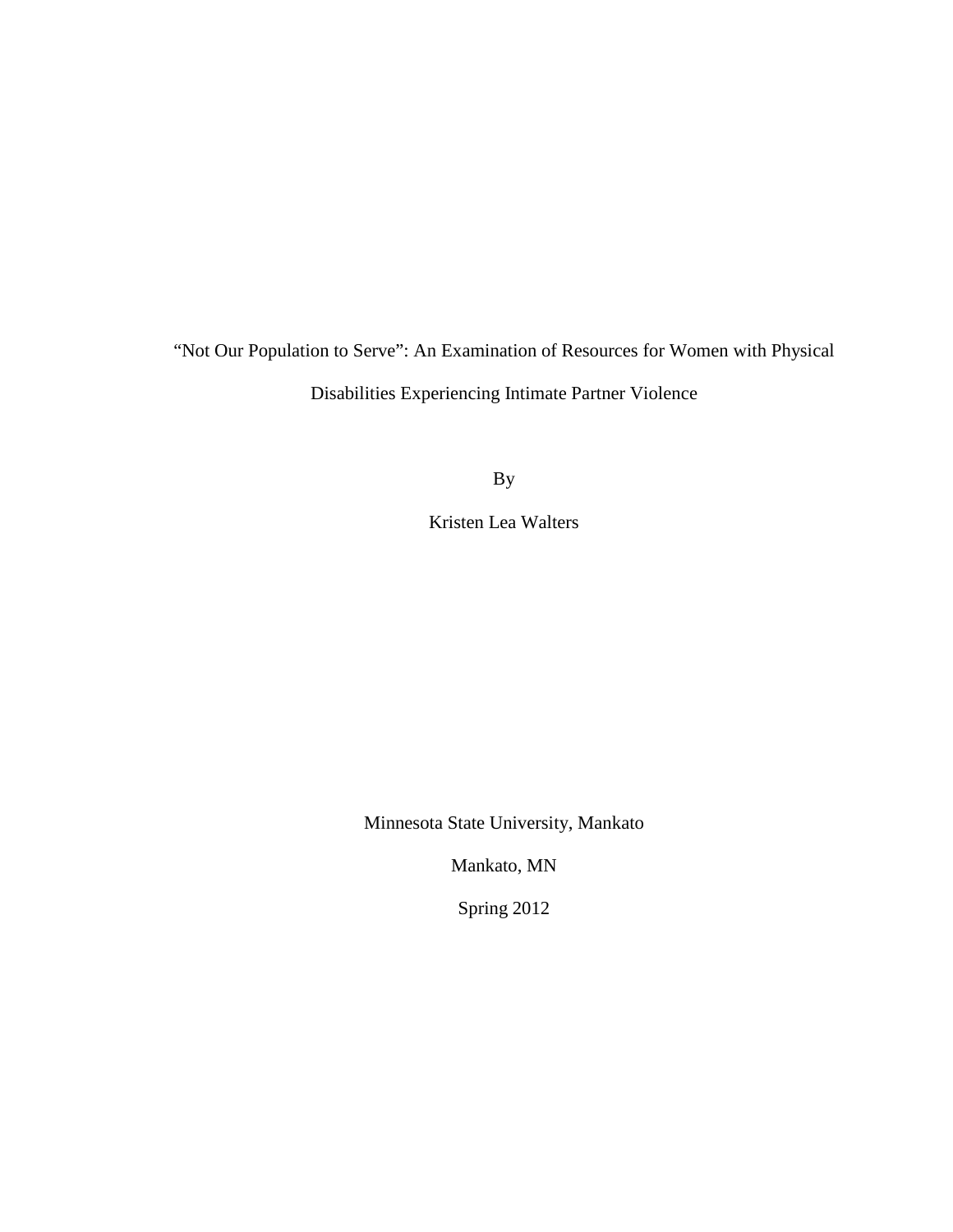#### **ABSTRACT**

This thesis examines services provided to women with physical disabilities who are survivors of intimate partner violence (IPV). Women with disabilities experience IPV at alarming rates and examining resources they may turn to when leaving abusive relationships is crucial to improving such services. In order to analyze services provided to this population, I surveyed staff at both domestic violence shelters and group homes. Two separate surveys were constructed, one for domestic violence shelter staff and one for group home staff. Surveys were administered to facilities throughout Minnesota in the spring of 2012. To ascertain these professionals' capacity to help this group of women, I asked questions about their training, the facilities accessibility, referral processes, and staffs' personal experiences. Six participants responded to the survey constructed for domestic violence shelter staff and eight participants responded to the survey constructed for group home staff. Findings suggest that each type of facility has considerable limitations in providing services to women with physical disabilities who are survivors of IPV. This study found that these institutions can each assist this population, but changes are needed to more effectively help these clients.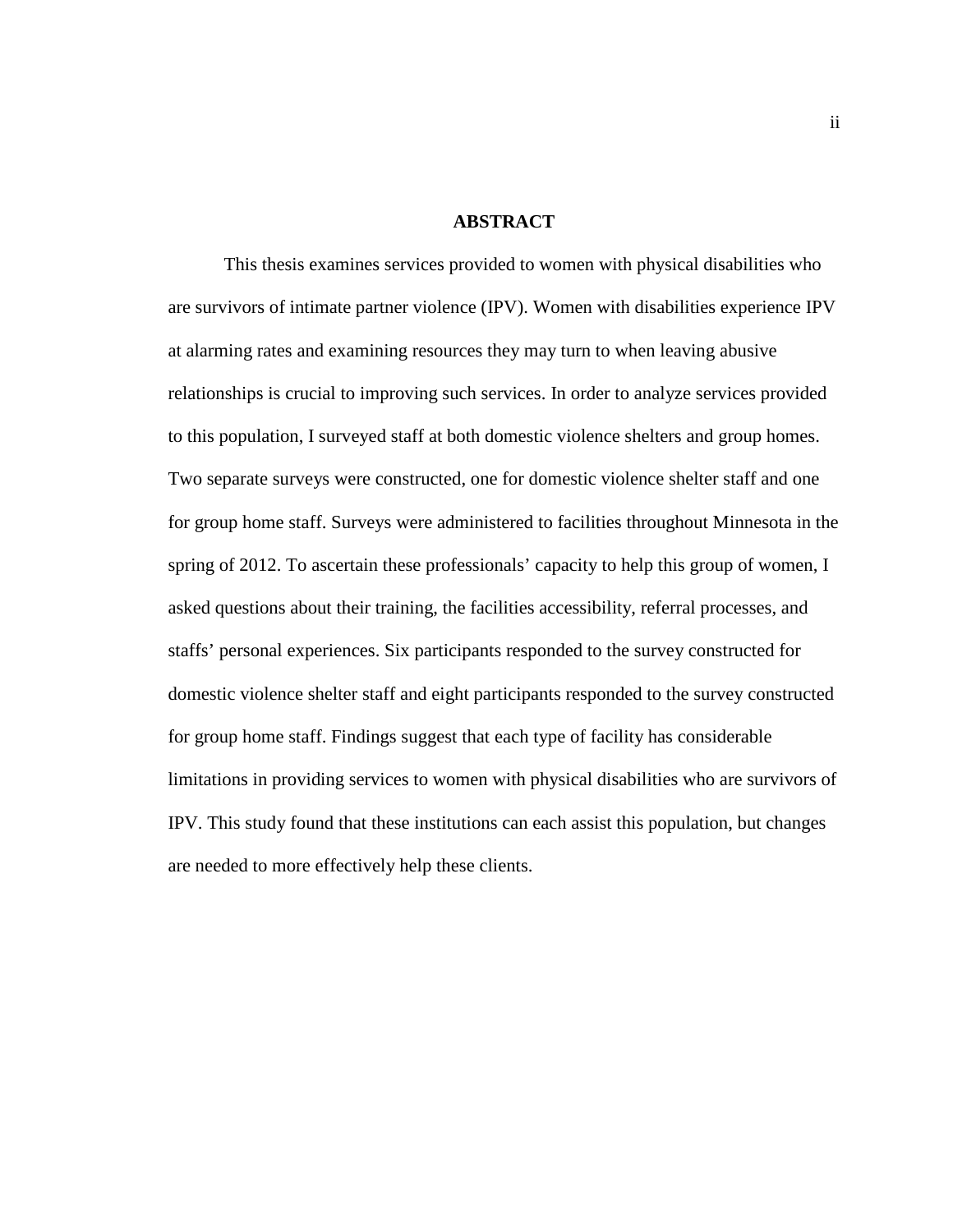#### **ACKNOWLEDGEMENTS**

First and foremost I must acknowledge that this research project was not completed independently. My cohort of fellow graduate students, my family, and my wonderful thesis committee were all instrumental in this process. I could not have made it through these past two years if it were not for the continual support and inspiration from my wonderful graduate cohort. I want to thank Amy Anderson, Brittany Trimble-Clarke, Anne Estling, Samantha Oakley, Megan Rae, Katie Stack, Sophie Slater, and Lyndsey Wetterberg. I have learned so much from each of these women and know they will be lifelong friends and activists. They constantly inspire me and encourage me. My family has always been encouraging in my academic pursuits. Without a doubt I could not have gotten through graduate school without their support.

This project could not have been completed without the hard work and time of my thesis committee: Dr. Maria Bevacqua, Dr. helen crump, and Dr. Barbara Carson. My committee was instrumental in the success of this project and provided invaluable feedback during the revision process. I especially want to thank my thesis chair, Dr. Maria Bevacqua, who saw me through the many phases of this project and who aided me in narrowing down my topic of research. I would also like to thank Dr. Angela Hubler, one of my Women's Studies professors from Kansas State University, who strongly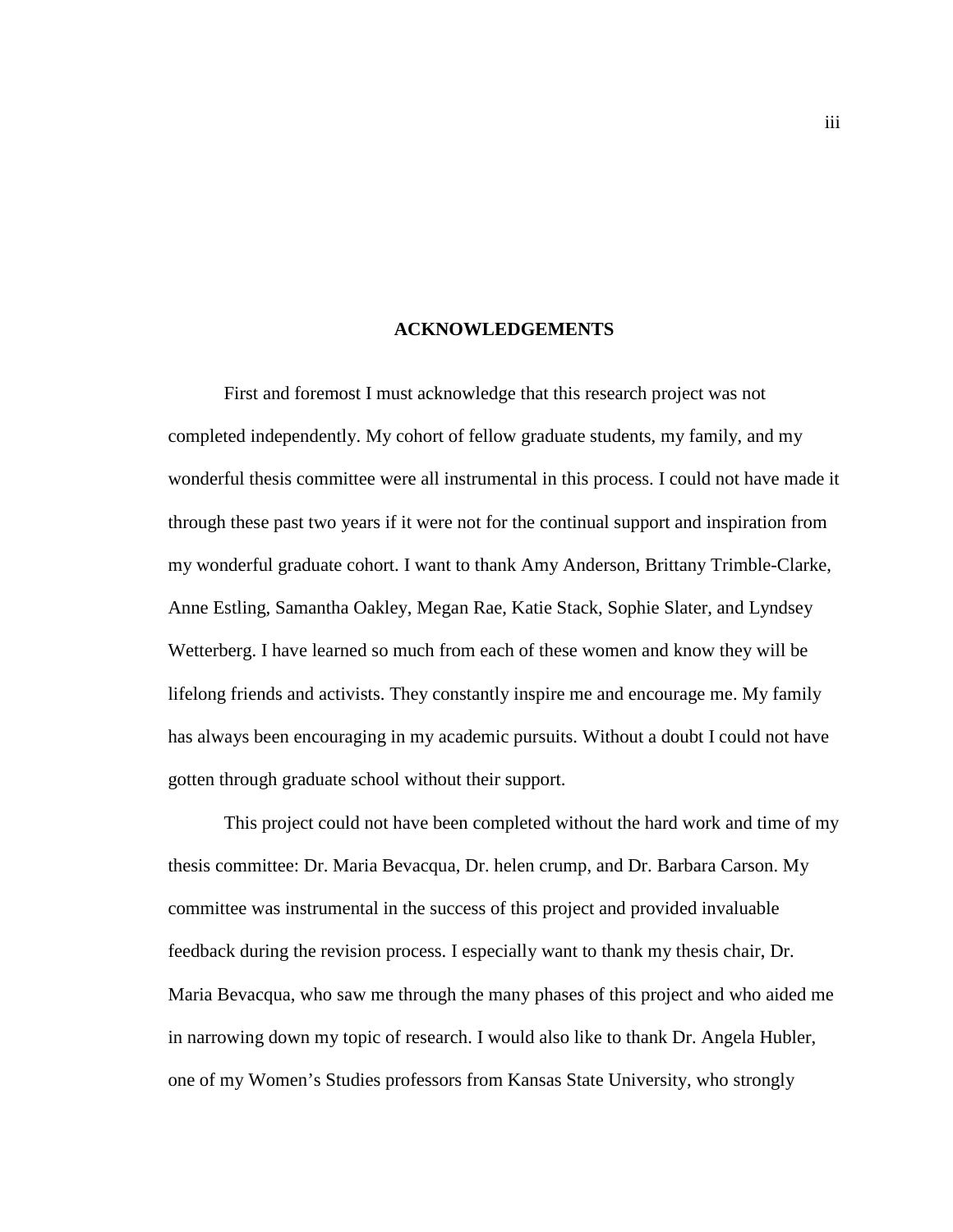encouraged me to pursue graduate education in this field. I surely would not be here today without her assistance.

This research project would not have been possible without participation from both domestic violence shelter and group home service providers. Their knowledge and expertise has made this project possible. Both types of service providers do such important work, which I strongly believe makes our world a better place.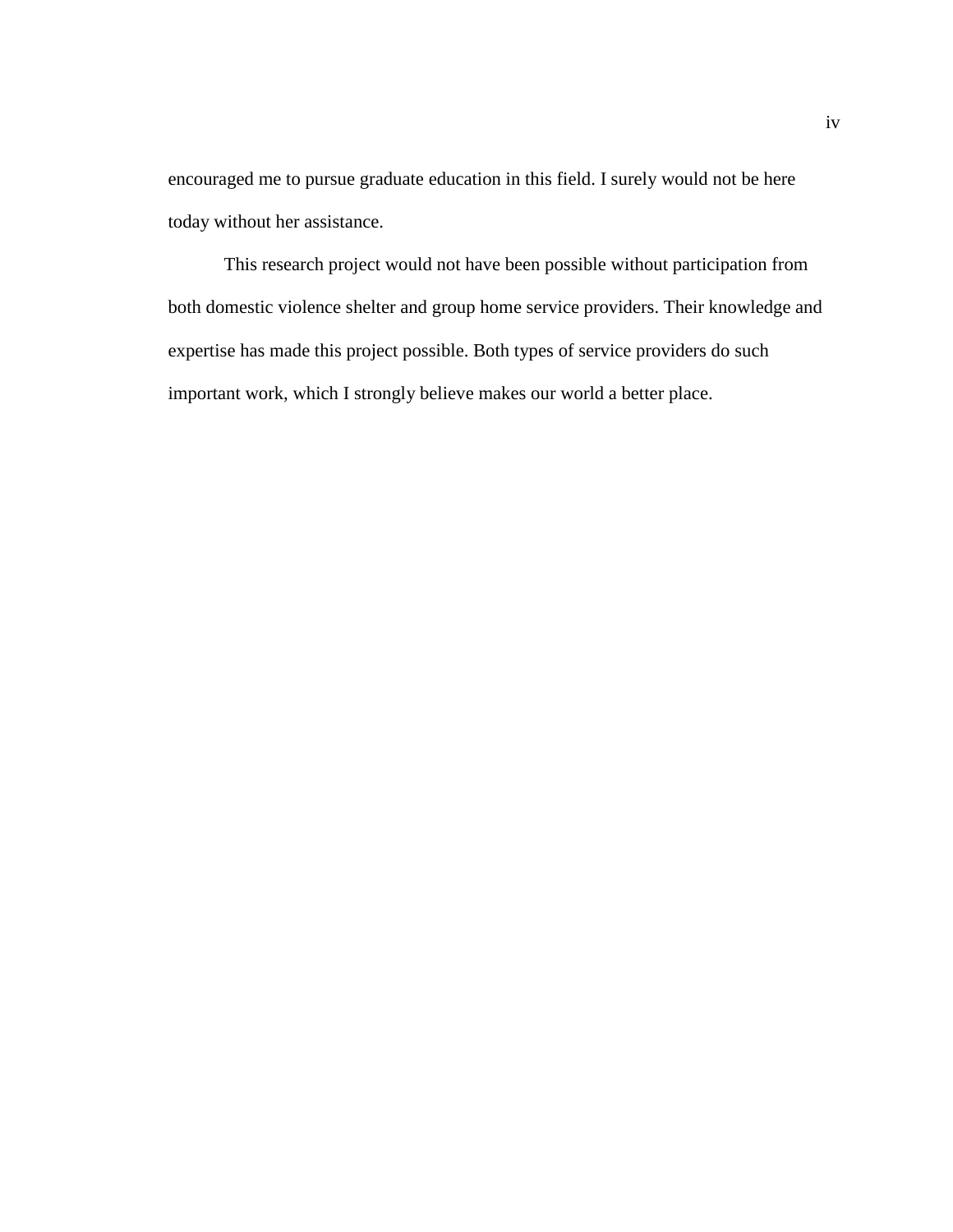# **TABLE OF CONTENTS**

| Chapter |  |
|---------|--|
|         |  |
|         |  |
|         |  |
|         |  |
|         |  |
|         |  |
|         |  |
|         |  |
|         |  |
|         |  |
|         |  |
|         |  |
|         |  |
|         |  |
|         |  |
|         |  |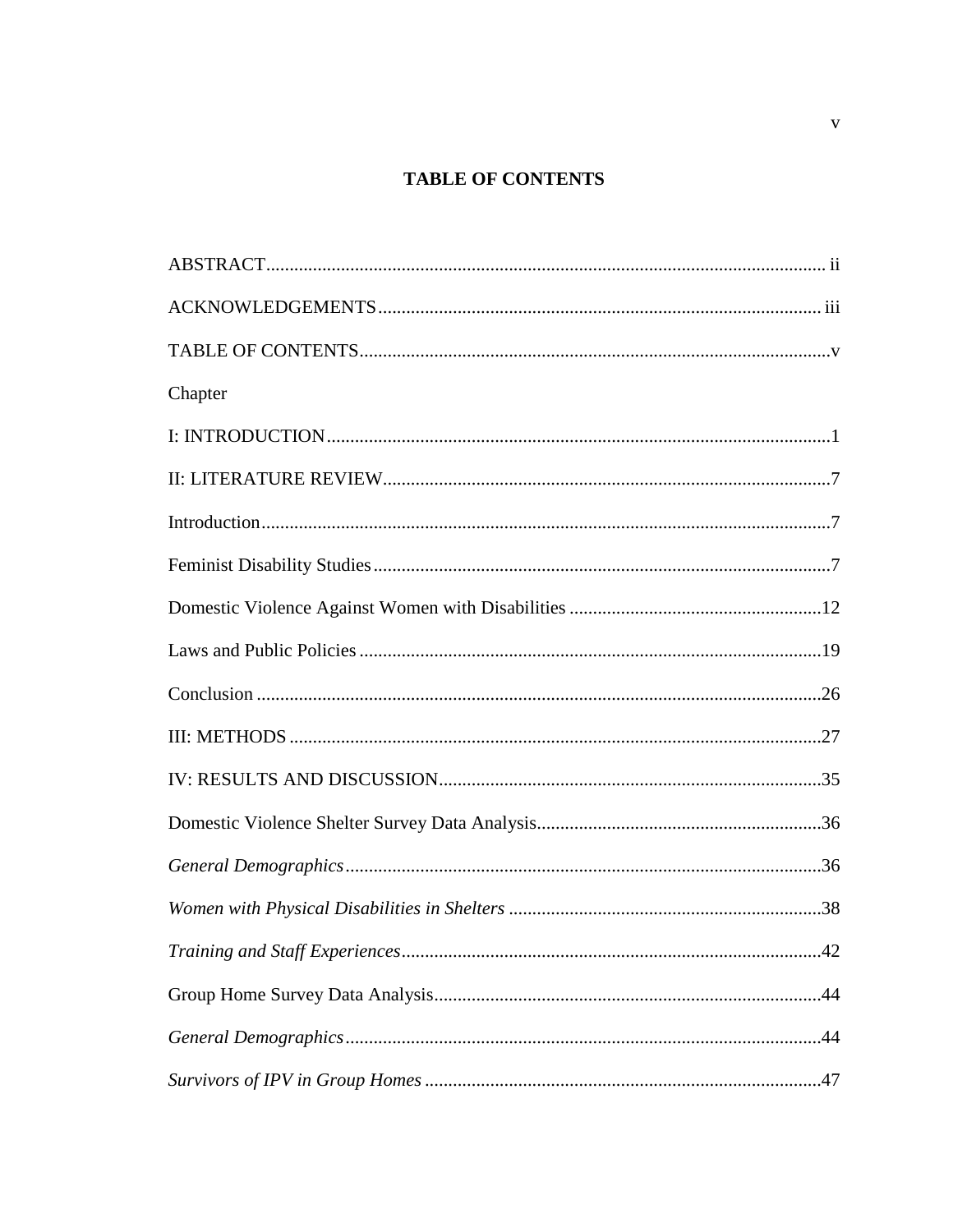| Appendices |  |
|------------|--|
|            |  |
|            |  |
|            |  |
|            |  |
|            |  |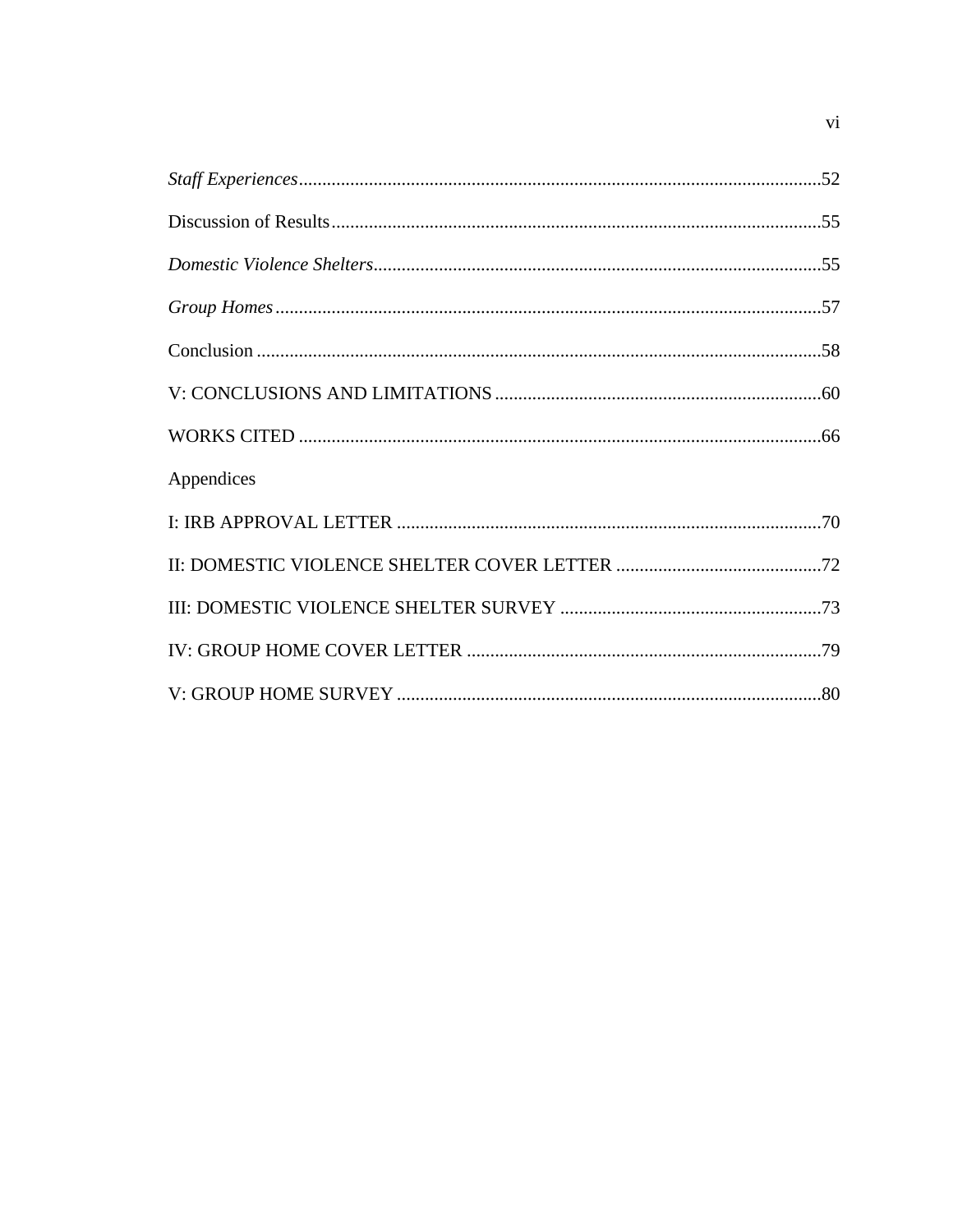# **CHAPTER I**

### **INTRODUCTION**

Women with disabilities experience oppression due to their gender and disability status (Mays 147). Along with their able-bodied counterparts, women with disabilities are at risk of experiencing abuse by those closest to them, their partners. When discussing women with disabilities it is important to note that their partners often double as caretakers. Jennifer Nixon explains the importance of taking into account the "potential for increased dependency on caregivers and partners" (Nixon 78). This dependency on partners can lead to an increased vulnerability to intimate partner violence (IPV) among women with disabilities (Nixon 78). Because women with disabilities experience IPV at such alarming rates, it is crucial to examine services provided to this population.

This thesis will examine and analyze the resources available to women with physical disabilities attempting to leave violent intimate relationships, specifically domestic violence shelters and group homes. The goal of this thesis project is to ascertain Minnesota service providers' capacity to assist women with disabilities who are survivors of IPV. My goal was to assess the accessibility of facilities and training that domestic violence shelter staff and group home staff received regarding women with physical disabilities and IPV. Another goal was to gauge the strengths and recommended improvements of each type of facility, as well as get a sense for service providers' individual experiences aiding women with disabilities who are survivors of IPV. Surveys were administered to facilities throughout Minnesota in the spring of 2012. While this is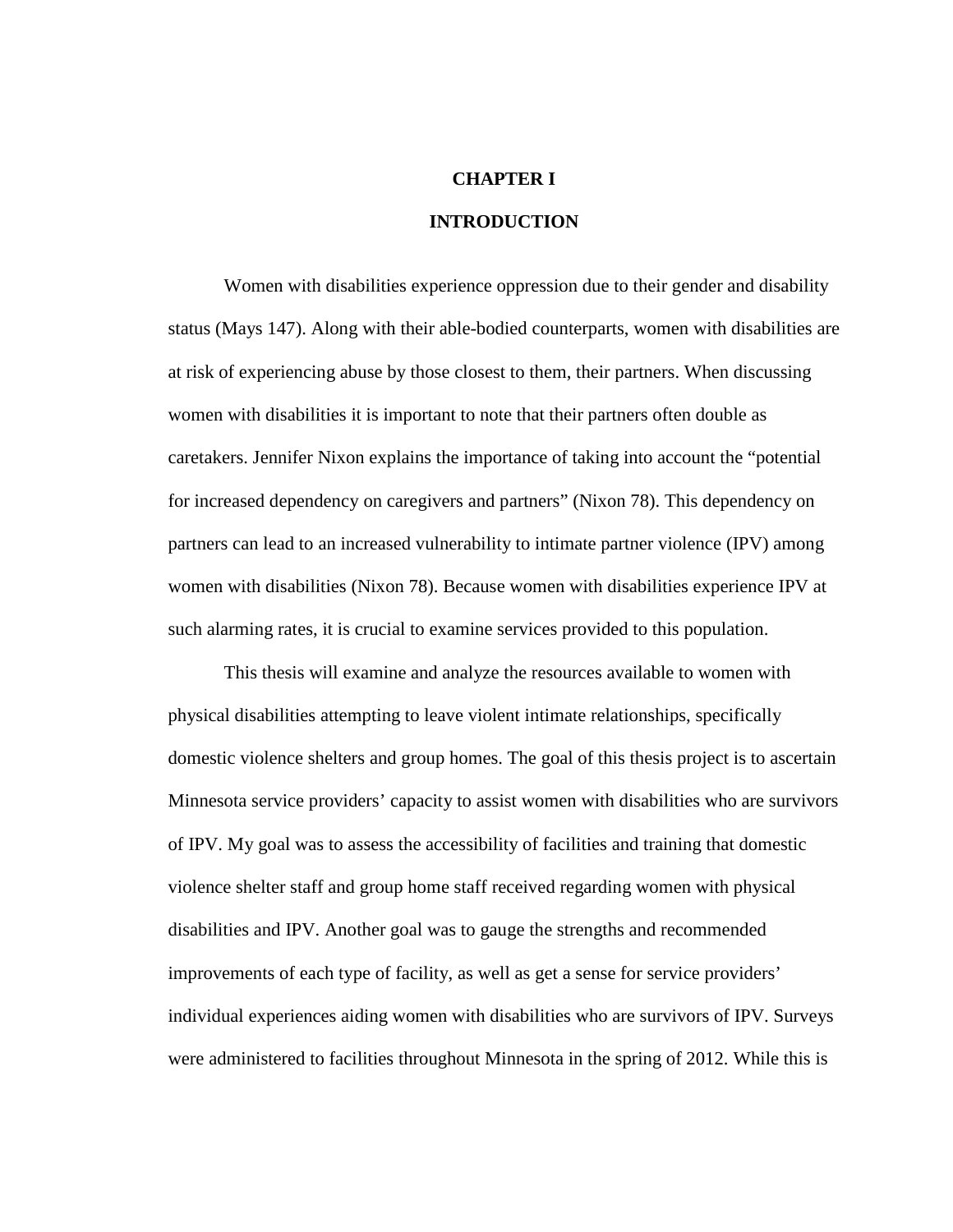a small geographic sample, conclusions were drawn from the data, and the results point to areas for further research.

This research project addresses a gap in existing literature on women with disabilities and violence. Brownridge explains that, "Despite an apparent consensus on the importance of and need for research on violence against women with disabilities, the issue remains an understudied social problem" (805). Much of the existing literature on violence against women with disabilities focuses on prevalence and the different forms of abuse this population experiences. With this thesis project I aim to fill a gap in existing literature by examining and analyzing services provided to women with disabilities who are survivors of IPV.

The dynamics of IPV among women with disabilities differs from the dynamics of IPV within partnerships in which both parties are able-bodied (Nixon 79). Women with disabilities often experience abuse that is specific to their disabilities (Barranti and Yuen 119; Chenoweth 391; Mays 150; Nixon 81). These disability-specific forms of abuse include "purposefully not toileting, bathing, feeding, or hydrating a woman; sabotaging assistive devices (e.g., unplugging the battery pack to a scooter); beating, strangling, or withholding medication; sexual abuse and exploitation; verbal and emotional abuse; and so on" (Barranti and Yuen 119). Because of increased dependency on partners who serve as caretakers, women with disabilities often stay in abusive relationships for a longer period of time than able-bodied women (Barranti and Yuen 117; Brownridge 807; Nixon 79). It is important for service providers to be aware of these differences so they can adequately assist this population.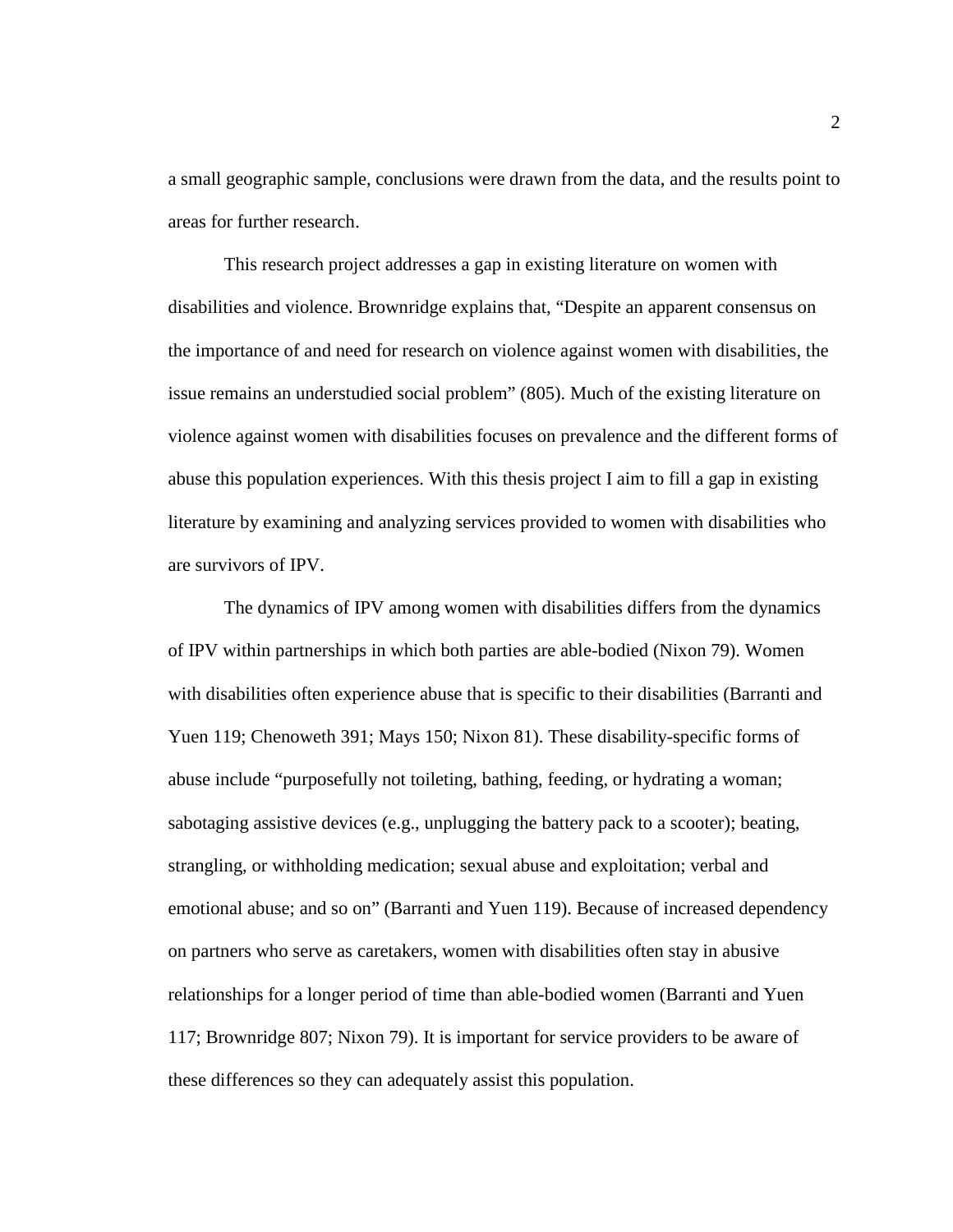Women with disabilities experience violence at alarming rates (Barranti and Yuen 115) but I am hesitant to rely on statistical evidence in this thesis. Brownridge explains the discrepancies in statistics on violence against people with disabilities. For example, "it is common in the literature to see very high estimates of violence against persons with disabilities, such as being 50% more likely to encounter abuse than the rest of the population…or having 2 to 5 times the likelihood of abuse compared to nondisabled persons" (Brownridge 805). Furthermore, there is some research that suggests less extreme prevalence rates of violence against people with disabilities.

In their article, "Intimate Partner Violence and Women with Disabilities," Barranti and Yuen cite a 2002 survey conducted by the Center for Research on Women with Disabilities (CROWD) on the prevalence of IPV against women with disabilities. CROWD surveyed 429 women with disabilities and 421 able-bodied women nationwide about physical and sexual abuse. CROWD found that 62 percent of women with disabilities experienced physical or sexual violence throughout their lifetimes as compared to 52 percent of able-bodied women. It is important to be aware of the discrepancies in statistical data on violence against women with disabilities. Therefore, I hesitate to rely on such data in this thesis.

This thesis is divided into three main chapters. The literature review in Chapter Two is broken up into three bodies of knowledge that are integral to my thesis: feminist disability studies, violence against women with disabilities, and laws and public policies that shape what women have to deal with when leaving an abusive relationship. For this project I will draw from each body of knowledge and contribute to it.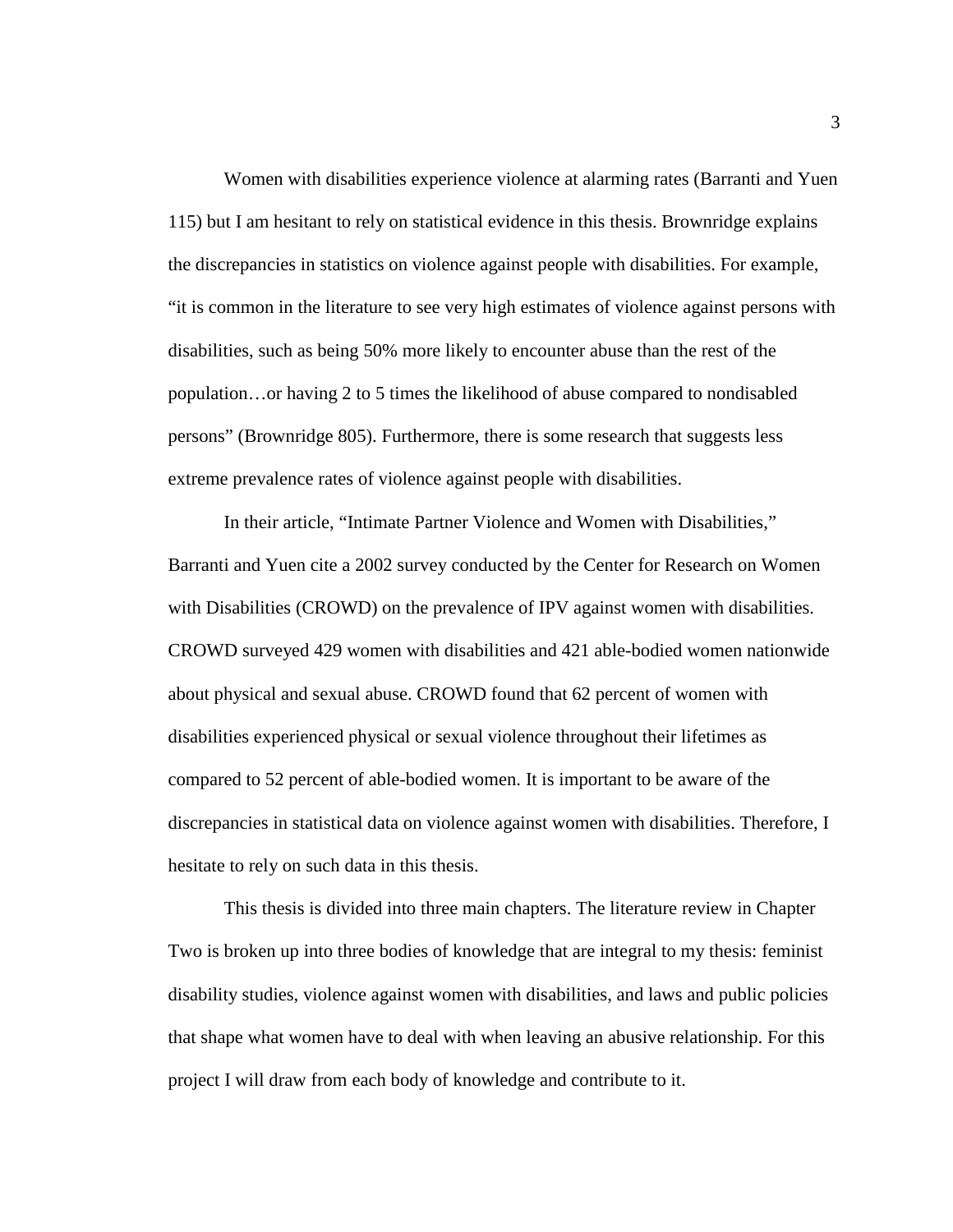The methodological statement in Chapter Three explains the process I went through to obtain the results. In short, I emailed 33 surveys to contact people at domestic violence shelters throughout Minnesota and asked them to forward the survey on to their staff and co-workers. I sent 23 surveys to contact people at group homes throughout Minnesota, also asking them to forward the survey to staff and co-workers. The surveys inquired about training staff at each kind of facility received regarding women with disabilities and IPV and resources offered to survivors. I also inquired about the facilities' strengths and places for improvement when providing services to women with disabilities who are survivors of IPV.

In Chapter Four, I present the survey results and discuss them. I begin by examining the results of the surveys sent to domestic violence shelter staff and then move on to discuss the results of the surveys sent to group home staff. The discussion focuses on how the service providers view their facilities in regards to women with physical disabilities who are survivors of IPV. In this chapter I also spend time integrating feminist disability studies, research on violence against women with disabilities, and research on laws and public policies as these topics pertain to the responses by service providers. The final concluding chapter summarizes the arguments of this project, reviews limitations of the research and difficulties I encountered. This chapter also focuses on possible areas for further research.

Part of my inspiration for writing this thesis came from a statistic published by the nonprofit organization, DisAbled Women's Network of Canada (DAWN Canada). According to DAWN Canada's website, "women and children with disabilities are twice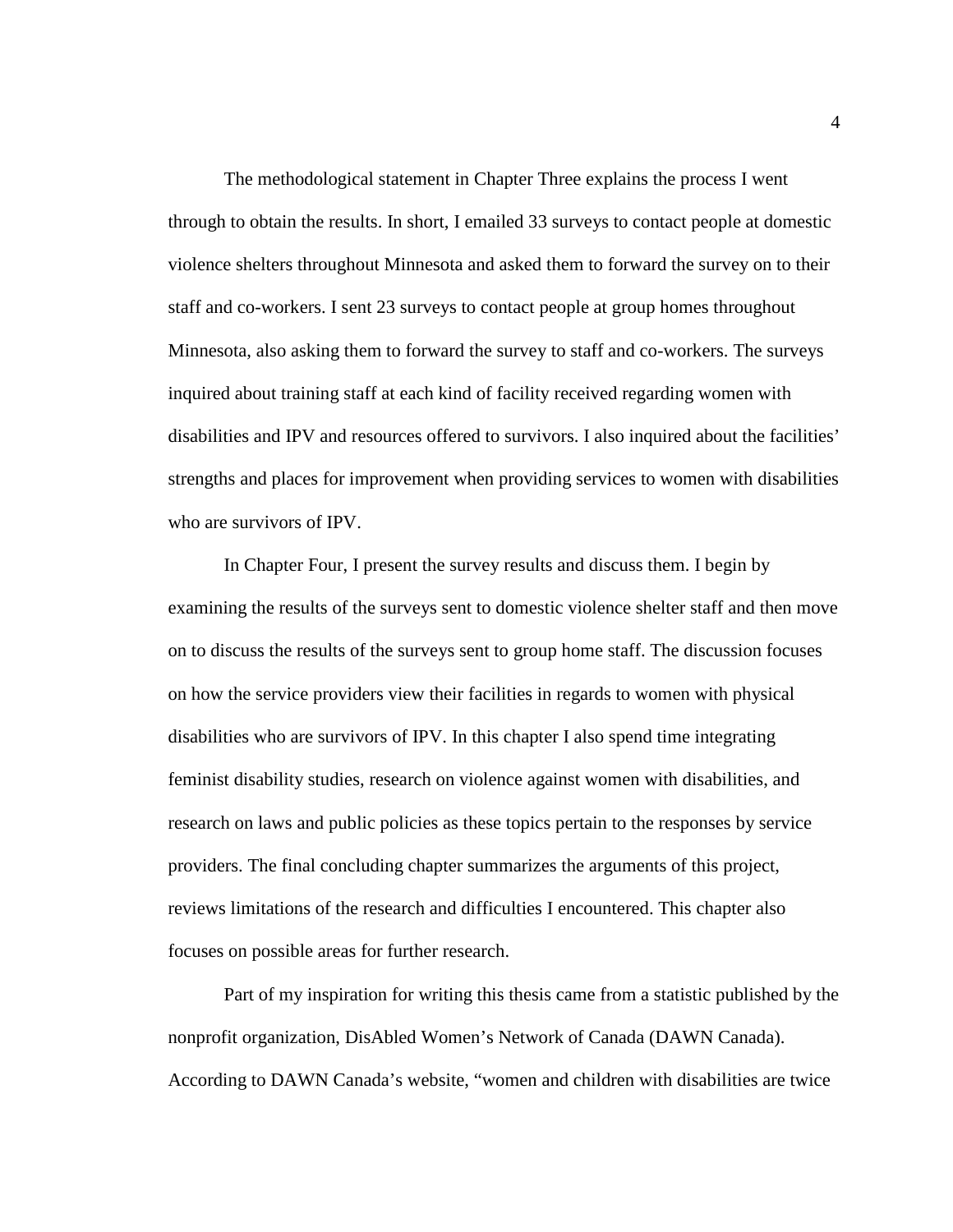as likely to be victims of violence than non-disabled women and children" ("Welcome to DAWN-RAFH"). During my first semester in the Gender and Women's Studies Department I did an assignment researching this nonprofit organization. I wanted to find a nonprofit that was specifically for women with disabilities in the U.S. Surprisingly, I could not find such an organization and decided to study the work of DAWN Canada. One role of this organization is to advocate for domestic violence shelters in Canada to be more accessible for women with disabilities (Welcome to DAWN-RAFH). I was impressed and inspired by the work DAWN Canada does and disappointed that no similar organization exists yet in the U.S. This made me suspect that women with disabilities may find a lack of services if they experience IPV. In part, this is what motivated me to research services provided to women with disabilities who are survivors if IPV.

Throughout the process of writing this thesis, I began working at a local domestic violence shelter and interning at a nonprofit organization for adults with disabilities. These wonderful opportunities have been eye opening and have influenced this project in many ways. On the other hand, my thesis work has molded my perspective toward these institutions. I now have a better understanding on the way shelters are operated. I also have gained experience working with adults with disabilities. In conversations with female clients they have disclosed stories regarding unhealthy relationships and abuse.

In this thesis I use "people-first" language (Griffin 335). This language encourages the use of the phrase "people with disabilities," rather than "disabled person." I made this decision in order to avoid defining people by their disabilities. I use the term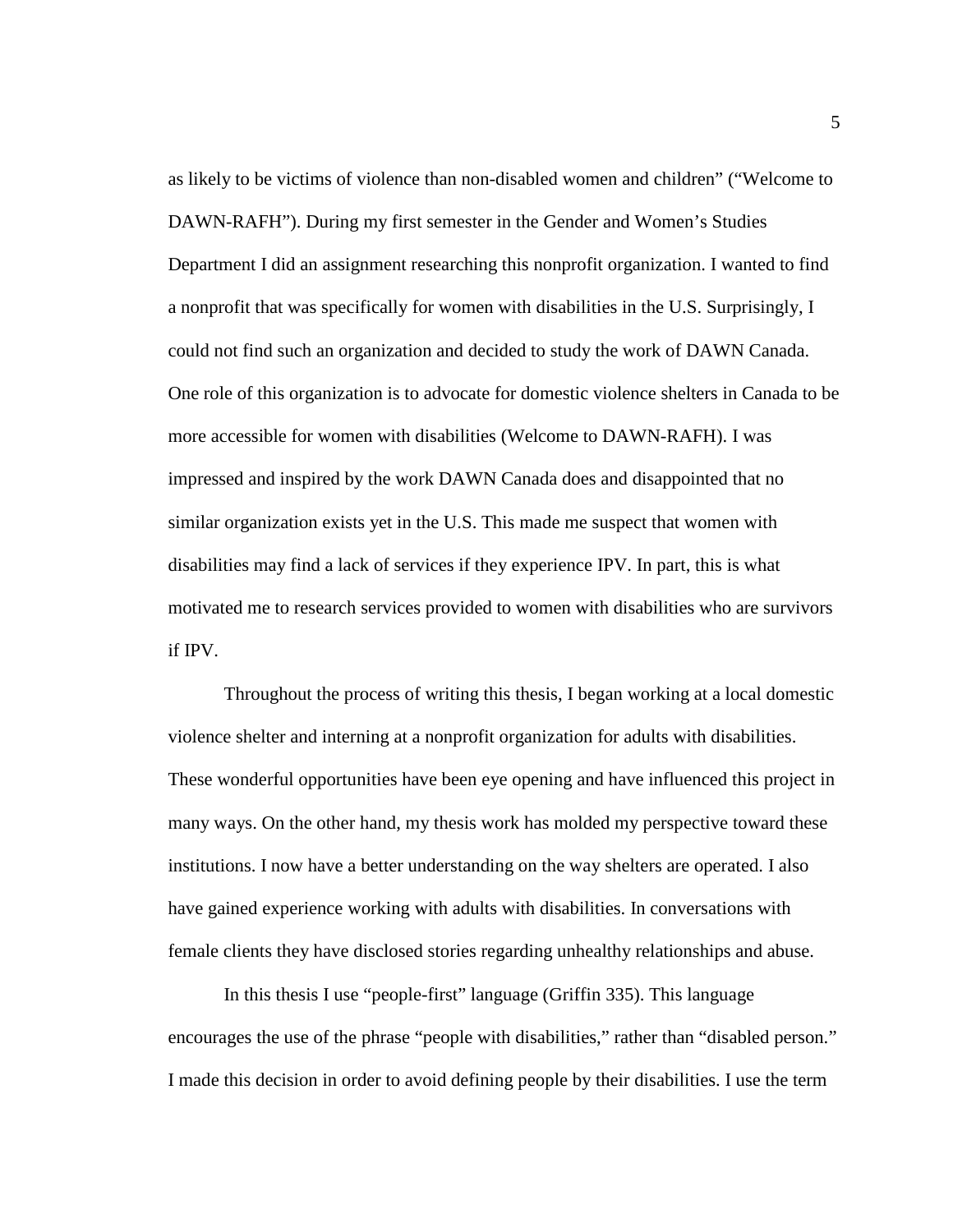"service provider" to refer to individuals employed at domestic violence shelters or group homes. Finally, I made the decision to use the term "survivor" rather than "victim" in order to recognize the fortitude of women who have experienced IPV. Additionally, a survivor of IPV might not identify as a "victim" and I would not want to victimize a woman who does not identify with the term.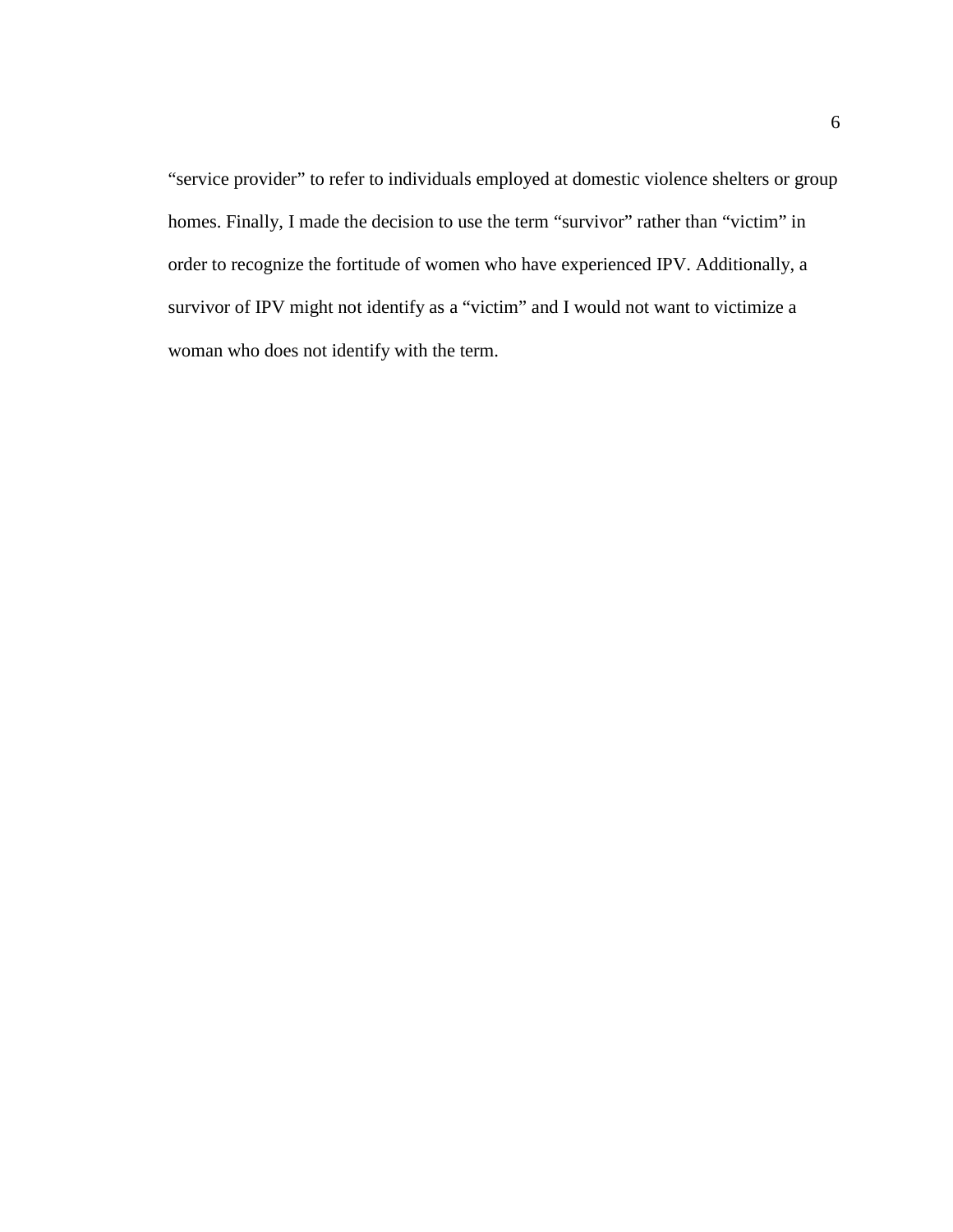# **CHAPTER II**

### **LITERATURE REVIEW**

#### **Introduction**

The purpose of this literature review is to examine existing literature relating to my research topic. I have separated this literature into three main bodies of knowledge: feminist disability studies, domestic violence against women with disabilities, and laws and public policies. Feminist disability studies is a crucial aspect to this research project, as it looks at disability through a feminist lens and recognizes disability as a form of oppression worthy of analysis. Domestic violence against women with disabilities takes specific forms that differ from violence experienced by temporarily able-bodied women and, therefore, is an important component of this research. Examining literature on laws and public policies is a necessary portion of this research project because of the social systems women with disabilities may have to interact with when leaving an abusive relationship. These three bodies of knowledge are integral to understanding and analyzing the resources that are available to women with physical disabilities leaving abusive relationships.

#### **Feminist Disability Studies**

Theorists in feminist disability studies argue for the incorporation disability as an axis of oppression in feminist thought. In their chapter "Smashing Icons: Disabled Women and the Disability and Women's Movements," Blackwell-Stratton et al. explain how a woman with disabilities has "no place in society she can call her own" (307). They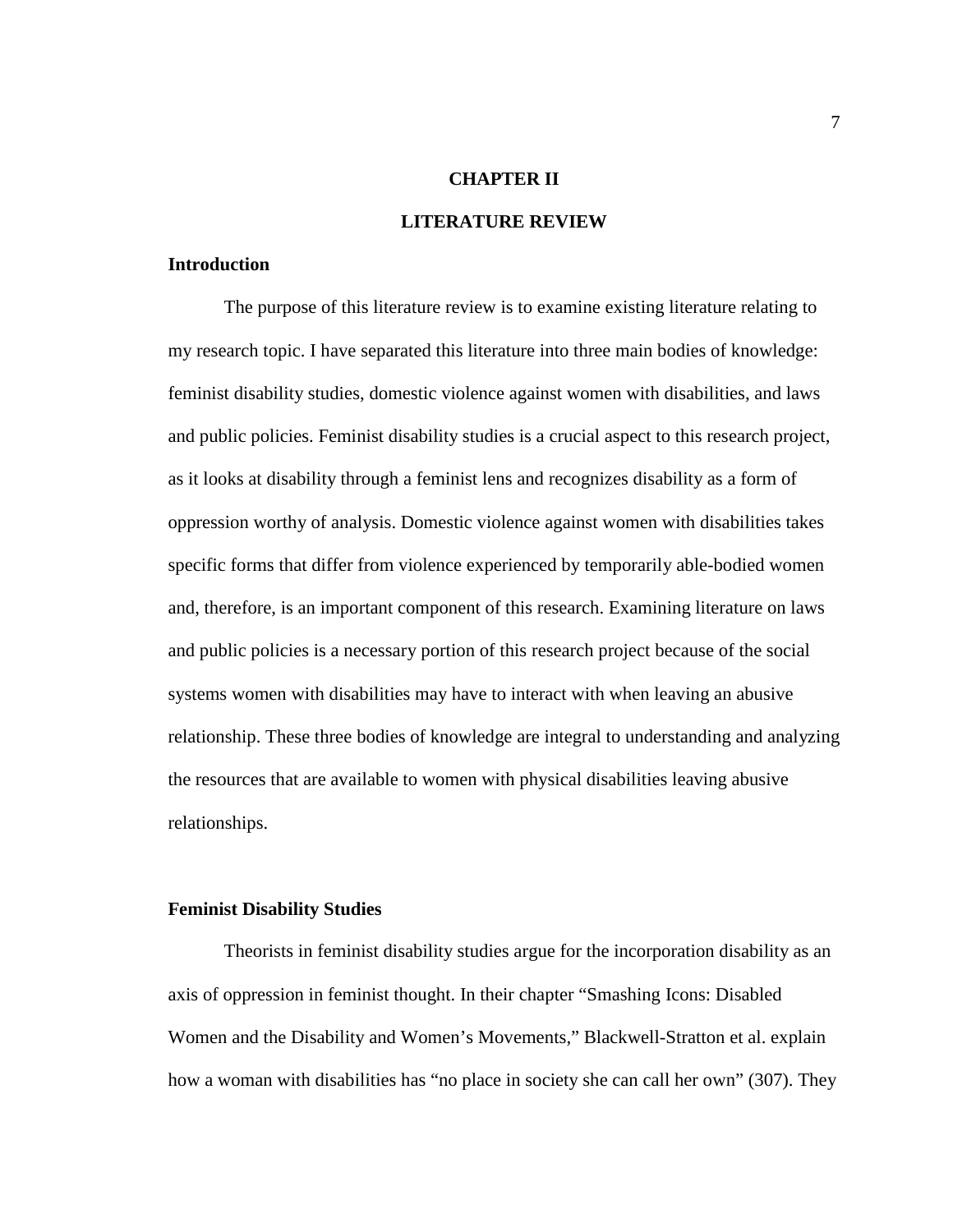go on to explain that disabled feminists have no movement to fit into because they deal with sexism in the disability movement and discrimination in the women's movement, as it does not fully address their "disability-based political concerns" (307). This chapter discusses that parenting a disabled child, education, voting rights, and employment have specific implications for disabled women and provides suggestions to how the women's movement can work with the disability rights movement.

This text was published in 1988, predating most of the work on feminist disability studies. These authors suggest that the women's movement could learn from the disability rights movement in order for disabled women's issues to be more integrated within feminist thought. This article showed the connections between the disability rights and women's movements and pointing out where the women's movement has left out the concerns of women with disabilities.

In her article "Integrating Disability, Transforming Feminist Theory," Rosemarie Garland-Thomson urges feminists to incorporate disability as a category of analysis and oppression in feminist theory. She argues that feminist disability studies is a legitimate academic field and can be used in the efforts of social justice. Instead of proposing "yet another discrete feminism," Garland-Thomson suggests ways that "thinking about disability transforms feminist theory" (4). In this article, she incorporates disability into feminist topics such as representations of women, the physical body, identity politics, and activism.

Garland-Thomson explains that disability studies is composed of four aspects: first, it is a system for exploring bodily variations; second, the study of relationships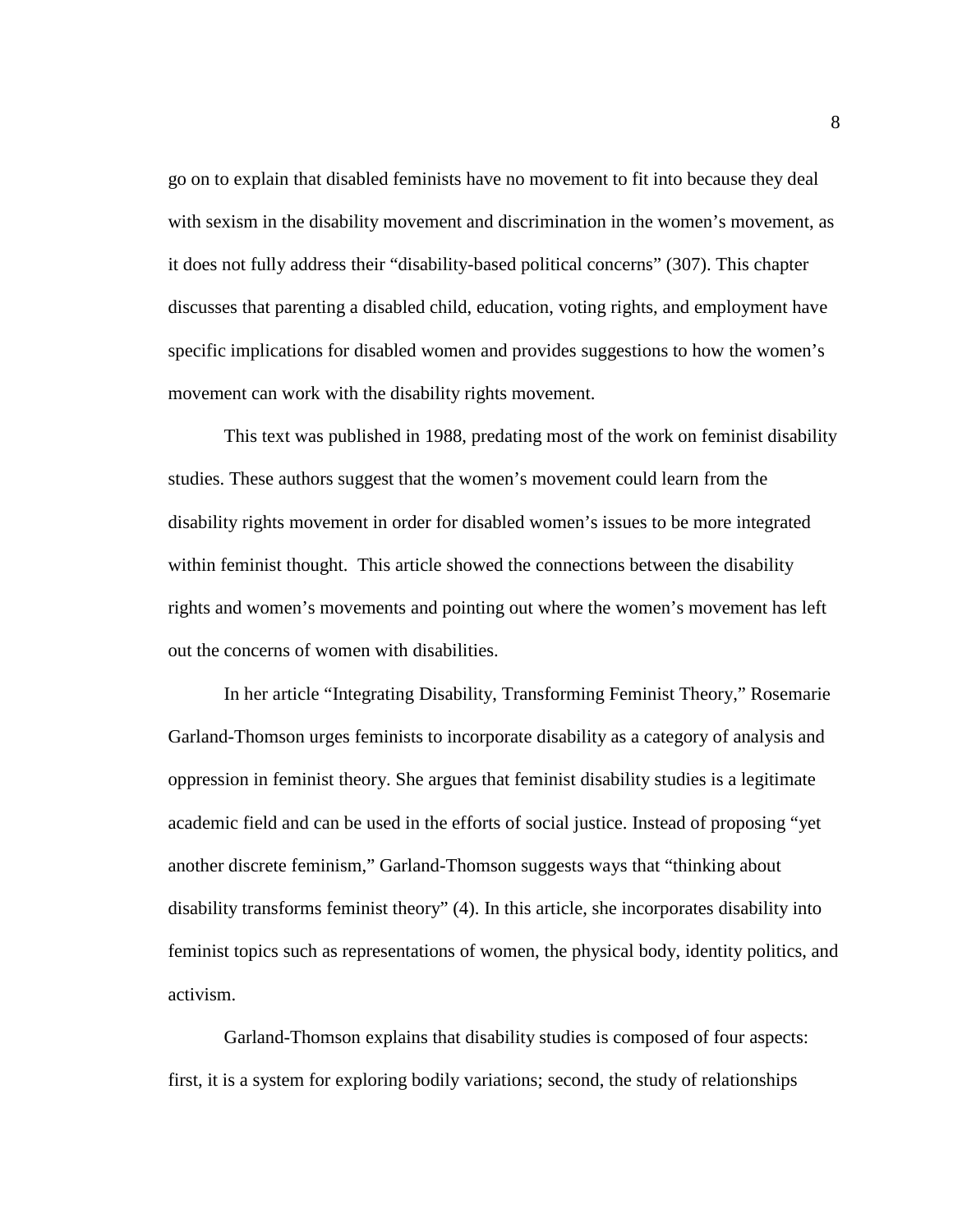between people and their environments; third, an explanation of how cultural practices produce able-bodied and the disabled; and finally, it describes the instability of "the embodied self" (5). To explain what disability can bring to the discussion of the physical body, Garland-Thomson discusses the politics of appearance and the medicalization of bodies. She makes connections between cosmetic or "aesthetic" surgery and people with disabilities being encouraged to "fix" their "problems" through surgery. She spends a good portion of her text to exploring cultural stereotypes of disabled women and gives popular culture examples such as Barbie's disabled friend, Becky. By incorporating disability into feminist topics, Garland-Thomson shows how feminist disability studies can further feminist theory.

In her article, "Misfits: A Feminist Materialist Disability Concept," Garland-Thomson explores the lived identity and experience of disability. For the purpose of this article, the term "misfit" is used to describe both a person who does not fit in as well as the act of not fitting into a space. This article argues against the concept of a "generic disabled body" (591). She explains that fitting and misfitting occurs on a spectrum based on the consequences of misfitting. For example, when a person in a wheelchair encounters a flight of stairs they cannot proceed, but when they encounter an elevator they can get to their destination.

Garland-Thomson points out that a fundamental principle of disability studies is that it is not peoples' bodies that cause inequality, but rather it is the shape and design of the world around us that causes social inequality. She uses this premise to argue for a more accessible world and to argue against the "normalization" of people with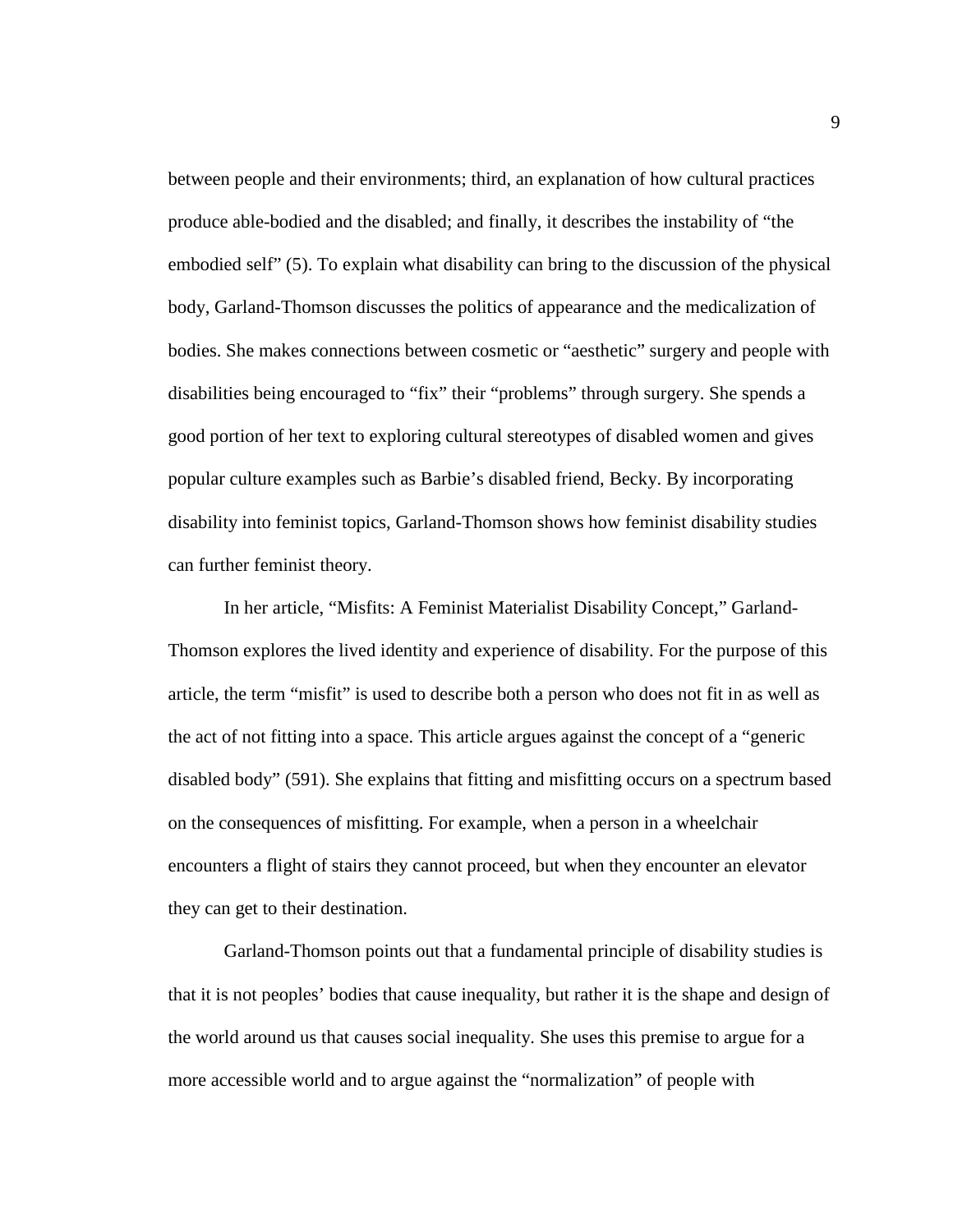disabilities. For instance, it would be preferable for the world to be better designed for Deaf people than to make Deaf people into hearing people with technologies like cochlear implants or hearing aids. She concludes her article by explaining that misfitting can result in subjugated knowledge and create a new standpoint for analysis.

In "Notes Toward a New Theory" Barbara Hillyer uses her personal experiences caring for her daughter with physical and mental disabilities to demonstrate gaps in feminist and disability theory. Through these arguments, she puts forth a new feminist disability theory. Hillyer not only talks about women with disabilities in her work but also women who are caretakers of people with disabilities. Hillyer explains that one challenge within the dependent-caregiver relationship is the concept of equality. She explains that "Disabled people force us to face the problem of reciprocity, the investment in a relationship by both participants" (18).

While connecting disability and feminism, Hillyer explains that people with disabilities and their caretakers have more than average contact with patriarchal institutions such as medicine, government, social service departments, and education. This is one reason she claims feminist theory needs to recognize disability as an axis of oppression. To connect disability and feminism, Hillyer also notes the different reactions female caregivers receive by males and females with disabilities. The caretaker, traditionally a woman's role, is expected to be "available, dependable, and constant" (11). She explains that these characteristics can be perceived as emasculating if the caretaker is male. Because of these unique experiences of caretakers and people with disabilities, Hillyer argues for disability to play a larger role in feminist theory.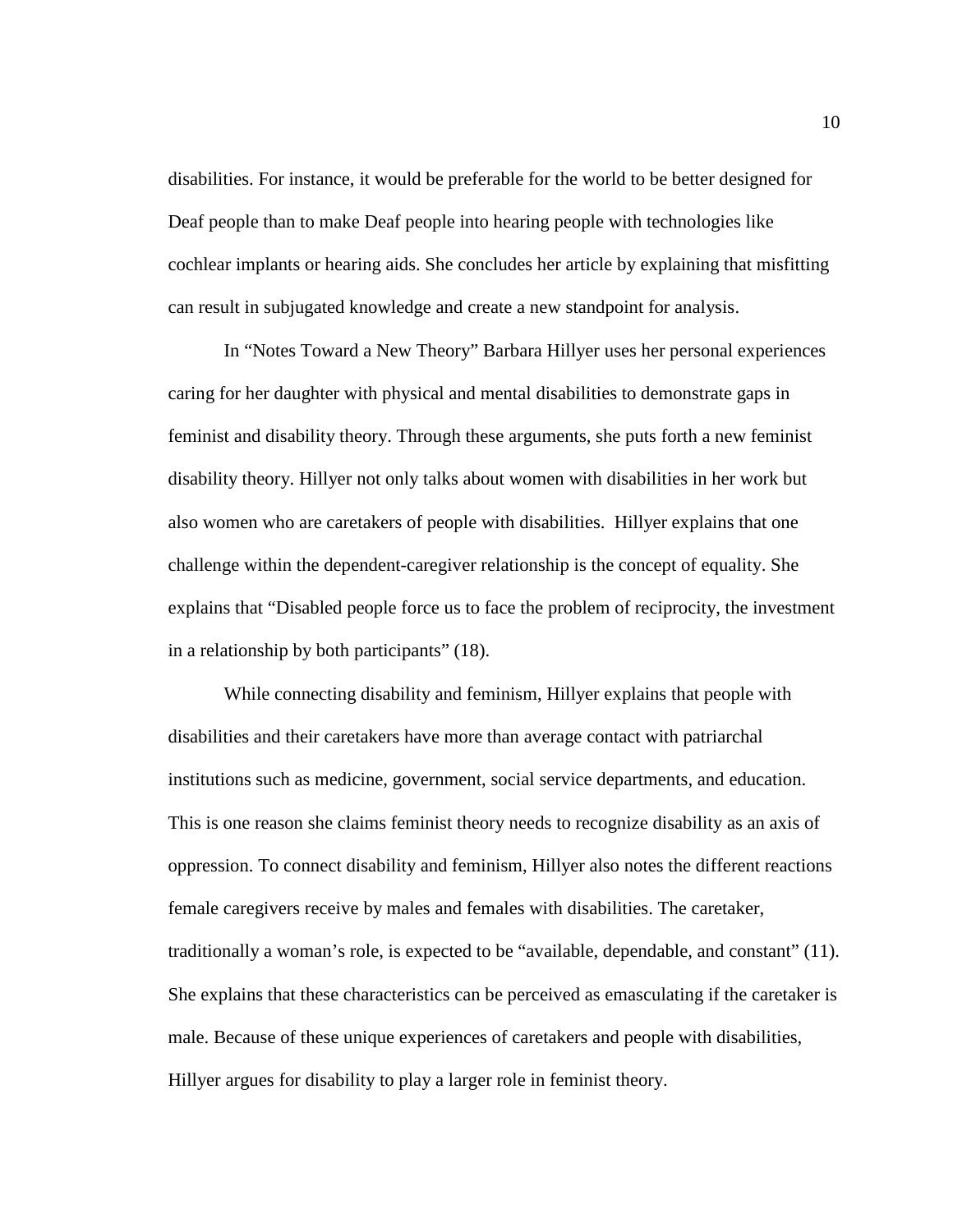In "Beyond Pedestals," Adrienne Asch and Michelle Fine explain that most people will experience disability at some point in their lives. They also note that the gender of people with disabilities is largely ignored by rehabilitation and medical professionals, social scientists, and disability rights activists. The authors bring gender into the conversation of disability by pointing out that disability is threatening to the traditionally male attributes of virility, autonomy, and independence. At the time of this publication, feminists were wary of discussing disability. This is shown by a question a feminist academic presented to a co-author of this essay: "Why study women with disabilities? They reinforce traditional stereotypes of women being dependent, passive, and needy" (4). In this essay the authors challenge the belief that disability threatens independence.

One way the authors make this argument is through comparing the sex/gender difference to the disability/handicap difference. They claim that disability is a biological condition, while handicap refers to the social consequences of disability, such as not being able to get into inaccessible buildings. They claim that obstacles in education, resources and employment create situations where people with disabilities become dependent on others. Asch and Fine go on to refute the stereotype that women with disabilities make unfit partners and mothers. The authors conclude this discussion by making connections between the disability rights movement and the women's movement, such as arguing against essentialism and employment discrimination.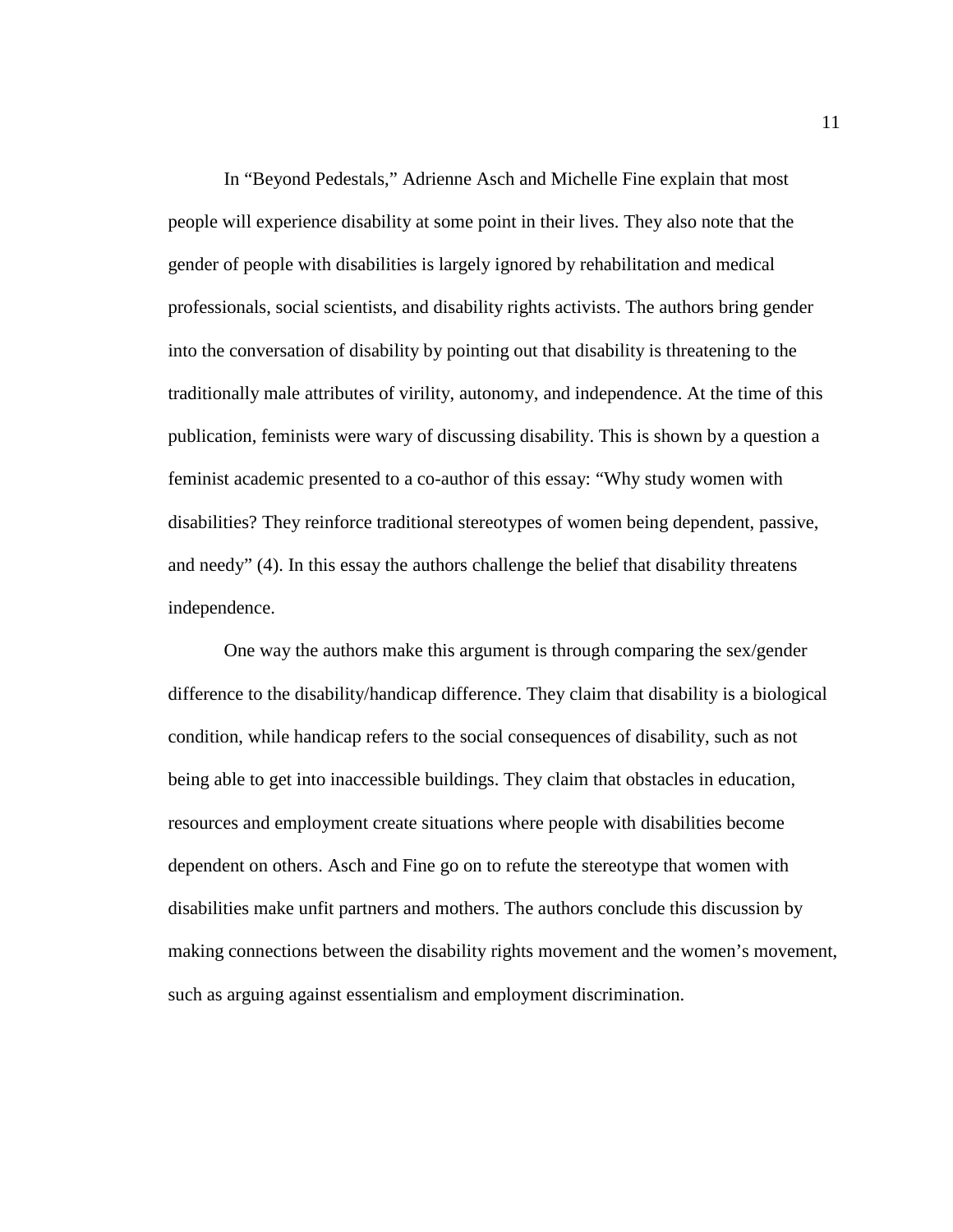#### **Domestic Violence Against Women with Disabilities**

The second body of knowledge I will draw from and contribute to is domestic violence against women with disabilities. Theorists in this body of knowledge explore the different forms of domestic violence this population experiences, victim blaming, and the reasons it may be difficult for women with disabilities to escape abusive relationships. Barranti and Yuen devote their article, "Intimate Partner Violence and Women with Disabilities: Toward Bringing Visibility to an Unrecognized Population" to expanding on research exploring the unique experiences and aspects of IPV women with disabilities deal with, as such research is limited. Barranti and Yuen explain that women with disabilities are viewed in our society as asexual, unfit mothers, and those unlikely to be involved in intimate relationships. These ideals themselves can contribute to IPV vulnerability (117). These factors also foster an attitude of "relationship unworthiness" in women with disabilities. This attitude of "relationship unworthiness" may make violence and abuse difficult to recognize when it happens in an intimate relationship (118).

The researchers cite multiple studies that point to the fact that women with disabilities experience IPV at higher rates than non-disabled women and that women with disabilities often stay in abusive situations longer than their non-disabled counterparts (117-18). Barranti and Yuen explain that women with disabilities experience abuse that is specifically linked to their disabilities and are more often victimized by health care providers, caretakers, or personal attendants. The researchers claim these are abuses of a "helping relationship" (119). Some examples of these different forms of abuse are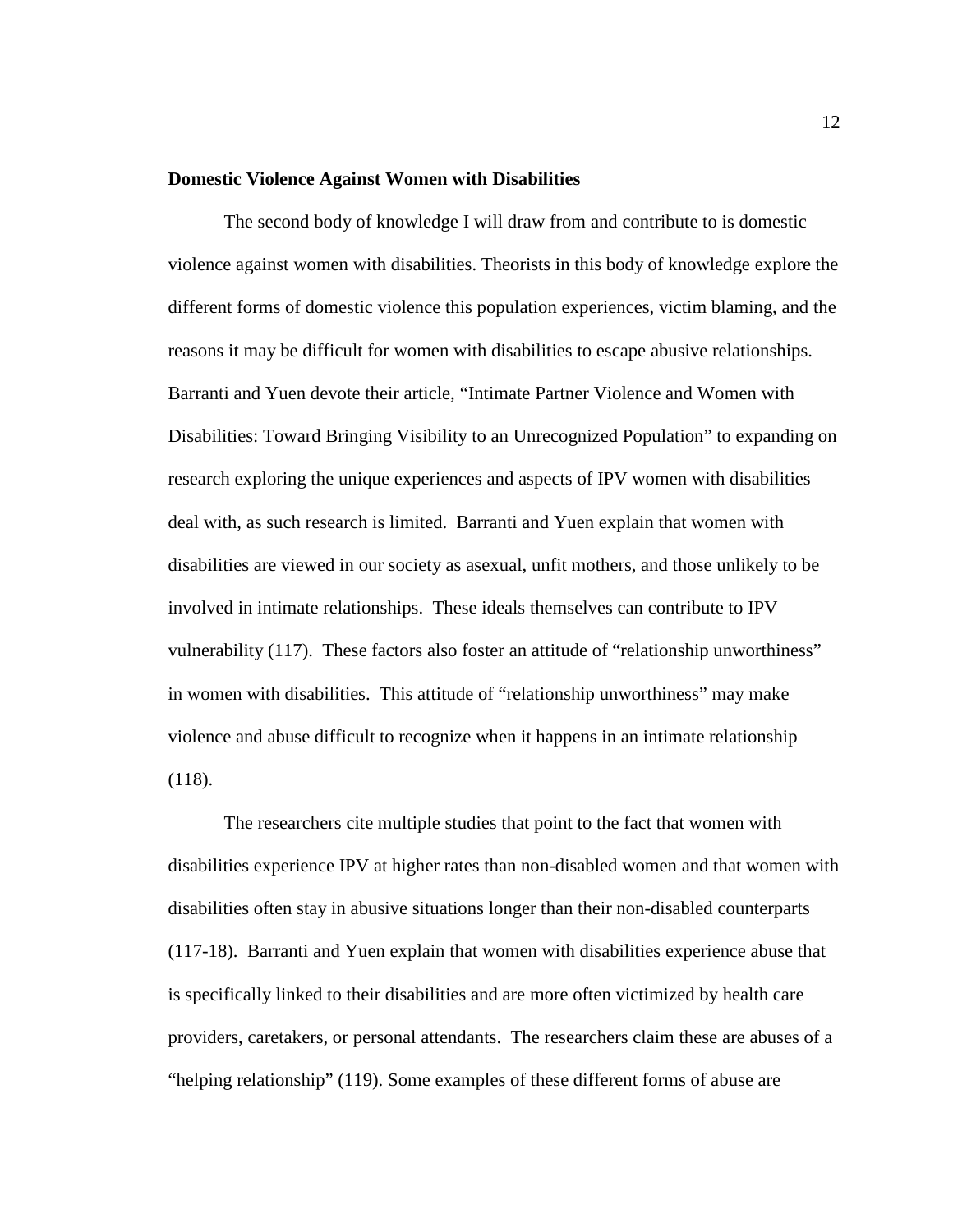purposeful starvation, dehydration, not bathing, sabotaging assistive technologies, and withholding medication (119). They also explain that in these situations escape is difficult, as the woman often relies on her abuser for help with "activities of daily living, financial needs, or both" (120). disabilities more effective. Moreover, the authors note that in 1996 the National Coalition Against Domestic Violence developed a manual and guidelines for implementing the ADA, and explained how this was still not being implemented in domestic violence shelters or programming (123-124). The article by Barranti and Yuen explained why women with disabilities are at higher risk for IPV than their non-disabled counterparts, and what those forms of domestic violence may be. No suggestions were offered for solving the problem or outlining what domestic violence shelters can do to alleviate this problem.

Australian researcher Jennifer M. Mays uses her article "Feminist Disability Theory: Domestic Violence Against Women with a Disability" to argue for an integration of material feminism and disability theory in the discussion of domestic violence against women with disabilities. Like Barranti and Yuen, Mays notes that violence against women with disabilities takes more diverse forms than violence against non-disabled women (150). Also, like Barranti and Yuen, Mays suggests that stereotypes of women with disabilities as being unfit mothers and as asexual people influences the prevalence of domestic violence against women with disabilities (151).

Mays argues that studies of domestic violence remain limited to examining personal characteristics of dysfunction, dependency, and poor self-concept (153), that does not seem to take into account *feminist* research on domestic violence. She does,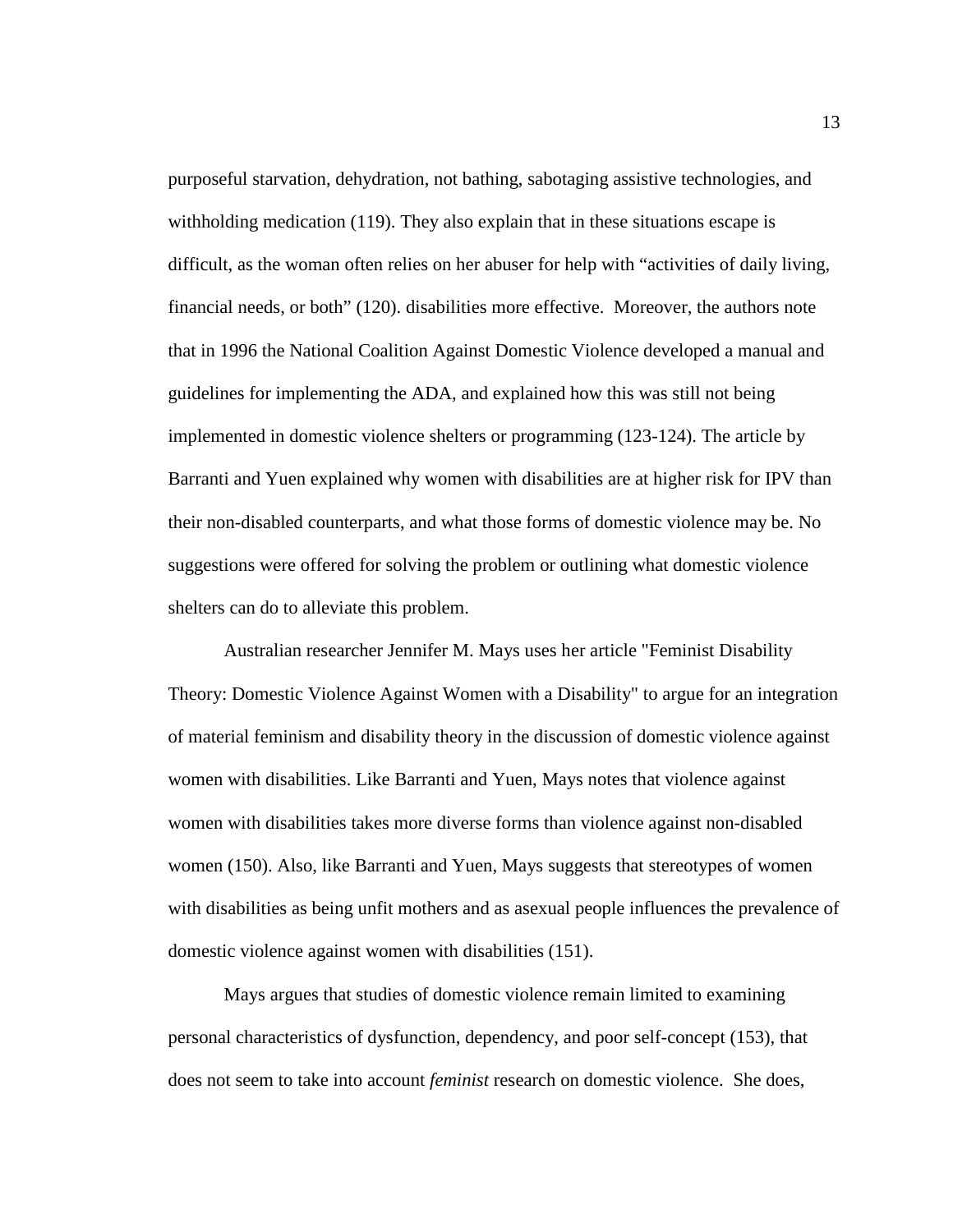however, argue that a materialist feminist account of domestic violence recognizes the "personal worth and dignity of women with a disability, their collective identity and political organization" (153). She briefly discusses the economic oppression women with disabilities experience that can lead to them being a more vulnerable population, and then moves into discussing welfare reform as it relates to ableism. However, as she is an Australian researcher, this analysis was focused on Australia, and proved of little help for my own research project. Mays' overall argument is that integrating material feminist theory would provide for a model that better recognizes the oppression women with a disability experience in domestic violence situations (155).

Darja Zaviršek discusses sexual abuse of people with disabilities in the article, "Pictures and Silences: Memories of Sexual Abuse of Disabled People." The aim of this article is to "de-individualise" the sexual abuse of disabled people, and focuses more specifically on women. Zaviršek argues that "both the sexual and asexual identity of impaired persons are invariably fashioned within the institutional arrangement of domination and subjugation" (270). Zaviršek argues that whether the person is seen as sexual or asexual, they can often not escape sexual violence (270). This article provided personal testimonies of sexual violence by people with disabilities from Slovenia. While much of this information was not useful to my project, as it focused on Slovenia, it did provide some interesting, if disturbing, information on the way domestic violence against people with disabilities is viewed.

Zaviršek notes that caretaking is gendered and traditionally is women's work. Therefore, men performing care work are often seen as exceptional, or are forgiven for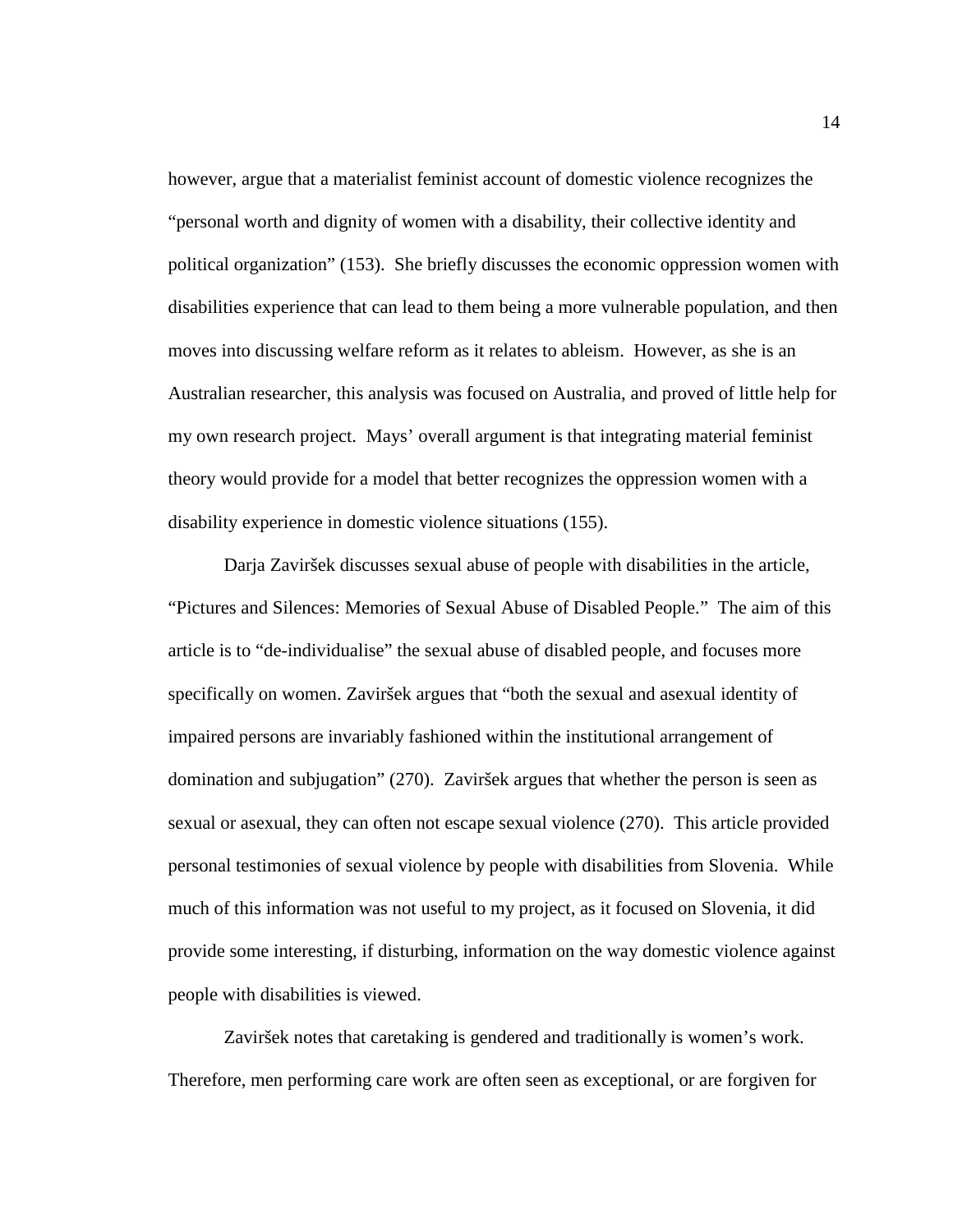their poor performance of caring duties, because that is "not their work" (272). Zaviršek explains that in one model "sexual abuse performed by family members as caregivers is a consequence of the emotional co-dependency of the family members, or the consequence of the stress among unpaid caregivers caused by financial problems" (272). Also, Zaviršek explains that abuse is blamed on the victim in situations where the victim is a person with a disability. The caretaker/abuser often claims that the person they care for is "difficult," therefore the victim is to blame for the abuse. This attitude facilitates "forgiving and excusing of parents and paid caregivers for their violent behavior" (272). This article provided some valuable information on the excuses made for abusing people with disabilities, victim blaming, and the ways in which our collective understanding of people with disabilities and caregivers affect responses to violence against people with disabilities.

Another Australian researcher, Lesley Chenoweth, discusses the silencing of women with disabilities in her article, "Violence and Women with Disabilities: Silence and Paradox." This article provided interesting and new information on why the socialization of women with disabilities can often make them more vulnerable to violence than others. Also, Chenoweth was one of the only researchers I have read thus far who situated herself in her work. She provided testimonies of women with disabilities who were victims of violence, their mothers, and women who worked with them. She provided statistics on violence within Australian institutions, rates of violent crimes, and discussed issues of reproduction and violence (393-399).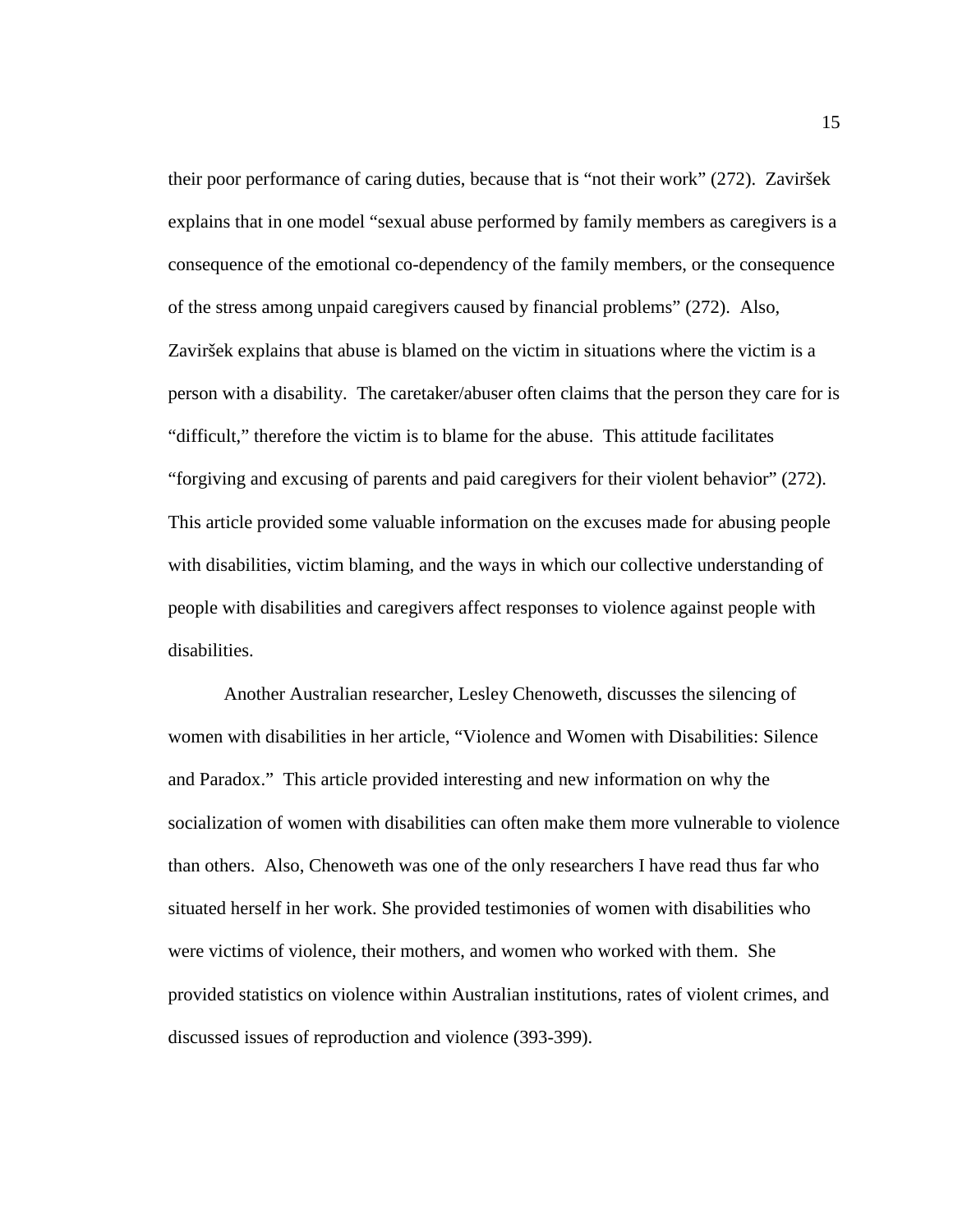Chenoweth explains that women with disabilities have been denied control over their bodies, their finances, have been limited to low income job prospects, and experience isolation (401). All of these factors lead women with disabilities to remain invisible and marginalized. Because women with disabilities remain on the margins of society they are often silenced in abusive situations. Chenoweth explains how the socialization of women with disabilities can lead to vulnerability. She explains that "Practices such as overprotection, segregation, the training of women with disabilities to comply with requests from staff, and a prevailing view that women with disabilities are simultaneously asexual and promiscuous all increase the incidence of abuse and violence rather than prevent it" (391). These kinds of socialization behaviors influence the silencing of women with disabilities in society, and within violent situations. Chenoweth moves away from discussing the different forms of violence and abuse women with disabilities encounter and explains the social factors that contribute to such violence. She makes connections between the ideas people have about women with disabilities and the way these women are socialized to the violence they experience.

In her article, "Domestic Violence and Women with Disabilities: Locating the Issue on the Periphery of Social Movements," Jennifer Nixon echoes other literature in regards to the dynamics of abuse women with disabilities experience compared to their non-disabled counterparts, and reviews what is known about this kind of abuse. However, Nixon brings a new question to the discussion: why has domestic violence against women with disabilities not been on the agenda of activists battling domestic violence or "disabled people's movements" in the UK?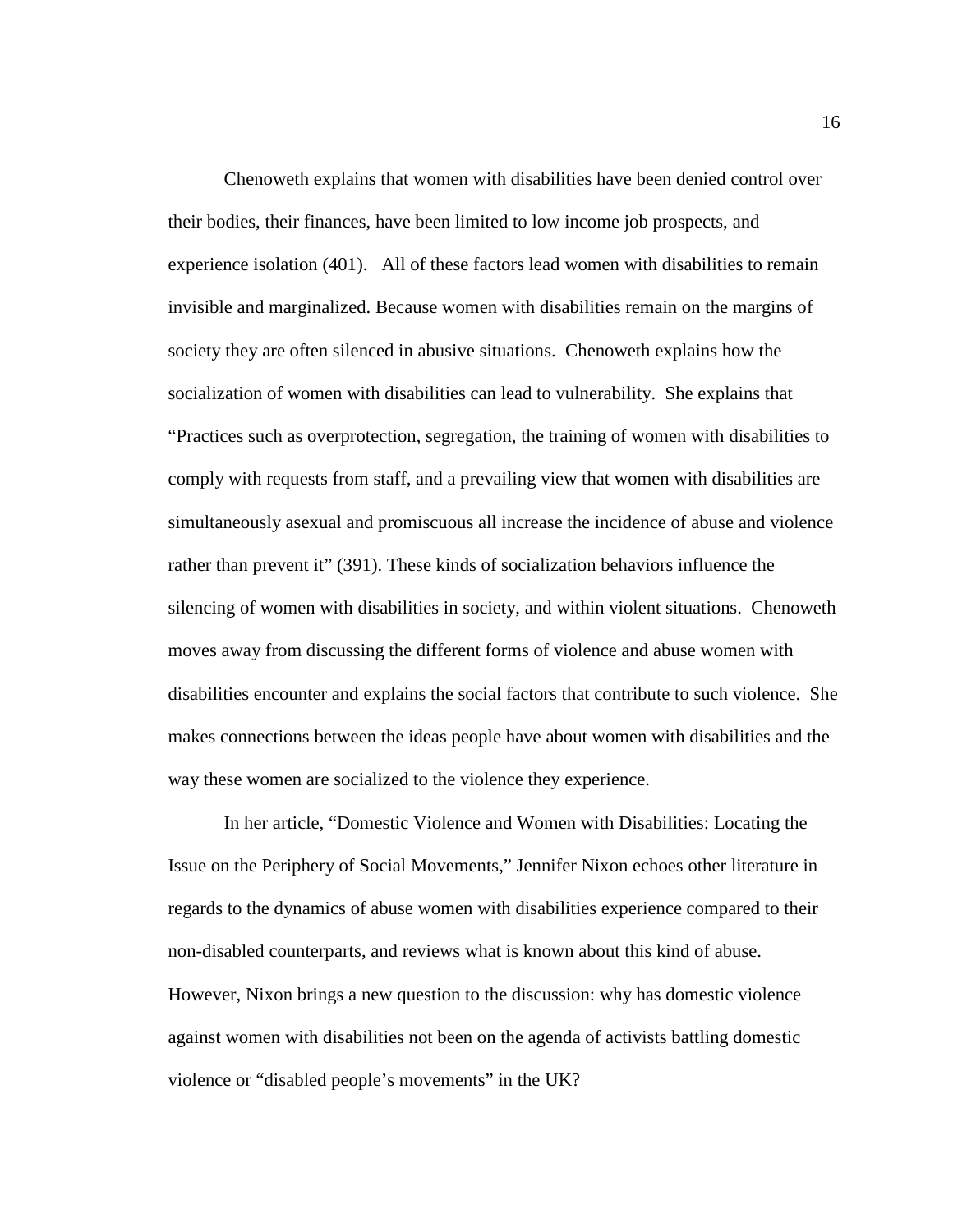Nixon notes that women are on the margins of the disability rights movement, and women with disabilities are on the margins of the women's movement (84). She notes that one reason women with disabilities may feel excluded from feminism is that their perspectives have not been acknowledged in the debates over motherhood, abortion, and reproductive control. One reason she gives that women with disabilities do not play a central role in these social movements is that there is an "underlying assumption" that racism, sexism, or other oppressive experiences of women with disabilities will "be met by other social movements" (86). She concludes by noting how detrimental it is that women with disabilities are left on the margins of social movements, because if they experience abuse, this may make it difficult to obtain help from either disability or domestic violence service providers (86). Nixon, like the other authors mentioned, proves an understanding of different forms of violence women with disabilities experience, but she attempts to locate the issue within social movements.

In his 2006 article, "Partner Violence Against Women with Disabilities: Prevalence, Risk, & Explanations," Brownridge noted the abundance of research regarding violence against people with disabilities and the insignificant amount of research that focused on women with disabilities who are abused by their intimate partners (805-806). In a study of 7,027 married Canadian women he identified factors that contributed to violence among women with disabilities. Brownridge designated these characteristics to three categories: relationship factors, victim related characteristics, and perpetrator related characteristics. Relationship factors included the level of dependence the woman with disabilities had with her partner, the level of educational resources, and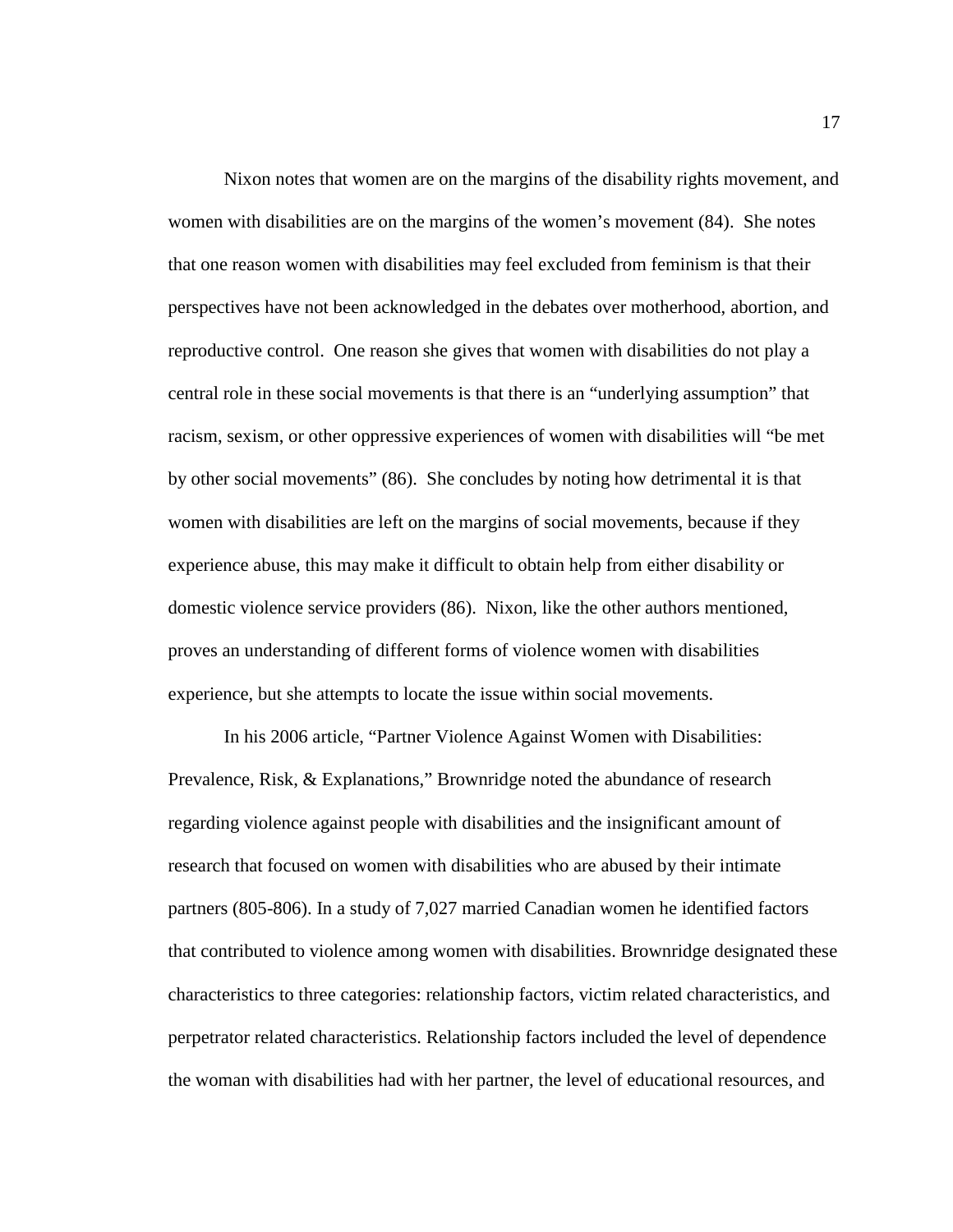the length of the relationship (807). He identified socio-economic status, education level, and the duration of the relationship as victim related characteristics (808). While discussing perpetrator related characteristics, Brownridge explained that "it is possible that women with disabilities are perceived by men who espouse a patriarchal ideology as being less difficult to dominate" (809). He also noted substance abuse as a significant perpetrator related characteristic (809).

In his study, Brownridge found that among the sample of married Canadian women, women with disabilities were 40% more likely than their able-bodied counterparts to experience violence by a partner in the five years preceding the interviews he conducted (805). However, he did explain that one year prior to the interviews the difference of prevalence of relationship violence among women with disabilities and able-bodied women was not significant (812). In his discussion he cautioned against intimate partner violence (IPV) research that used comparative data between women with disabilities and able-bodied women because women with severe developmental disabilities are underrepresented among women in relationships (817). To conclude his article, Brownridge called on society and perpetrators to remedy this systemic issue. He says, "Men who espouse patriarchy and sexual proprietariness need to receive the message that such ideologies are inappropriate and, along with violence, such behaviors toward women, including women with disabilities, will not be tolerated" (820).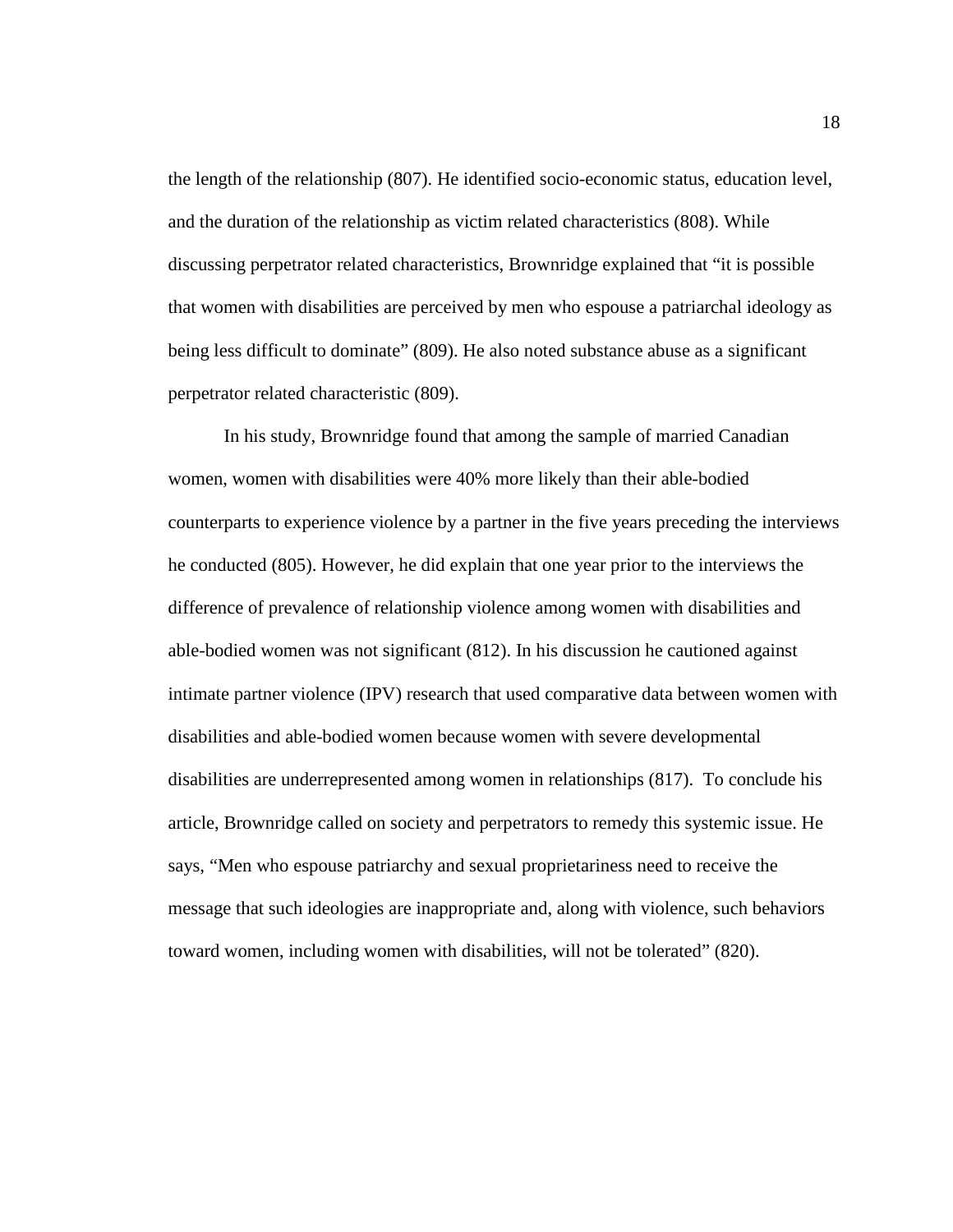# **Laws and Public Policies**

Public policy and laws shape the responses to domestic violence in U.S. society: these policies are often shaped by those in power, white, heterosexual males. Therefore, it is important to look at the gendered aspects of law and public policy. Women with disabilities looking to leave abusive situations will likely have to deal with social systems or entities that are governed by laws and public policies.

In her introduction to her text *Introduction to Feminist Legal Theory,* Martha Chamallas explains that feminist legal theory "proceeds from the assumption that gender is important in our everyday lives and recognizes that being a man or woman is a central feature of our lives" (1). Feminist legal theory examines how gender has shaped the development of law and explores how women experience the law different than men (1). Feminist legal theory rightly assumes that gender discrimination and bias is a central feature of our law, rather than isolated instances of injustice (2). Chamallas also makes it clear that to fully understand what a case is really about, placing it in a theoretical framework is necessary (4). For the purposes of my research I will place the cases I look at within the framework of feminist legal theory.

Chamallas also explains the three stages of feminist legal theory during respective times in U.S. history. The "equality stage" took place in the 1970s, the "difference stage" was set in the 1980s and the "diversity stage" took up the 1990s. This text aims to connect gender and law, and I will use the connections made in this text to look at gendered aspects of law as it pertains to women with disabilities who have experienced domestic violence.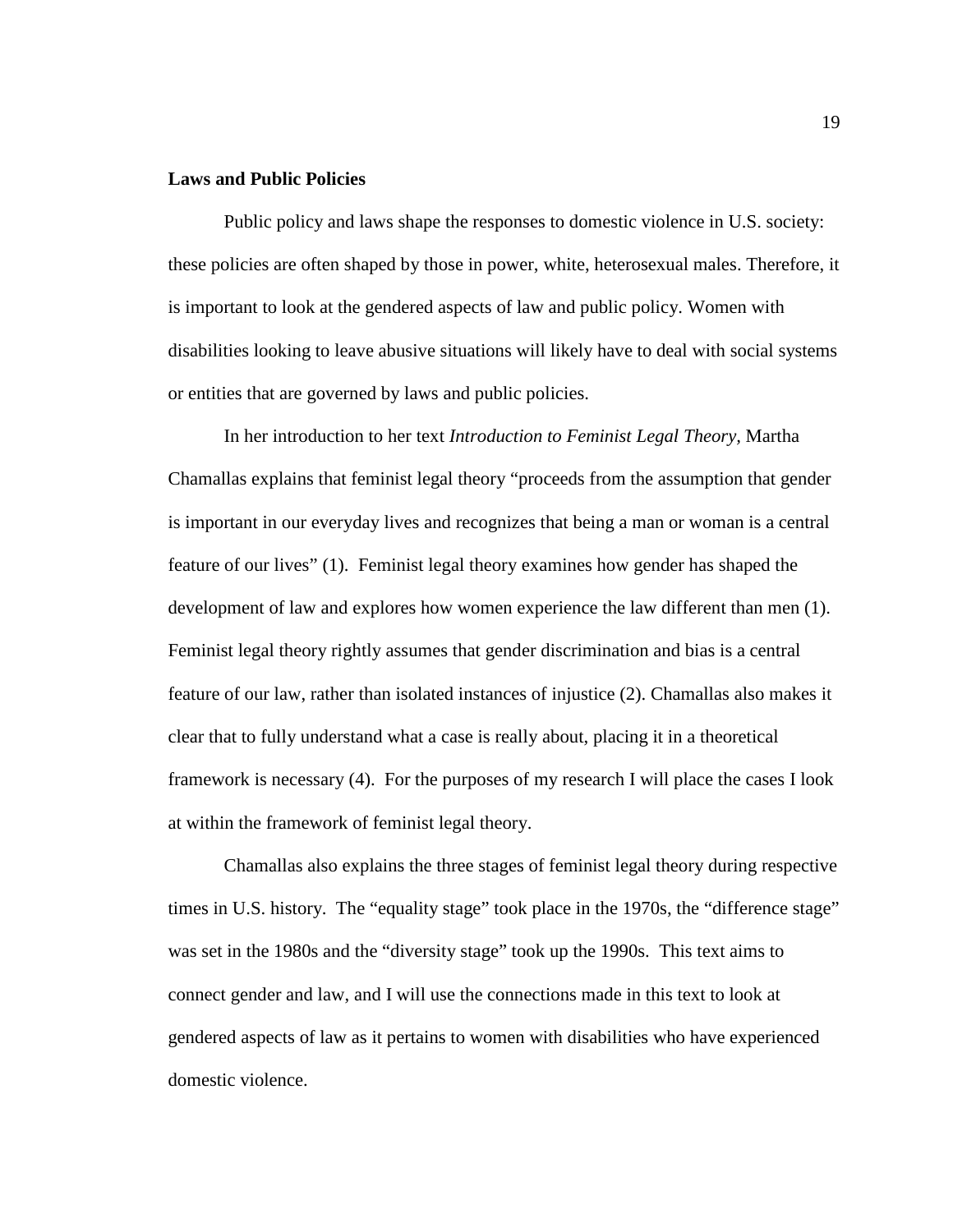Catharine MacKinnon, feminist legal scholar, discusses gender and law in her essay, "Sex Equality: On Difference and Domination" in her text *Toward a Feminist Theory of the State.* In this chapter, MacKinnon explains the sameness vs. difference approaches to treatment of men and women under the law. She explains there are two legal paths to equality. One path is arguing for "sameness." If women want equality they need to "be the same as men" (219). The other path is difference, that looks at "equal recognition of difference is termed the special benefit rule or special protection rule" (218). However, "From this perspective, considering gender a matter of sameness and difference covers up the reality of gender as a system of social hierarchy, as an inequality" (218). So to achieve equality under the law, women either have to prove that they are the same as men, or they deserve equality because of their differences from men. While MacKinnon does not discuss disability, I argue that the sameness vs. difference approaches to treatment under the law would be methods people with disabilities would have to think about. People with disabilities would either have to argue that they are the same as able-bodied people, and therefore deserve the same rights, or they would have to argue that they are different than able-bodied people and special accommodations should be made.

MacKinnon rightly notes, though, that "What sex equality law fails to notice is that men's differences from women are equal to women's differences from men. Yet the sexes are not equally situated in society with respect to their relative differences" (224- 25). The sameness/difference approaches to equality do not take into consideration gender hierarchies, or social inequalities. Sex equality law makes it clear that to be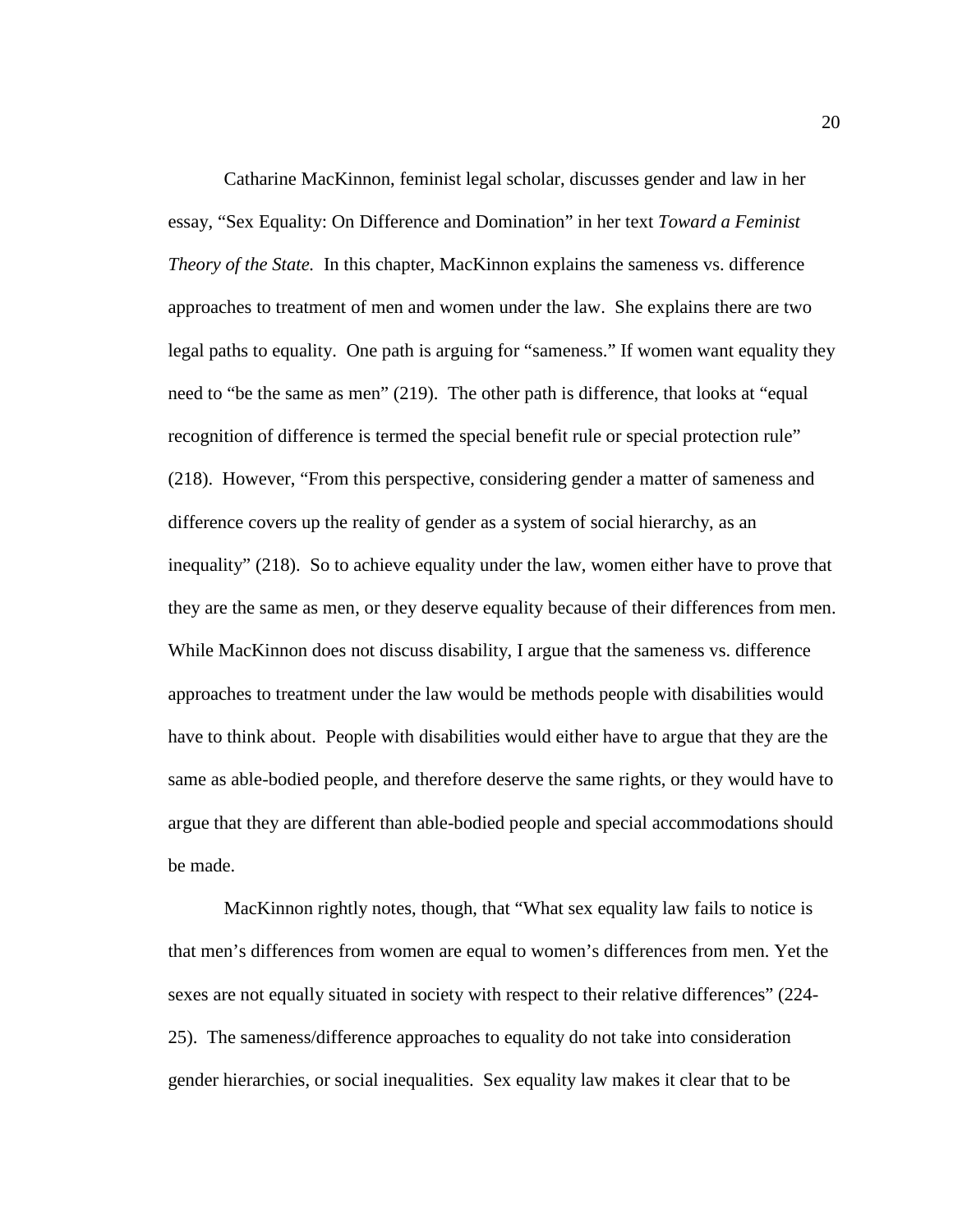human in our society, is to be male (229). The fault with law is that "law of equality assumes that society is already fundamentally equal" (234), which we know is not the case.

MacKinnon's chapter "Toward a Feminist Jurisprudence" is another text on feminist legal theory. To begin, MacKinnon defines jurisprudence as "a theory of relation between life and law" (237). She then goes on to explain how law is dominated by male-centered views. She notes that law is based on a "male standpoint," which, because it dominates in the world, "does not appear to function as a standpoint at all" (237). This means that because the male standpoint is so overarching and inescapable in our society, it appears as objective, and that makes the fight for equal rights much more difficult.

MacKinnon goes on to argue for a women's standpoint. When discussing sexual abuse MacKinnon notes that "sexual abuse has not been seen to raise sex *equality* issues because these events happen specifically and almost exclusively to women as women" (243). She outlines some steps to move toward a feminist jurisprudence of the state, which include "claiming women's concrete reality" and recognizing that male forms of power over women are embodied in individual rights within the law (when men lose power, they feel they are losing rights) (244). MacKinnon briefly mentions something that Kirsten Rambo discusses at length: the way the role of "privacy" in our society has kept women out of the fight for equal rights with men.

Kirsten Rambo's online text, "*Trivial Complaints": The Role of Privacy in Domestic Violence Law and Activism in the U.S.* provides an analysis of the history of the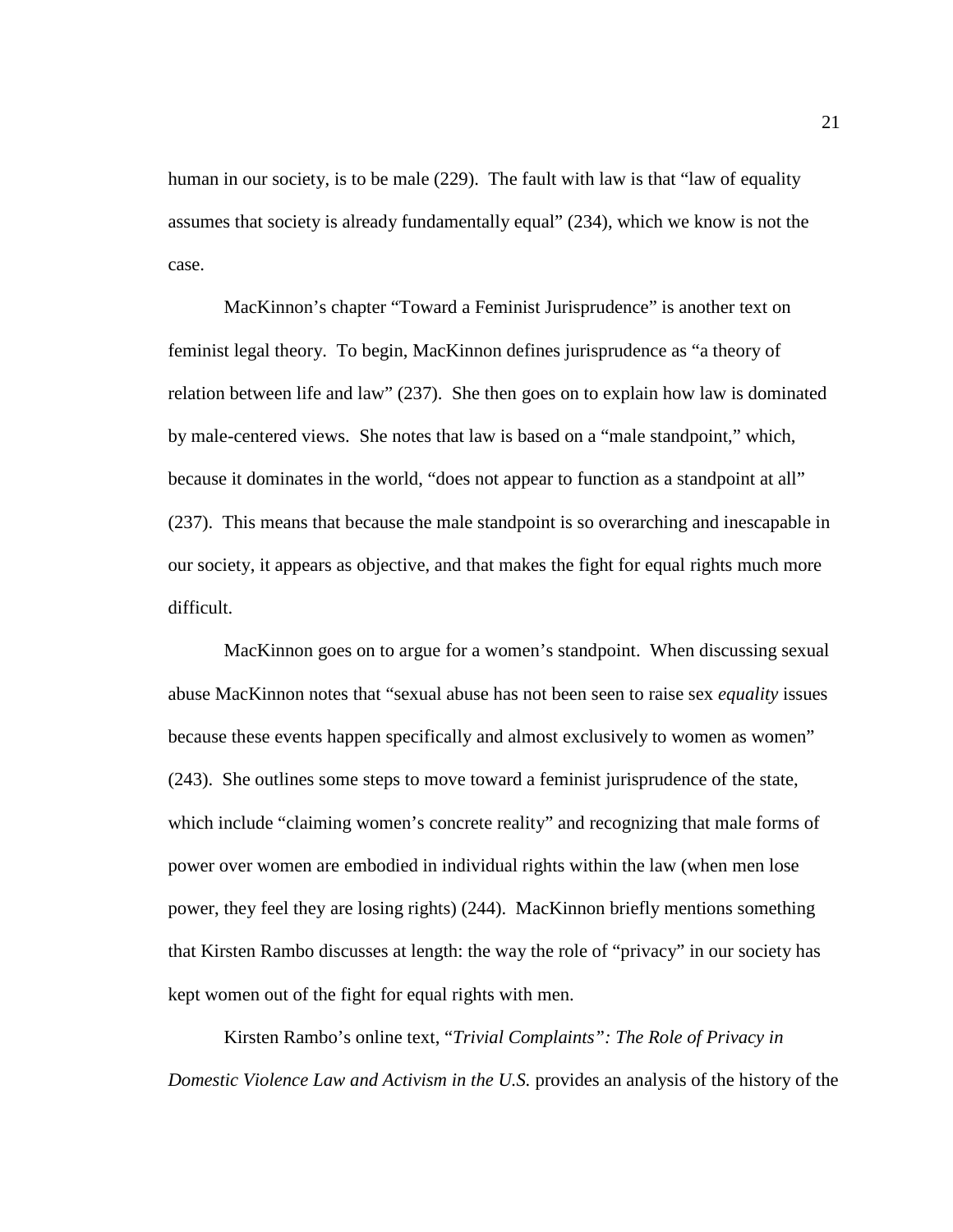role of privacy in the U.S. legal system. Throughout history, women have been subjected to domestic violence and have not been able to fight in courts because of the perception that these were "private" matters, to be dealt with in the home. The legal system has been extremely wary of intruding too far into people's personal lives. In her book, Rambo outlines some important cases in legal history that have dealt with privacy in this text.

In the introduction to the text, Rambo explains that privacy is linked to individualism, a concept that U.S. society holds dear. She also explains that privacy in our society is considered a "negative right," that is "one that does not guarantee benefits, but instead ensures relief from the burden of intrusion by the state" (5-6). She uses her text to argue that the role of privacy has been damaging to women who have experienced violence and advocates for an empowering notion of privacy, one that "suggests an affirmative right to bodily integrity and autonomy" (17). This text fills a spot in this specific body of knowledge by providing an analysis of gendered law, explained in detail by Catharine MacKinnon, that specifically focuses on the role of privacy, that has kept many women from being able to leave domestic violence situations in the legal system.

In the introduction to her text, *Caring for Justice,* Robin West explains one way that our legal institutions have failed. She claims that "good connections," meaning healthy, nurturing relationships (parent-child relationships, for example) are not sufficiently protected, and are sometimes threatened. This occurs while "bad connections," abusive marriages, for example, are all too often protected by the state (2- 3). West would agree with Kirsten Rambo, in the belief that "privacy," as a negative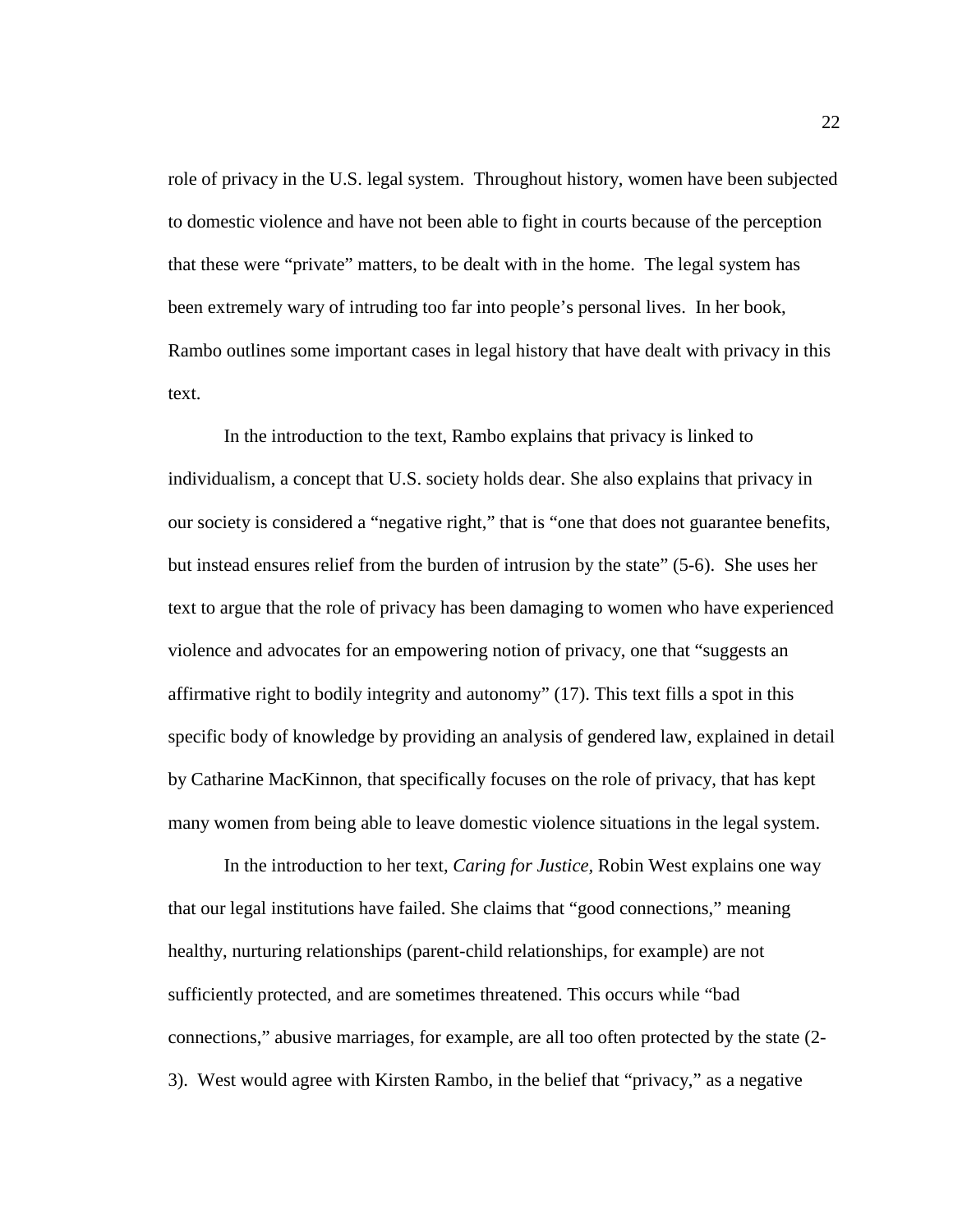right, can be dangerous. West explains that a "social, legal, and constitutional veil of privacy 'protects' relationships against any community intervention" on the behalf of the safety of those involved in the relationship (5).

West goes on to explain that women's caring work is *moral* work, and necessary for society to thrive. She notes that her work has been construed by other scholars as essentialist, and outlines for detailed reasons why it is not. Her goal is to change the way law is thought about, and to deconstruct the dichotomy between "caring" and "justice" (18).

In the 2011 article "Facilitators and Barriers to Disclosing Abuse Among Women with Disabilities," Curry, et al. distributed anonymous audio computer-assisted self interviews (A-CASI) designed to increase awareness of abuse to 305 women with disabilities (430). Among the 305 women who were interviewed, 276 (or 90 percent) women reported abuse, and 208 (or 68 percent) reported abuse within the last year (430). In this article physical, sexual, emotional, and disability-specific abuses were included in the definition of "abuse." The authors identified facilitators to disclosing IPV as "validation, respect, positive change, increased safety for self and others, and access to resources" (432). The authors identified the risk factors and barriers to disclosing IPV as, "shame, fear of increased violence and retaliation, loss of confidentiality and independence, and fear of involving police and courts" (432).

The authors of this article agreed that an awareness of the facilitators and barriers to disclosing IPV among women with disabilities will help service providers be more effective encouraging disclosure and "help seeking" (440). One main concern among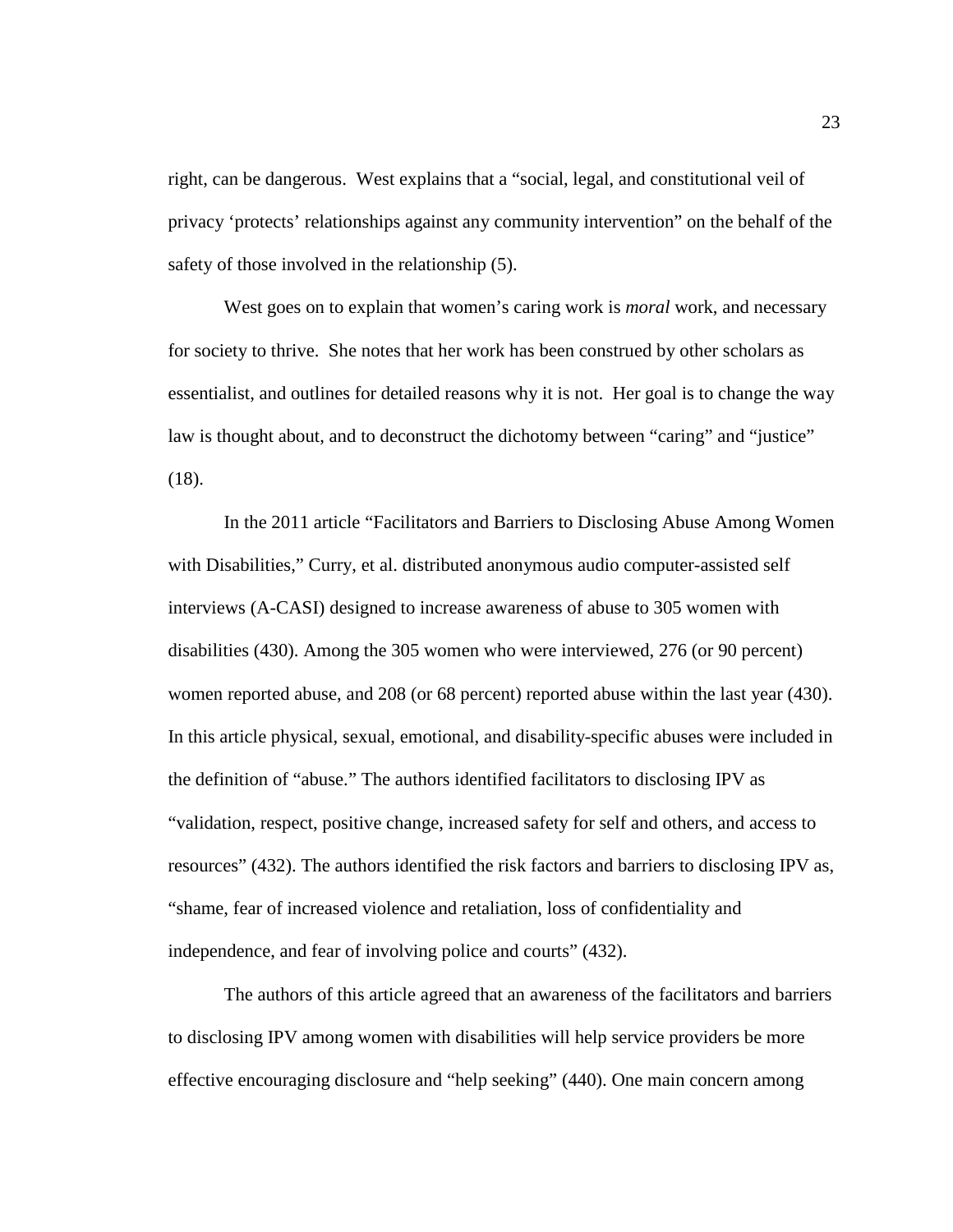victims of abuse were their beliefs about whether or not their privacy and confidentiality would be upheld. Also, many participants did not believe that their needs and wishes would be respected if they chose to disclose abuse. The authors explained that participants' previous experiences with health and social service professionals could have affected their opinions about their needs and wishes being respected (440). One limitation to this research was that the questions asked about disclosing abuse to professionals, and excluded options of disclosing abuse to friends or family (441). Also, these results may have been affected because of the fact that many health care professionals and social service providers are mandated reporters of abuse in regards to "vulnerable adults," meaning that participants' needs, wishes, and confidentiality may not have been respected (441). The authors explained that the facilitators and barriers to disclosing abuse were similar to those of able-bodied women. However, this article found that women with disabilities reported more abuse in the past year and more dangerous perpetrators. Cognitive disabilities tended to result in fewer facilitators and more barriers to disclosing abuse. This illustrates the unique challenges facing women with disabilities.

Jacqueline V. Switzer's chapter, "The ADA as Policy" starts with the passage of the ADA and explains the process by which the law is being enforced, discusses the agencies responsible for implementation of the law, and outlines some litigation that has resulted because of the passage of the ADA. Switzer begins by explaining the components of the ADA, which is made up of five Titles. Title I relates to employment discrimination (public and private), Title II "affects all activities of state and local governments" and also deals with public transportation. Title III covers private entities,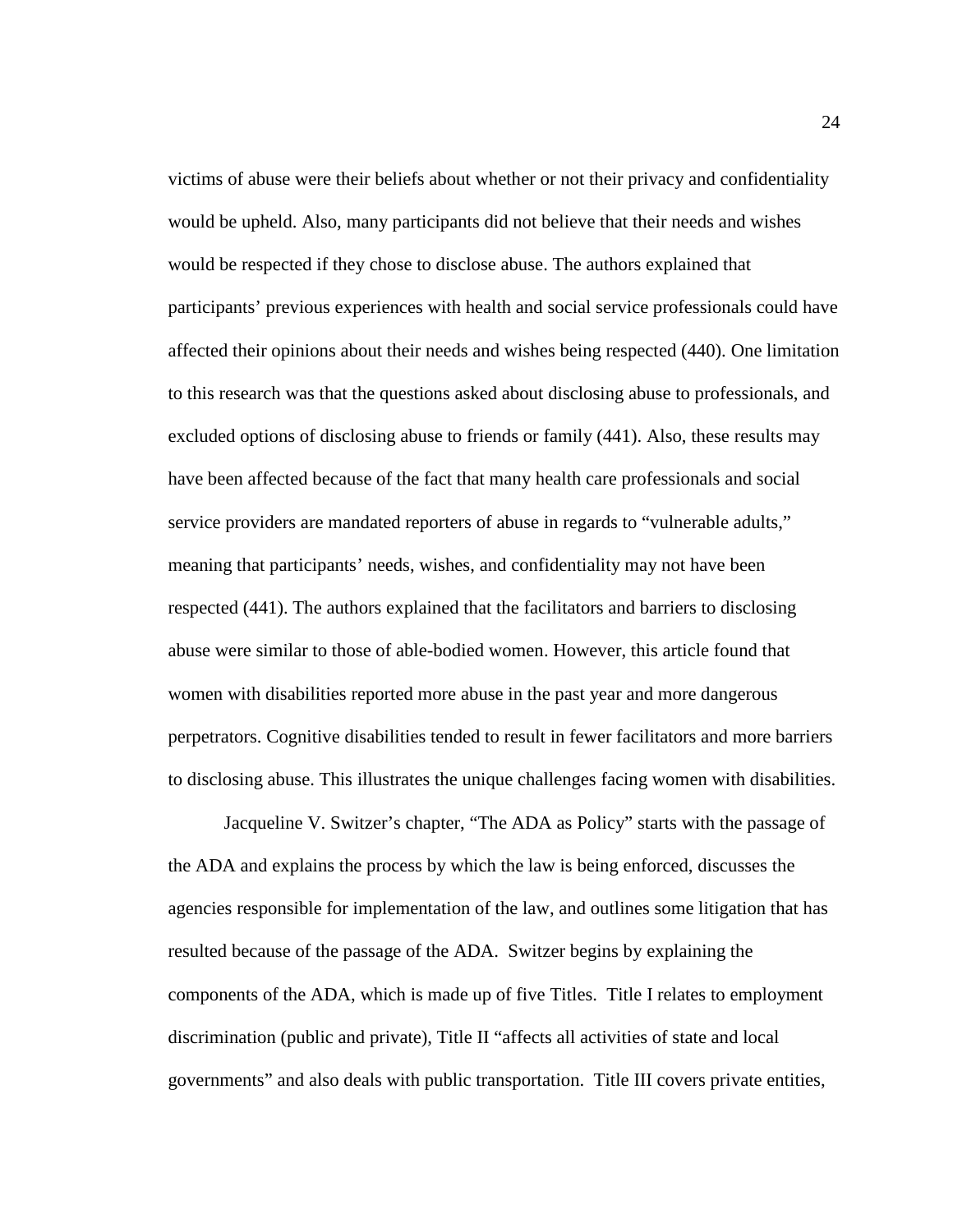such as hotels, restaurants, private schools, etc. Title IV outlines regulations for telecommunication services and Title V covers miscellaneous provisions, such as the relationship of the ADA to other statutes (113-115). Various governmental agencies are responsible for enforcement and implementation of the ADA. The Equal Employment Opportunity Commission is responsible for implementing Title I, the Department of Justice is responsible for the implementation of Titles II and III, and other bureaucracies are responsible for other miscellaneous aspects of the ADA (116-119). The National Council on Disability provided reports to Congress for the tenth anniversary of the passage of the ADA. Their reports mentioned the gains made from the ADA, but also highlighted a "lack of leadership" and "insufficient resources" from federal agencies in the implementation of the ADA.

Switzer explains that one way of examining the ADA's implementation is to analyze court cases, which are usually filed by plaintiffs in federal district courts (128). Switzer did explain that this is an incomplete form of analysis, as the Department of Justice has its own procedures for enforcement (128). She explains that settlement agreements are the most common, but these are difficult to gauge, as they are confidential (128). According to Switzer, despite the government's fear of being buried by ADA lawsuits, "it has now become clear that litigation is becoming a primary tool of the disability rights movement" (131). Accessibility is something women with disabilities would need to consider when turning to a domestic violence shelter.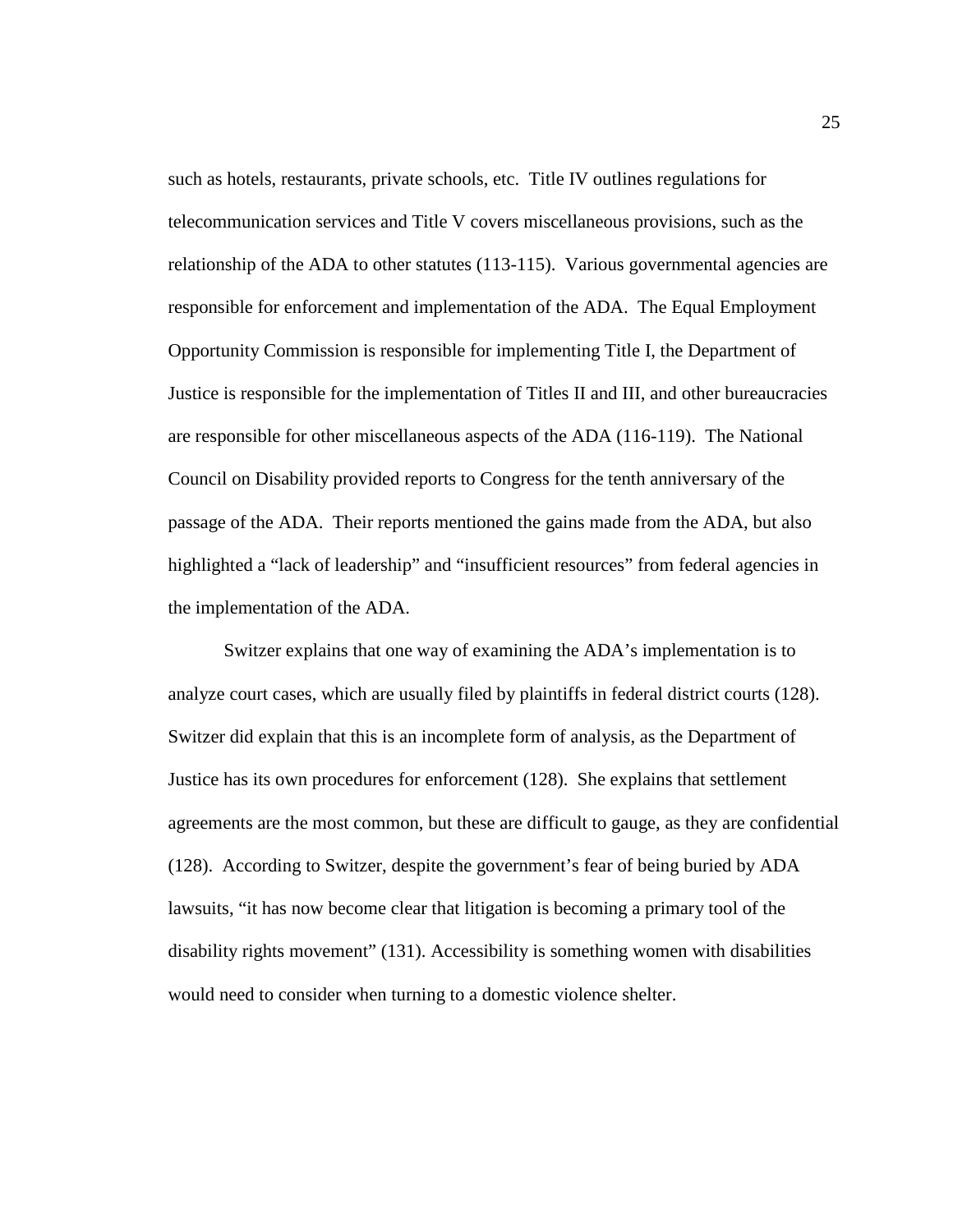# **Conclusion**

 This literature review has briefly examined feminist disability studies, domestic violence against women with disabilities, and laws and public policies. The review of this existing literature assists me in the journey to analyzing and evaluating services provided to women with physical disabilities in violent relationships. My first body of knowledge, feminist disability studies, is a pertinent area of research because it incorporates disability as an axis of oppression that is important for analysis. Feminist disability theory brings ableism to the center of feminist discussions, which is what I aim to do in this thesis. Women with disabilities have unique concerns when it comes to domestic violence, and that is why my second body of knowledge is imperative to this project. By using existing literature on women with disabilities' unique experiences with domestic violence I will contribute to this body of knowledge by examining the resources available to this population. It is also necessary for me to draw from the third body of knowledge, social systems, because public policies and social systems shape domestic violence intervention strategies. These policies and systems are also gendered and abelist, which is an important aspect to this thesis.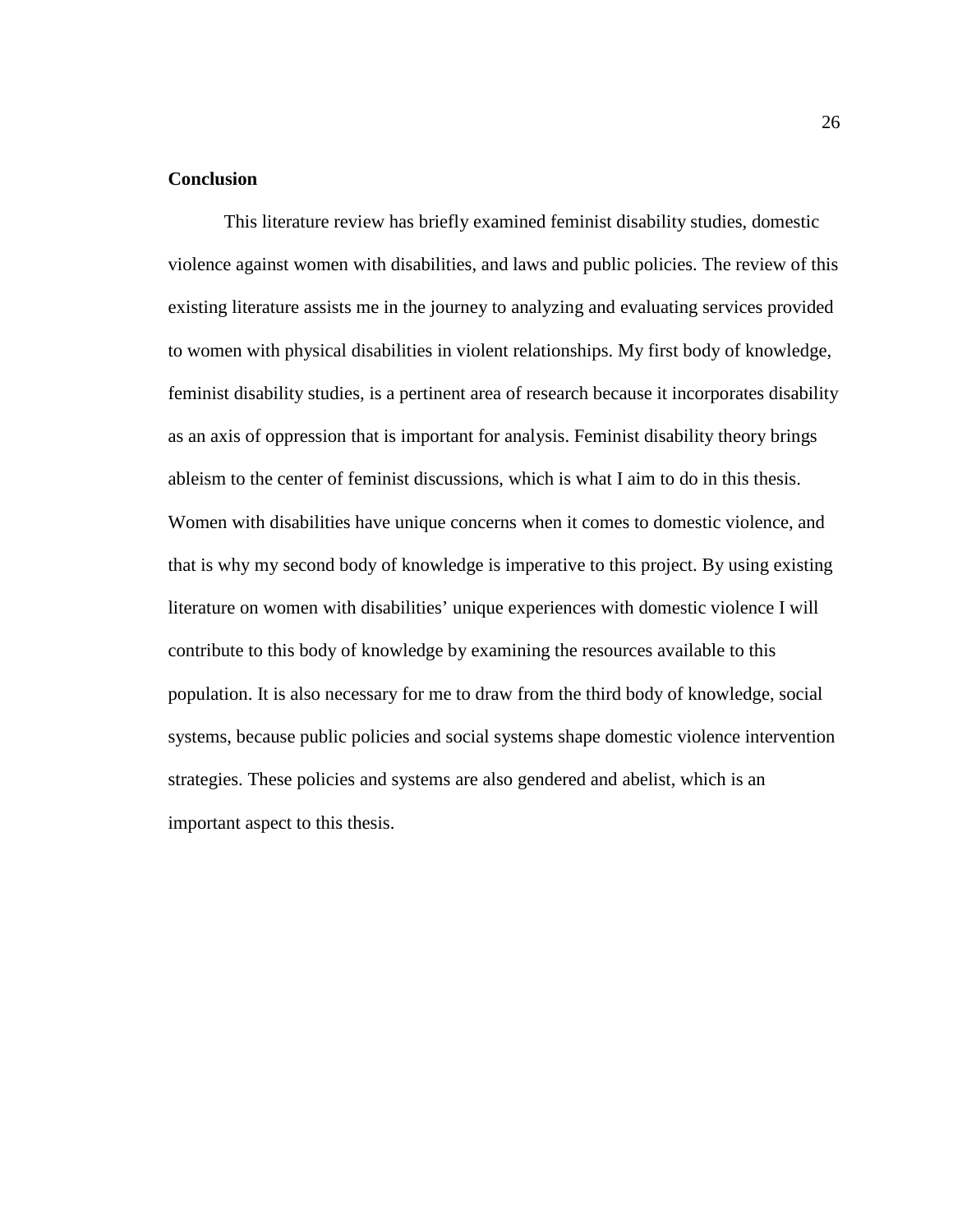# **CHAPTER III**

#### **METHODS**

Women with disabilities are often cared for by their partners and experience IPV at alarming rates (Brownridge 805). Women with disabilities also experience different forms of abuse that are specific to their disabilities than their non-disabled counterparts, as discussed in chapter four of this thesis. Domestic violence shelters are one of the main resources for able-bodied women in abusive relationships. Since seeking services at domestic violence shelters is not always an option for women with disabilities because of accessibility issues, I looked at another resource for this group of women attempting to leave abusive situations, group home facilities. These types of facilities do not have a focus on domestic violence or abuse. So analysis of resources for women with disabilities who have experienced IPV is necessary to explore. This research will fill a gap in current literature on women with disabilities and IPV.

To analyze the adequacy of services provided to this population of women I used feminist survey research. To gauge the confidence that shelter advocates and group home staff have in assisting women with disabilities in IPV situations, I used a combination of qualitative and quantitative research methods. For this research project, I administered two surveys, one for each type of facility. For the purpose of this project I will use the term "group home." Individual group homes may use different terms such as assisted living, supportive housing, or assisted living. However, group home is the term many professionals of the field use.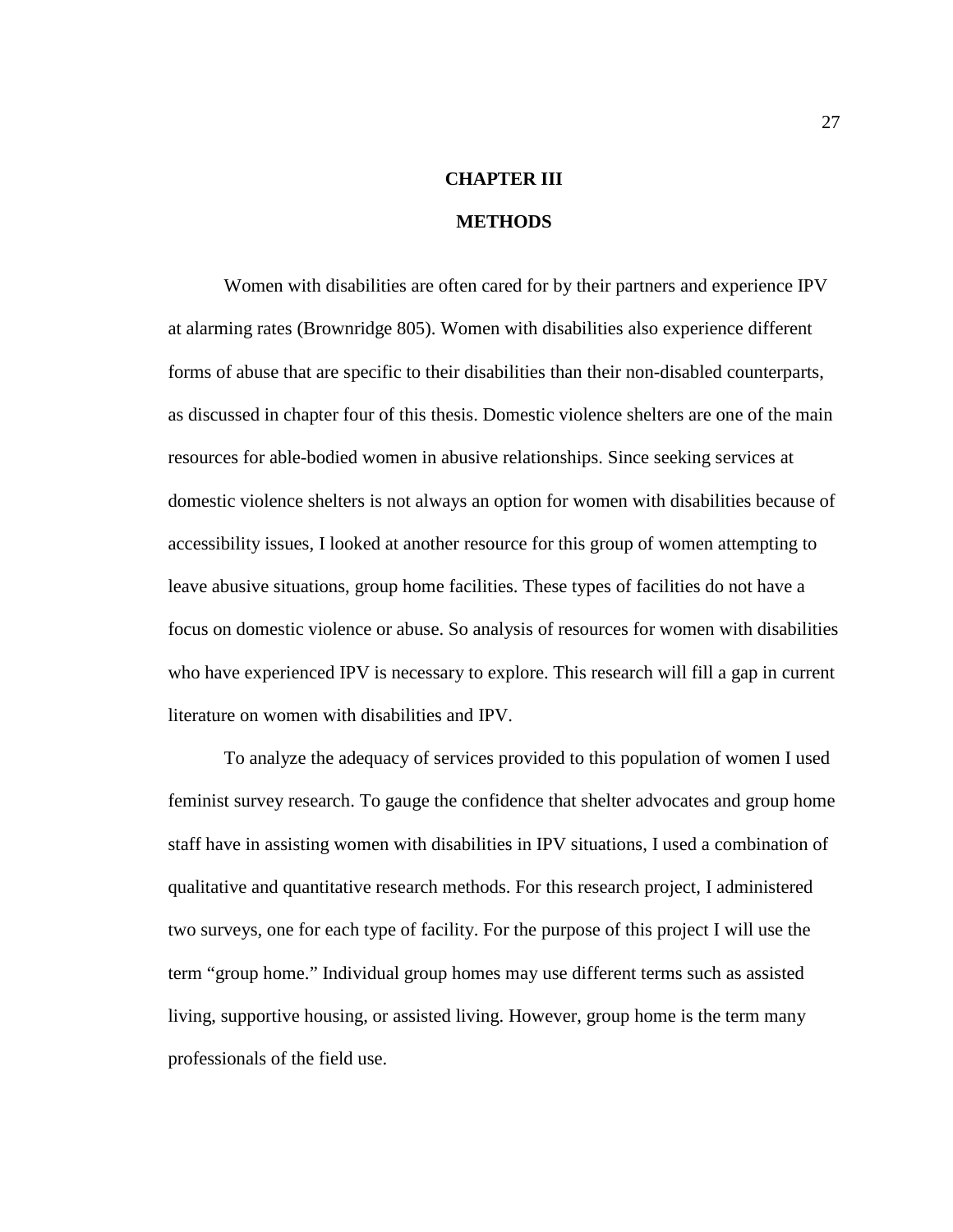For the purpose of this project I am limiting my research to physical disabilities. I made this decision in part to narrow the scope of the research, understanding that including cognitive and developmental disabilities would be too extensive for the time frame that this research is conducted in. I also did not want to be in the position of defining disability for the participants of this research. What I consider a cognitive or developmental disability may not be what the research participant or their clients define as a disability.

I made the decision to narrow the scope of my project by differentiating between domestic violence (DV) and intimate partner violence (IPV). According to Minnesota Statute 609.2242 domestic violence is violence used against a family or household member (United States). For instance, if a woman is living in a group home and is being abused by a staff person, that could be considered domestic violence, as it is taking place within the woman's domestic sphere (Nixon 78). DV can also include violence against children or among people who are not in intimate relationships. IPV narrows the term to include only violence that occurs between intimate partners or those who have had a significant intimate relationship in the past (Nixon 78). Women with disabilities are often cared for by their partners, and for this reason, I will examine IPV among victims and their partner-caretakers. It is important to note that both DV and IPV are characterized by an imbalance of power and control between the perpetrator and victim (Nixon 78). By narrowing my research to IPV, I focus on violence between partners who are their victims' caretakers rather than DV that can occur between a staff person and a client in a group home setting.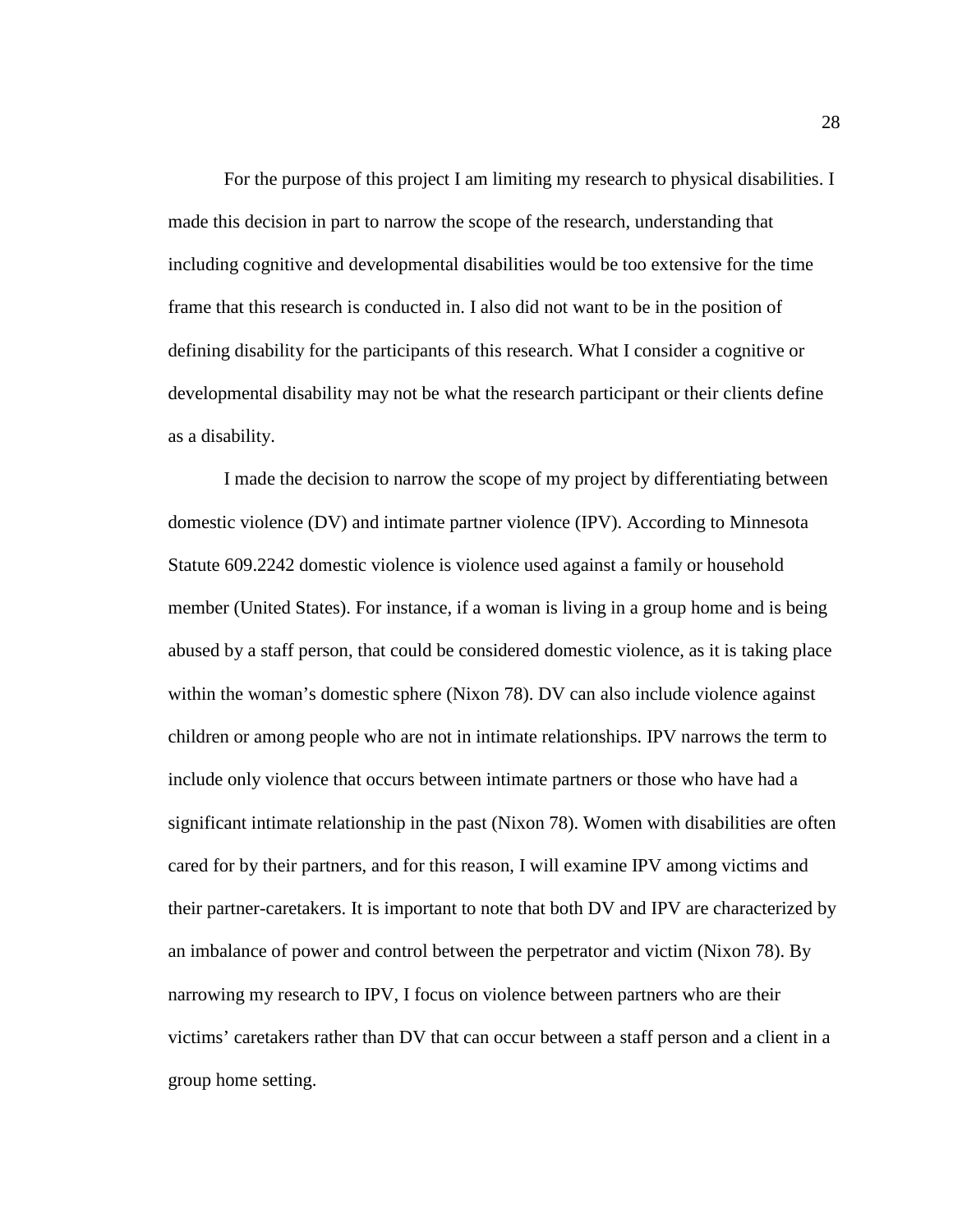The surveys were conducted online through the website surveymonkey.com. I constructed both surveys using the Likert Scale, in which respondents marked their answers to the questions based on a one to five scale, one meaning "strongly disagree," three meaning "unsure," and five meaning "strongly agree." I then coded the numerical results that made up the quantitative portion of my research. Most questions had a space for comments as well. This made up the qualitative portion of my research. A text box was provided for participants to tell me their job positions. A text box was also provided for questions regarding the facilities' greatest strengths and improvements that could be made.

I hypothesized receiving fewer responses from group home staff than from domestic violence shelter staff. I anticipated that group home staff might have a more difficult time understanding how they would be helpful in this research. I also anticipated that not many clients at group home facilities had ever disclosed being a survivor of IPV. Six surveys were completed by domestic violence shelter staff and eight surveys were completed by group home staff.

I began this research by administering one survey to domestic violence shelter staff and one to group home staff members throughout Minnesota. To contact domestic violence shelter staff I obtained a list of shelters through the Minnesota Coalition of Battered Women website ("Minnesota Services."). I proceeded with an internet search to find an email address of shelter managers or executive directors at each facility but numerous websites did not contain this information. In these cases I emailed the shelter through the "contact us" tab. The I sent included a cover letter that explained my project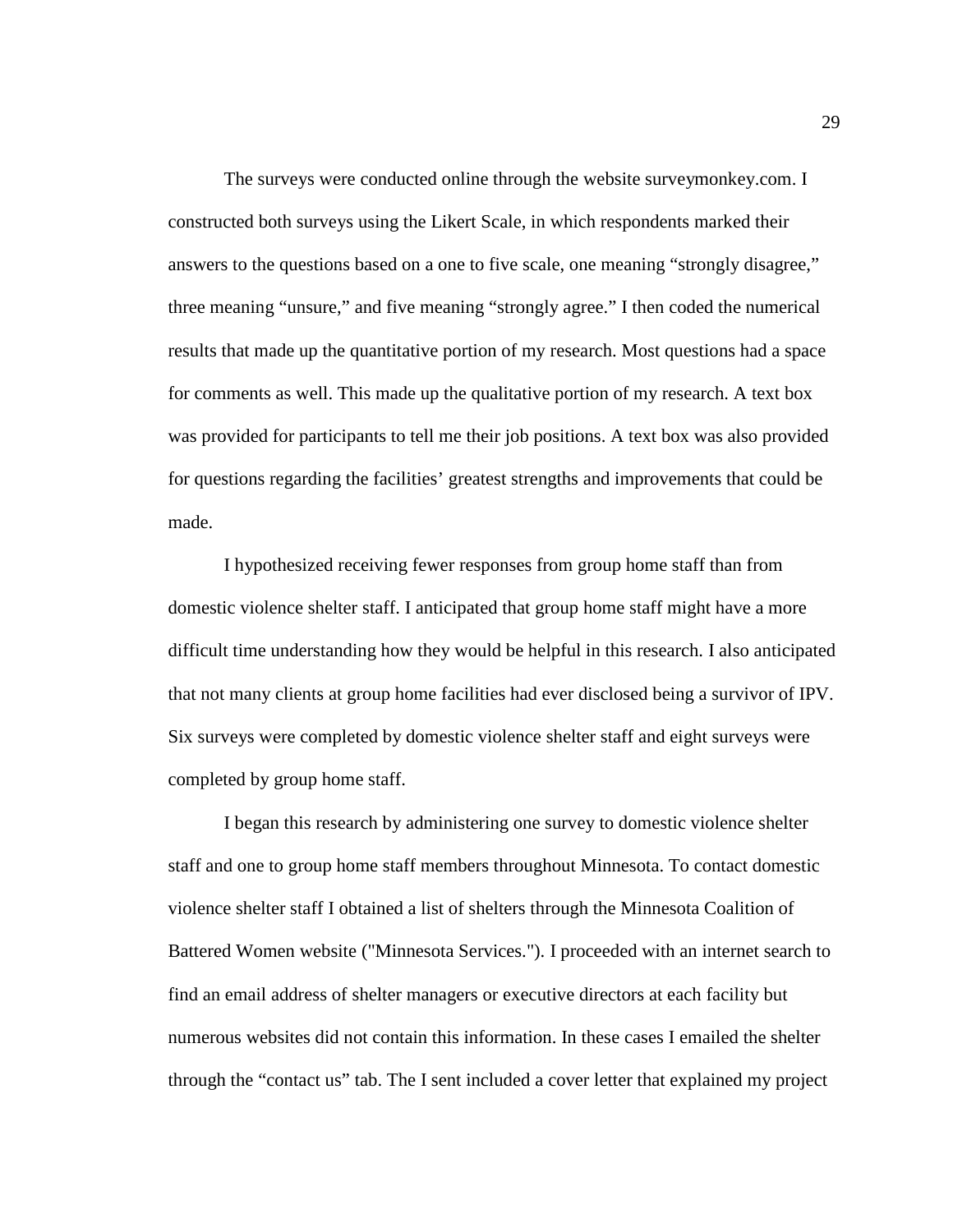and attached a link to the survey. The cover letter I utilized for domestic violence shelters can be found in Appendix II. Several emails were returned undeliverable.

For group home staff I obtained a list of licensed group home facilities for people with disabilities on the Minnesota Department of Human Services website ("Program Lists in PDF Format."). I proceeded with an internet search for email addresses of managers or executive directors at the group homes. Similarly to domestic violence shelters, many websites did not publish staff contact information. In these cases, I emailed the general group home email address listed under the "contact us" section. I included a cover letter to group homes explaining my project and attached a link to the survey. The cover letter for group homes can be found in Appendix IV. In each cover letter I requested that the recipients send the survey to co-workers who would be "better suited to participate." This however, the manner in which I made this request did not garner the desired effect. In hindsight, I should have requested that the survey be forwarded to all employees in order to obtain more results and data.

The survey for domestic violence shelter staff included basic questions about the type of shelter they work in and how long they have been at their positions. The next section included questions about the accessibility of the shelters. Next, I inquired about the training they received on disability. The last section of the survey included openended questions asking about their experiences with women with disabilities, the best aspects of their shelter in regards to providing services to women with disabilities and what they believed could use the most improvement. The full survey can be found in Appendix III.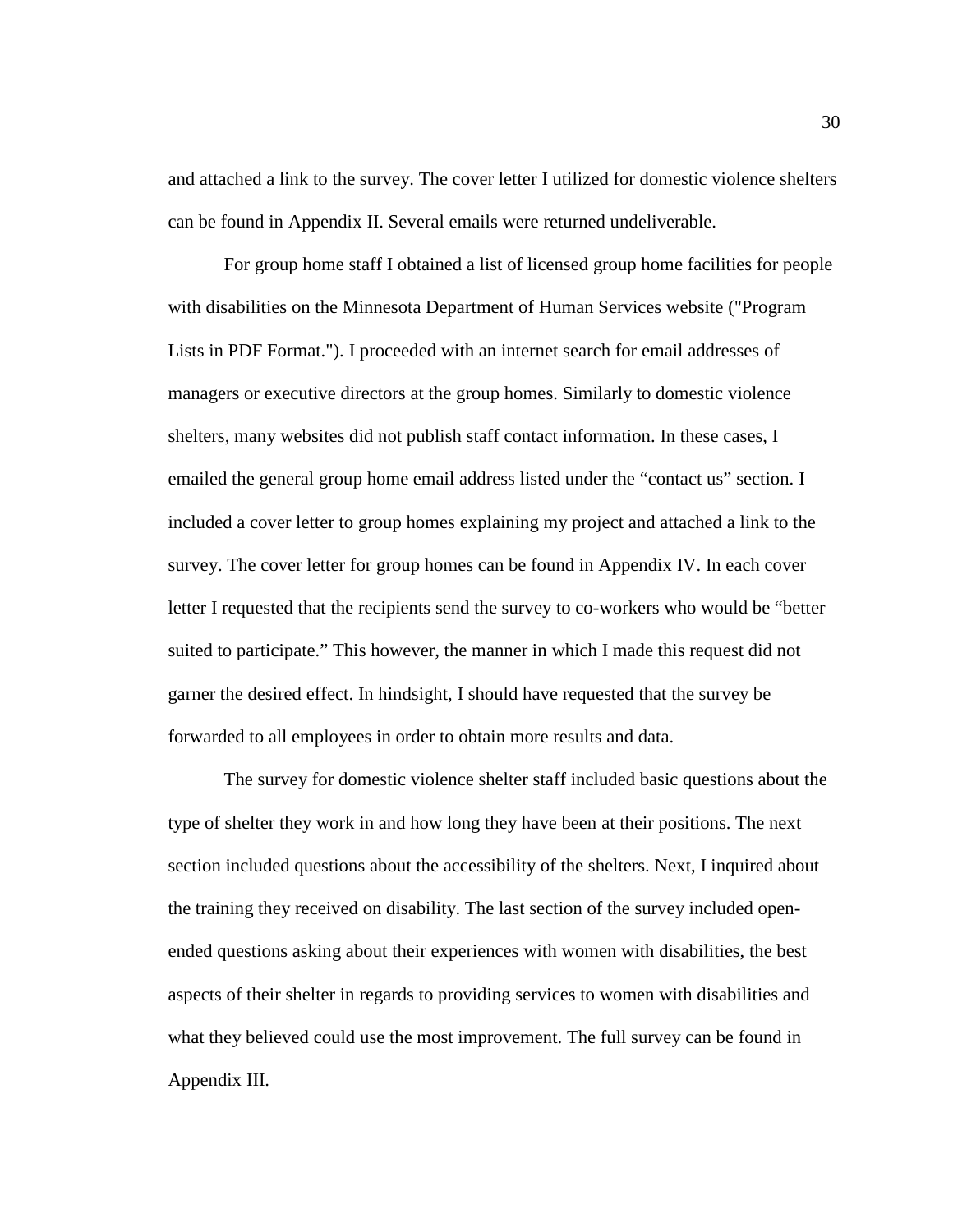The survey for group home staff also included basic questions about the type of facility they work in and how long they have been at their position. I then inquired whether any clients had ever disclosed that they were survivors of IPV. I asked whether they received training on violence, abuse, or IPV. I then inquired about whether there is a staff member at their facility who would be able to refer a survivor to more appropriate services, if they felt they were unable to adequately assist a survivor. The last section of the survey included an open-ended question about staffs' experiences assisting survivors of IPV. Participants were also asked about the facilities' best aspects in regards to providing services to survivors and what they felt could be improved. The full survey can be found in Appendix V.

My goal in administering surveys was to gain an understanding of the knowledge of these professionals in relation to women with physical disabilities and IPV. To explore these research questions I used feminist survey research with both quantitative and qualitative components. Web-based surveys were a cost- and time-effective way to reach a wide range of participants. Web-based surveys were preferable to interviews or focus groups because they gave participants a sense of anonymity and insured confidentiality. It was important for participants to understand that the survey was anonymous because this is a serious topic, and participants are being asked to be candid about their workplace. Participants were asked to respond to closed-ended questions where they marked a number on the Likert Scale. Closed-ended questions were chosen because they are "often quicker and easier to answer, making individuals more likely to respond" (Rubino and Jayarante 313). Also, the Likert Scale was chosen because most people are familiar with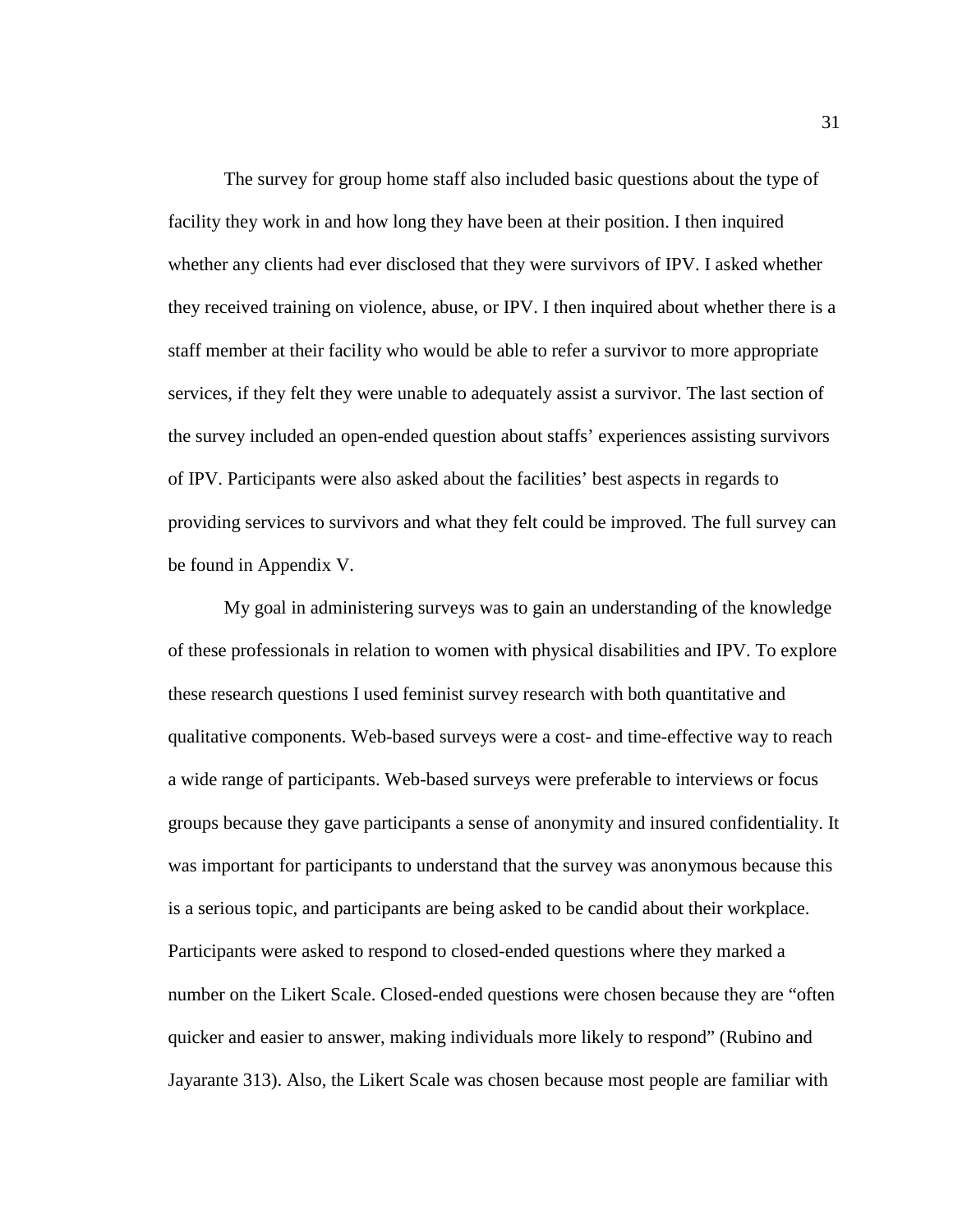this method, which minimized confusion. The Likert Scale also offers participants a range of options. However, there were some open-ended questions and comment boxes along with each question. This was desirable because it allowed participants the opportunity to put their experiences and opinions into their own words.

As Rubino and Jayarante note in "Feminist Survey Research," qualitative methods are "helpful for determining the best course of action in implementing social change for women because such techniques help us to identify patterns of gender oppression and reveal how oppression operates" (Rubino and Jayarante 303). The surveys provided me with a broad understanding of these professionals' knowledge.

In her article, "Why Standpoint Matters," Alison Wylie explains the concept of situated knowledge. She says, "social location systematically shapes and limits what we know, including tacit, experiential knowledge as well as explicit understanding" (343). My own social location has shaped and limited what I know.

No one can come to a research project with complete objectivity, and I am no exception. I am a graduate student in the Gender and Women's Studies department at Minnesota State University, Mankato. As a self-identified feminist, I recognize gendered violence as a systemic cultural issue. I have spent a good portion of my two years in this program researching various topics dealing with women with disabilities. My social location as a feminist graduate student in a Gender and Women's Studies program clearly shapes and limits what I know.

In her article, "Learning from the Outsider Within," Patricia Hill Collins uses Black domestic workers to illustrate the position of the outsider within. As Black women,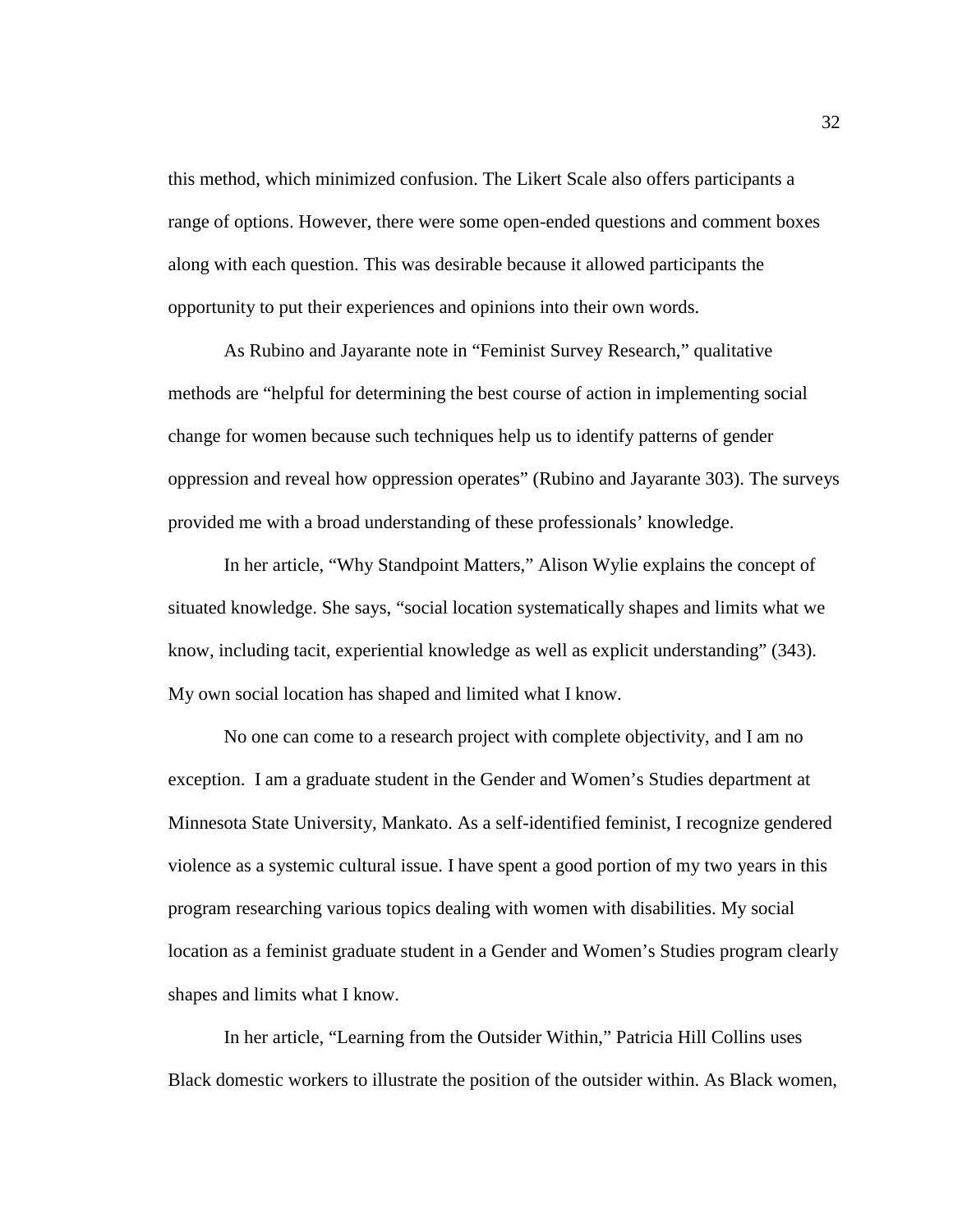they remain outsiders in the dominate white world where they work. However, their proximity to the white families gives Black domestic workers a special insider status that not many Black people would be privy to. Drawing from Hill Collins' theory of the outsider within, I have identified how I am an outsider and an insider to this research topic.

I am an outsider to this research because I identify as a temporarily able-bodied woman. However, I do recognize that ability is not a static location and I could become disabled at any time. Also, I have never been in a position of being dependent on an intimate partner. I am aware of my privileges such as being white, lower-middle class, and heterosexual. I recognize these privileges and how this status makes me an outsider to this research. Furthermore, I am not, nor have I ever been in an abusive relationship or needed to seek domestic violence services, which also makes me an outsider to this research.

I am currently employed at Mankato's domestic violence shelter, Committee Against Domestic Abuse (CADA). This gives me unique insight to this research. I have had the opportunity to observe what kinds of provisions are made for women with disabilities at CADA and other shelters throughout Minnesota. I am also an intern at LifeWorks, a nonprofit organization for people with disabilities in North Mankato. Most of the clients at this organization live in group homes. My position as an intern at LifeWorks also makes me an insider to this research. My positions at these facilities have influenced my research. I also feel like my research has influenced my work in these positions. I feel like I am a better service provider because of the research I am doing.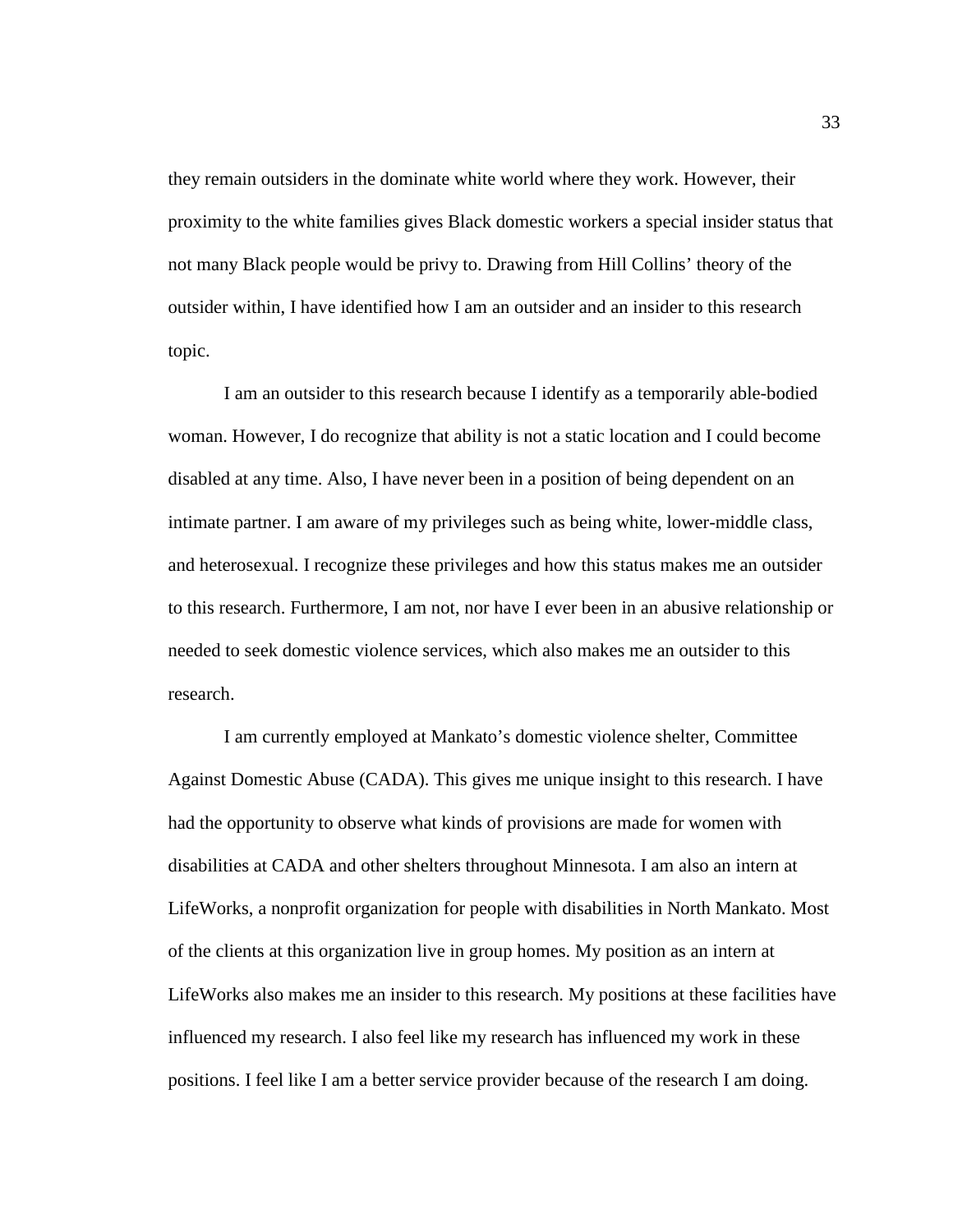My interest in this topic was sparked by my experience of having a brother with disabilities, which provides me with a unique standpoint in regards to this research. I have seen how disability is a form of oppression in our society, and the lack of resources available to this population in general. Growing up with a brother with disabilities was a large source of inspiration for focusing on disability throughout my time in the Gender and Women's Studies department and conducting this research.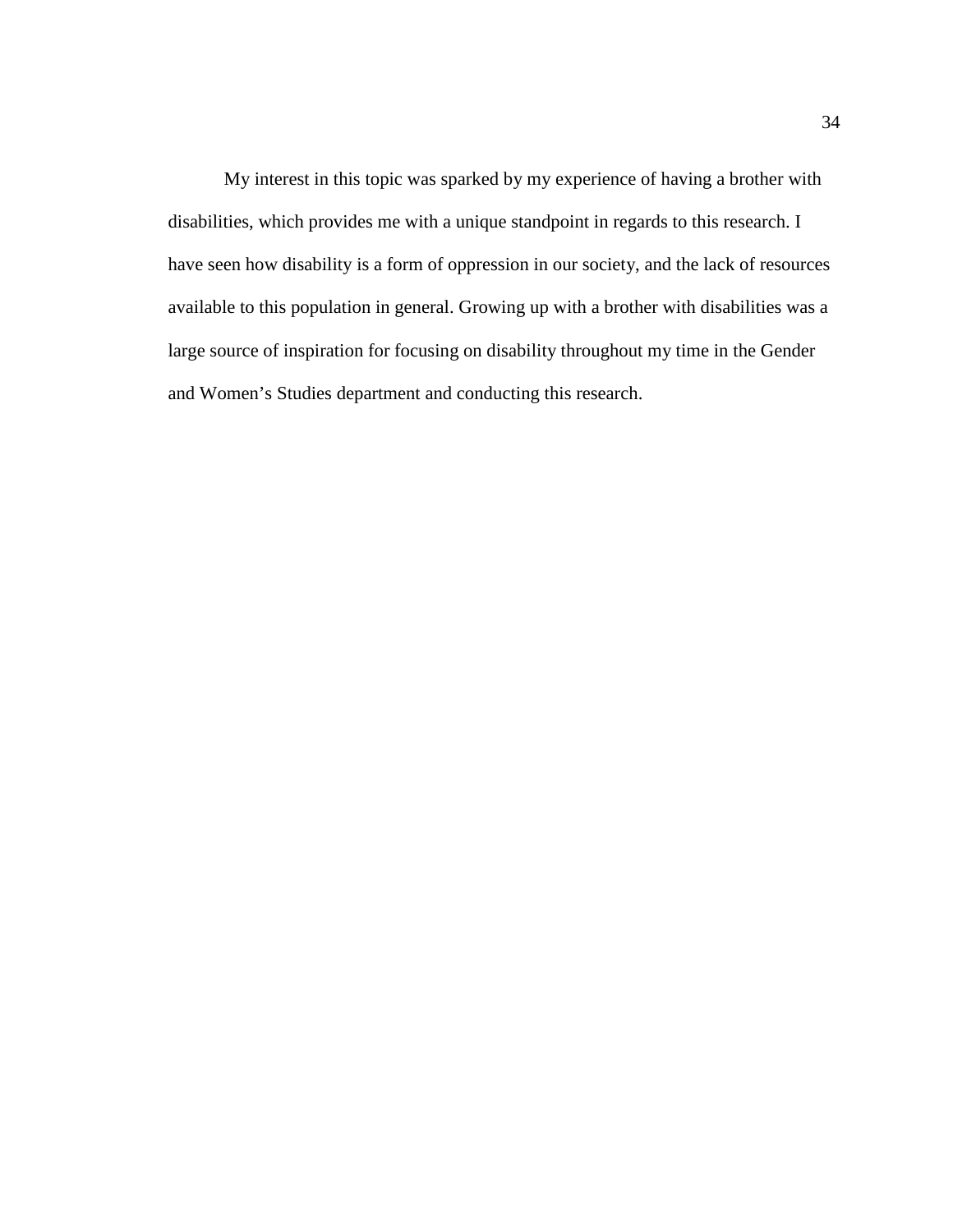### **CHAPTER IV**

## **RESULTS AND DISCUSSION**

In examining services provided to women with physical disabilities who are survivors of IPV, domestic violence shelter employees and group home staff persons proved to be an insightful and knowledgeable population. While the number of responses from each type of facility was relatively small, the data yielded interesting results. First, this chapter will analyze survey results from domestic violence shelter staff. Second, I will examine the results from the survey administered to group home staff. To analyze the data from each survey I will discuss the main themes of the results. I will examine the general demographics, the accessibility of each type of facility, the training each type of professional received, and their experiences providing services to this population of women. I emailed surveys to contact persons at 33 domestic violence shelters and 23 group homes and asked for the email to be forwarded their co-workers. My goal was to receive 10 responses from each survey, and I received six responses from domestic violence shelters and eight from group homes. While the number of surveys completed was small, the data did point to interesting results from which I was able to draw some general conclusions. The data also raised questions that could serve as the basis for further research. The domestic violence shelter survey and group home survey can be found in Appendices II and IV respectively.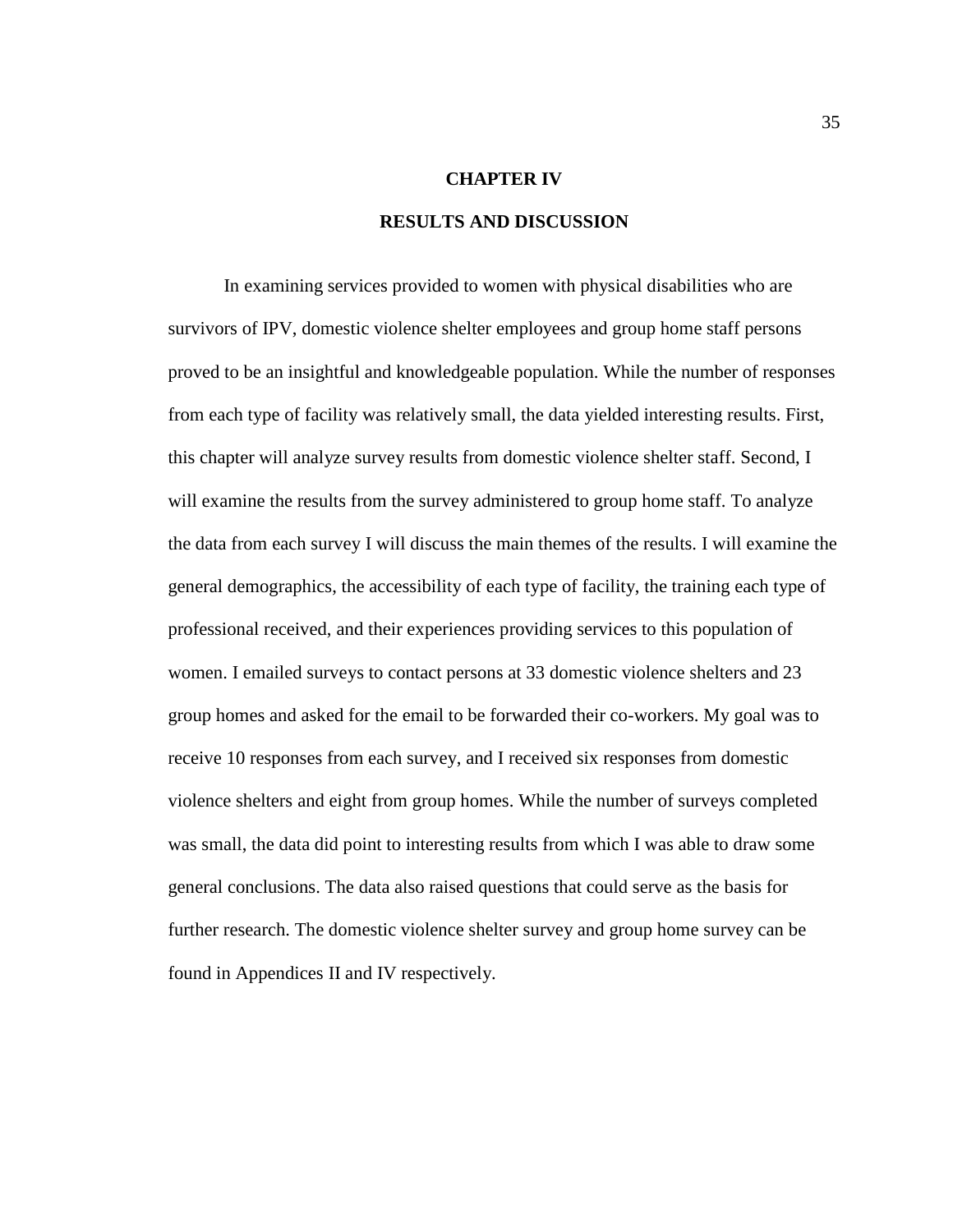#### **Domestic Violence Shelter Survey Data Analysis**

#### *General Demographics*

The first questions of the survey were general demographic questions that were used to gain a better understanding of the shelters and the work the participants do. My intent in asking these questions was to get a feel for the shelter and staff in order to better examine the services they provide to women with physical disabilities who are survivors of IPV. Of the six participants, four described their shelters' setting as rural, one described the setting as suburban, and one described the setting as urban.

When asked to identify their job positions, three participants identified themselves as executive directors. One respondent identified as a shelter advocate and one participant identified her/himself as a "manager/shelter advocate." The other participant identified as an administrator. My original goal was to administer this survey mainly to shelter advocates, as they are the professionals who have the most direct contact with the shelter environment and the clients. The small number of shelter advocates who participated in the survey could be due to the fact that the contact information of people I sent the survey to was mostly upper management. The contact information I was able to find online was an email address of an executive director or shelter manager, which explains the high participation rate from such professionals as compared to shelter advocates. In the cover letter sent to these contact people I requested that they send the survey to co-workers or colleagues who would be better suited to participate. However, in hindsight the manner in which I made this request did not garner the desired effect.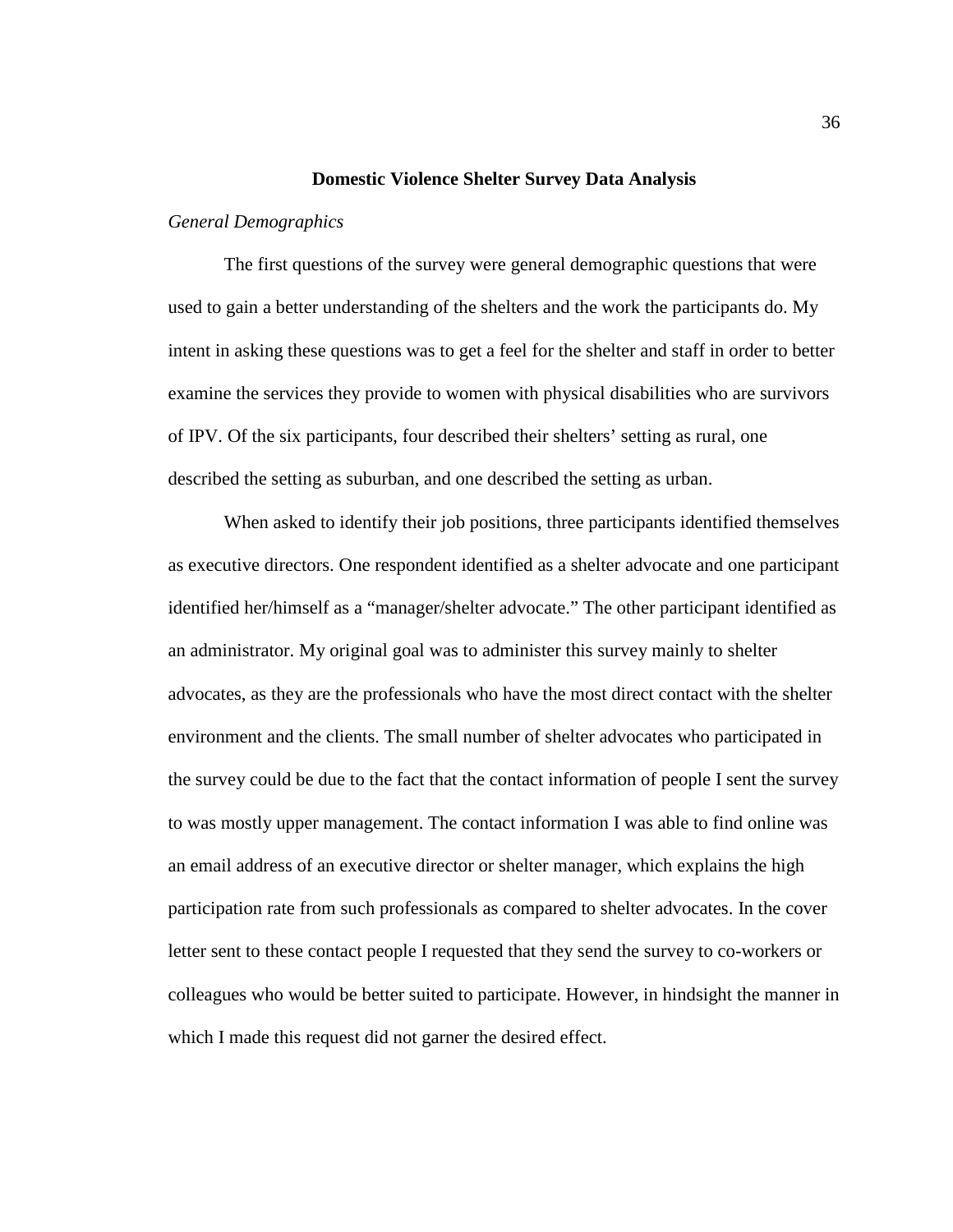Five participants answered the question that asked them to describe daily job duties. As expected, these responses varied significantly. One participant explained that her/his job duties are to assist women and children staying in shelter and assist in navigating the social service sector. This participant also stated that she/he acts "as a support for women and children and assists in empowering them during their stay." This participant also assists in safety planning, answering crisis calls, and discussing issues relating to domestic violence and sexual assault. Another participant explained her/his daily job duties include, attending court hearings, doctor appointments, and police stations. Other participants explained that their daily job duties consist of overall administration including "staffing, human resources, funding, grant writing and reports," working with clients, and public education.

The next question inquired about the amount of time participants had worked in their jobs. Possible answers were less than one year, one to two years, two to four years, four to eight years, or eight or more years. All six participants answered this question. Two participants have worked at their positions for less than one year, three have worked at their positions for four to eight years, and one participant has worked in her/his position for eight or more years. There was a wide range of experience among participants of the survey.

Participants were asked whether they work at a privately or publicly owned shelter. Four participants answered this question. Three work at a privately owned shelter and one works at a publicly owned shelter. In hindsight I recognize that I might have improved this question by including "nonprofit organization" as an option. The low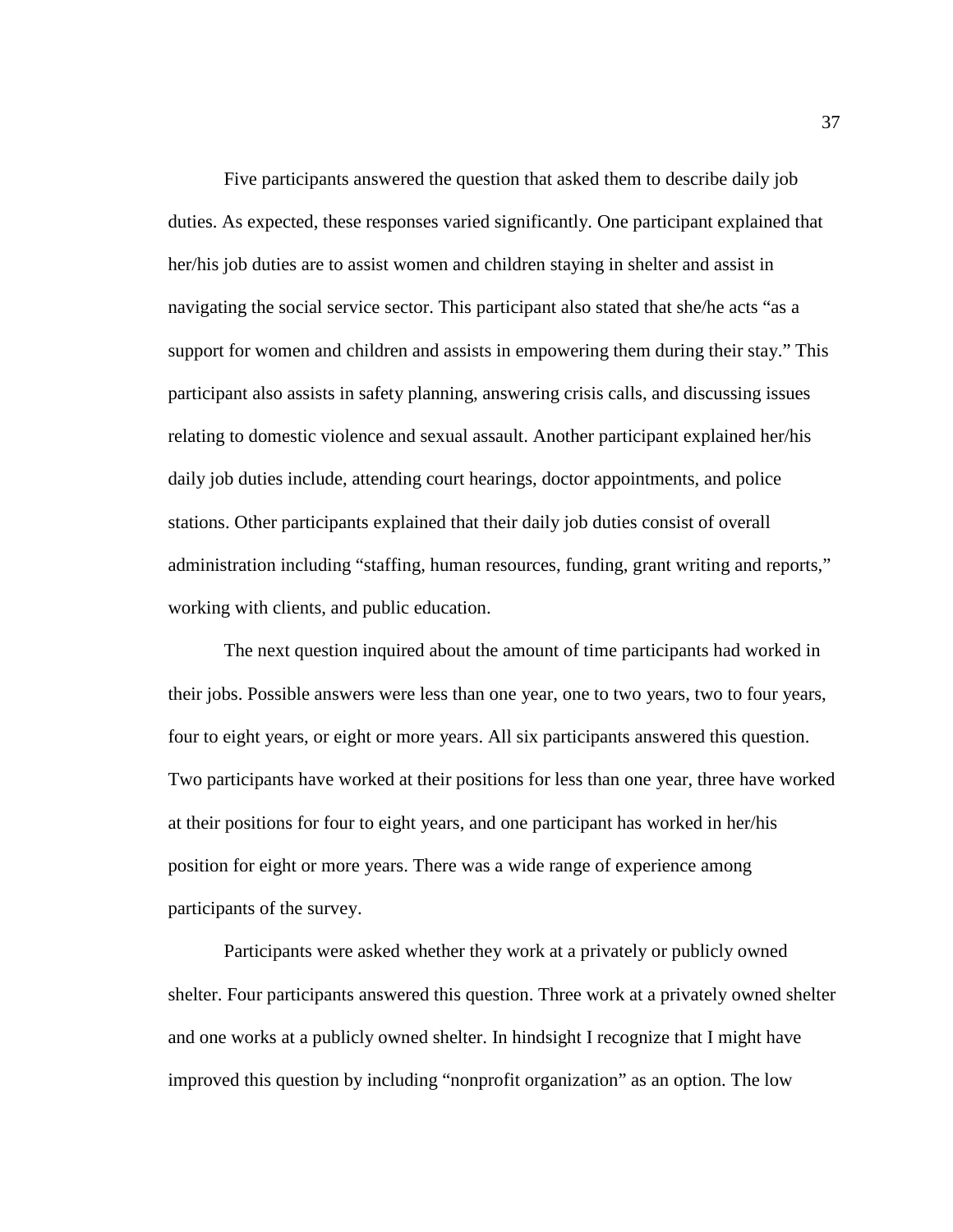participation rate for this question may be due to the lack of "nonprofit organization" as an option.

#### *Women with Physical Disabilities in Shelters*

The sixth question asked participants how many women with physical disabilities their shelter assists per year. All six participants responded to this question and no one utilized the comment box. Two responses showed that the shelters assist fewer than five women with physical disabilities per year, and two responses showed that their shelters assist five to ten women with physical disabilities per year. One response showed the shelter assists ten to fifteen women with physical disabilities per year, and one response showed the shelter serves fifteen to twenty women with physical disabilities per year. No participants claimed that their shelter assists more than twenty women of this population per year. The high numbers of women with physical disabilities served was an unexpected result of this question.

Participants were asked whether their shelter has accessible restrooms, bedrooms, common areas, kitchen, and laundry rooms. Participants were asked to explain what spaces are and are not wheelchair accessible. Table 1 shows the results of this question. Four participants commented on this question.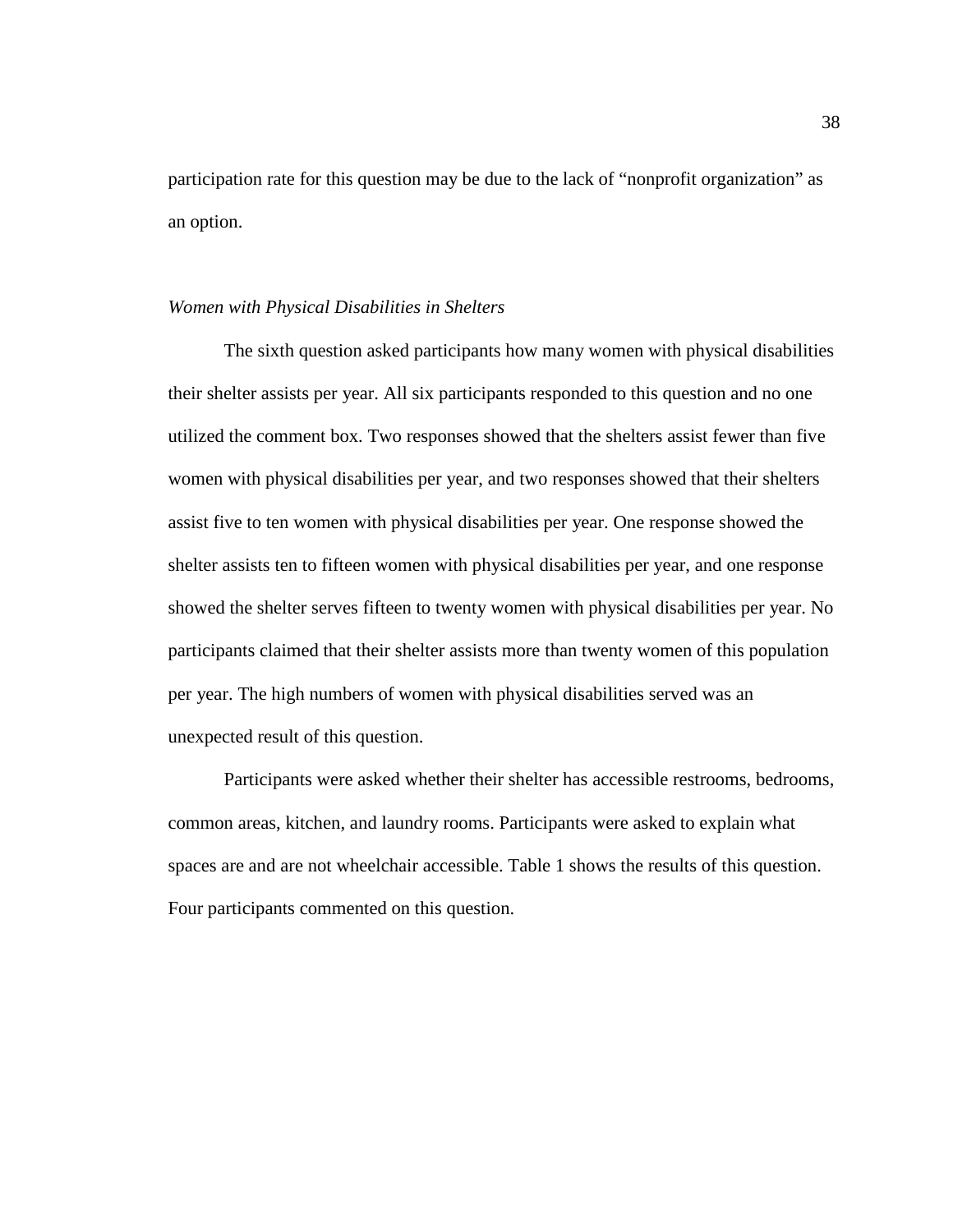Table 1



Does the shelter have accessible restrooms, bedrooms, common areas, kitchen, and laundry rooms? If not all spaces are accessible, please explain which are and are not wheelchair accessible.

In the comment boxes, participants gave details about their answers. One participant explained that, "our physical shelter is not handicap accessible, however for people with disabilities, we shelter them in our hotels which are fully accessible." At this facility women would be able to receive emergency housing off-site, but because she would not be located in the shelter, participating in the programs would most likely be difficult. Another participant explained that her/his "safehomes" can accommodate "someone with accessibility issues." Another participant explained that while her/his shelter is not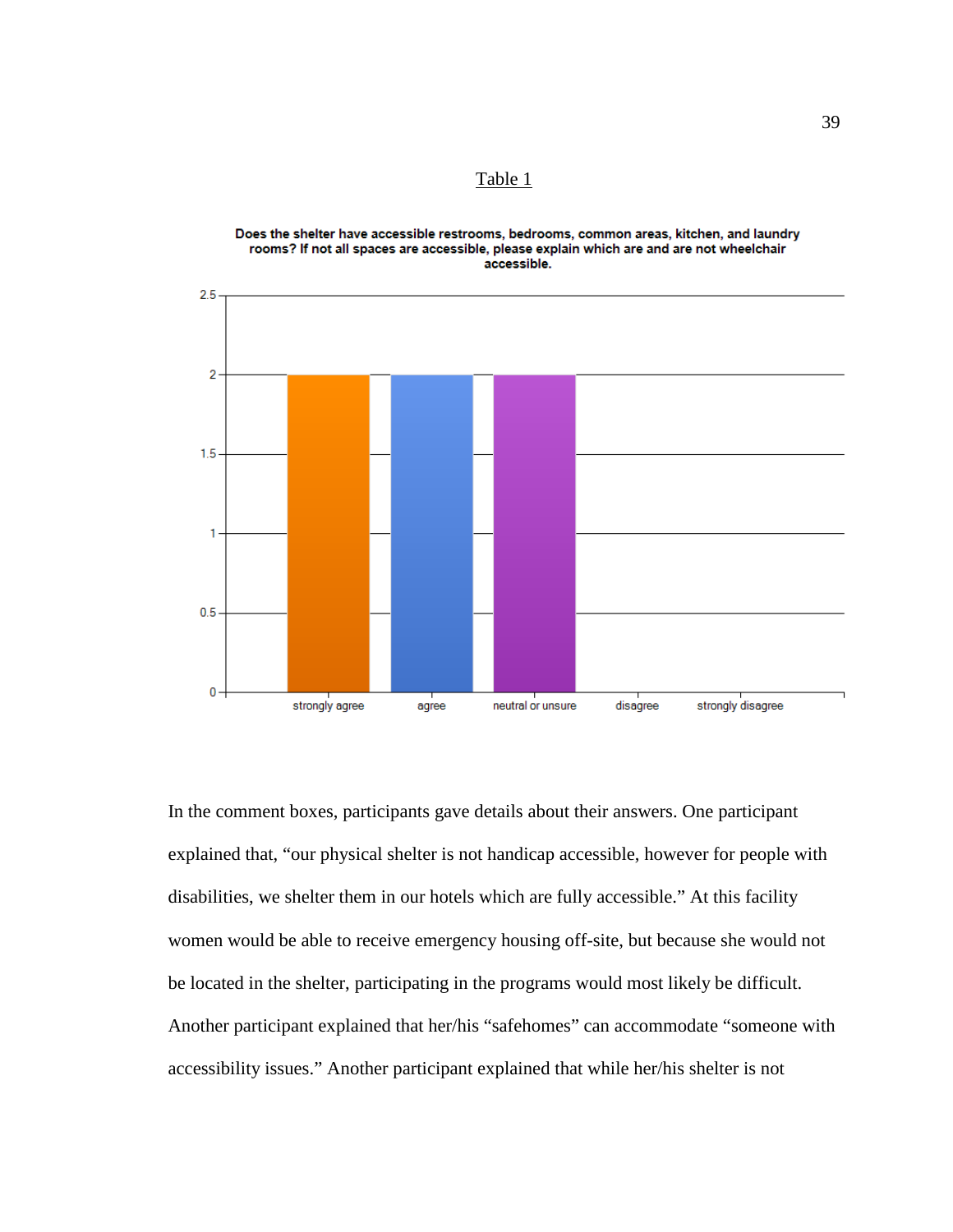accessible to people with disabilities they are able to shelter women in hotels that are fully accessible. The other participant explained that since her/his shelter is rural, housing options are limited if the client wishes to stay in town, "however, wherever I put them is accessible for handicapped people." The results of this question show that while shelters may not be accessible, staff will make sure clients have a safe and accessible place to stay if possible.

When asked whether the shelter has the ability to provide a sign language interpreter three participants answered strongly agreed. Two participants agreed and one participant was neutral or unsure. In the comment box, one participant explained her/his shelter uses an interpreter service and that communication could also be done via writing. This participant appeared to have a thorough understanding of the interpreter service. Another participant said, "This is something we have to call in and find someone, for sign language, or other language [sic]." Based on this comment it is unclear whether this shelter utilizes an interpretation service or whether this employee has a clear understanding of such a service.

The next question inquired about whether the shelter has information on accessible transportation. Three participants strongly agreed, two participants agreed, and one participant was neutral or unsure. In the comment section, one shelter worker explained that she/he had information on public transportation, and if the client was on medical assistance, the shelter would provide transportation to medical appointments. Another respondent explained that "staff transports clients periodically." The geographic area of the shelters should be taken into consideration with this question. If the shelter is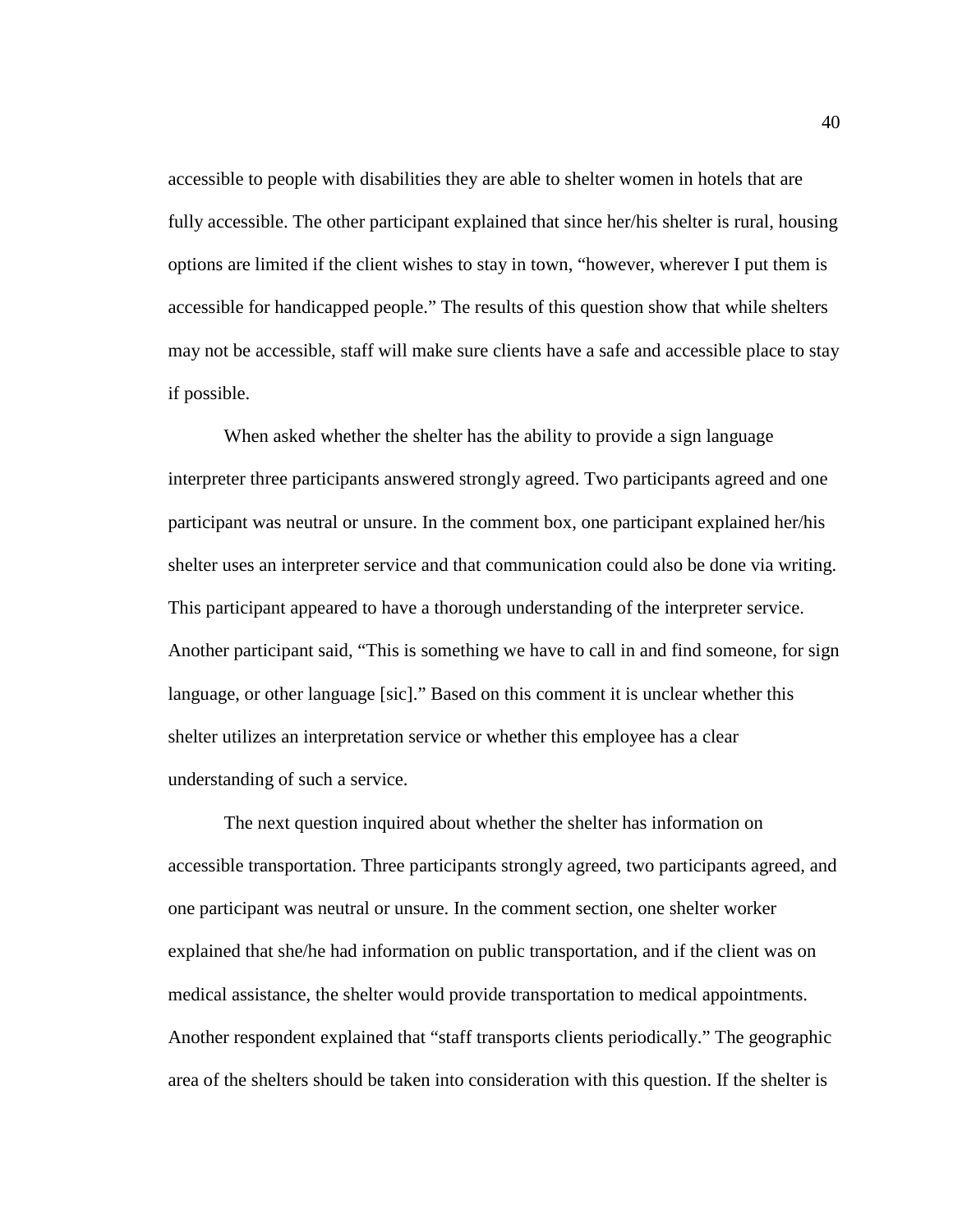in a rural area, staff transporting clients would be more practical than if the shelter was located in an urban area. Likewise, in an urban area, it would be more imperative that clients have information about accessible public transportation.

Question ten asked, "Does your shelter provide accommodations for women who need personal care, such as being lifted, bathing, medication, or other personal care needs?" Three participants disagreed with this question, two participants agreed, and one strongly disagreed. No participants utilized the comment box for this question. The results of this question were anticipated, as shelter employees are not necessarily trained on these personal care needs. I anticipate that having a shelter employee perform these duties could be a liability issues as well.

The eleventh question asked whether the shelter would allow a personal care assistant to stay in the shelter with a victim. Based on the results of question ten, most shelters are not equipped to perform personal care duties, which is why it is important that a personal care assistant be able to stay in the shelter with a woman. Three participants strongly agreed with this question, two participants agreed, and one participant was neutral or unsure. One participant utilized the comment box and explained that "it would depend on the situation." The results from this question were unexpected. Allowing a personal care assistant to stay in shelter with a survivor would be beneficial, especially when shelter staff is not equipped to provide services such as lifting, bathing or medicating, which was indicated in question ten.

The next question inquired about the process of referring a woman to another service provider if the shelter is unable to accommodate women with physical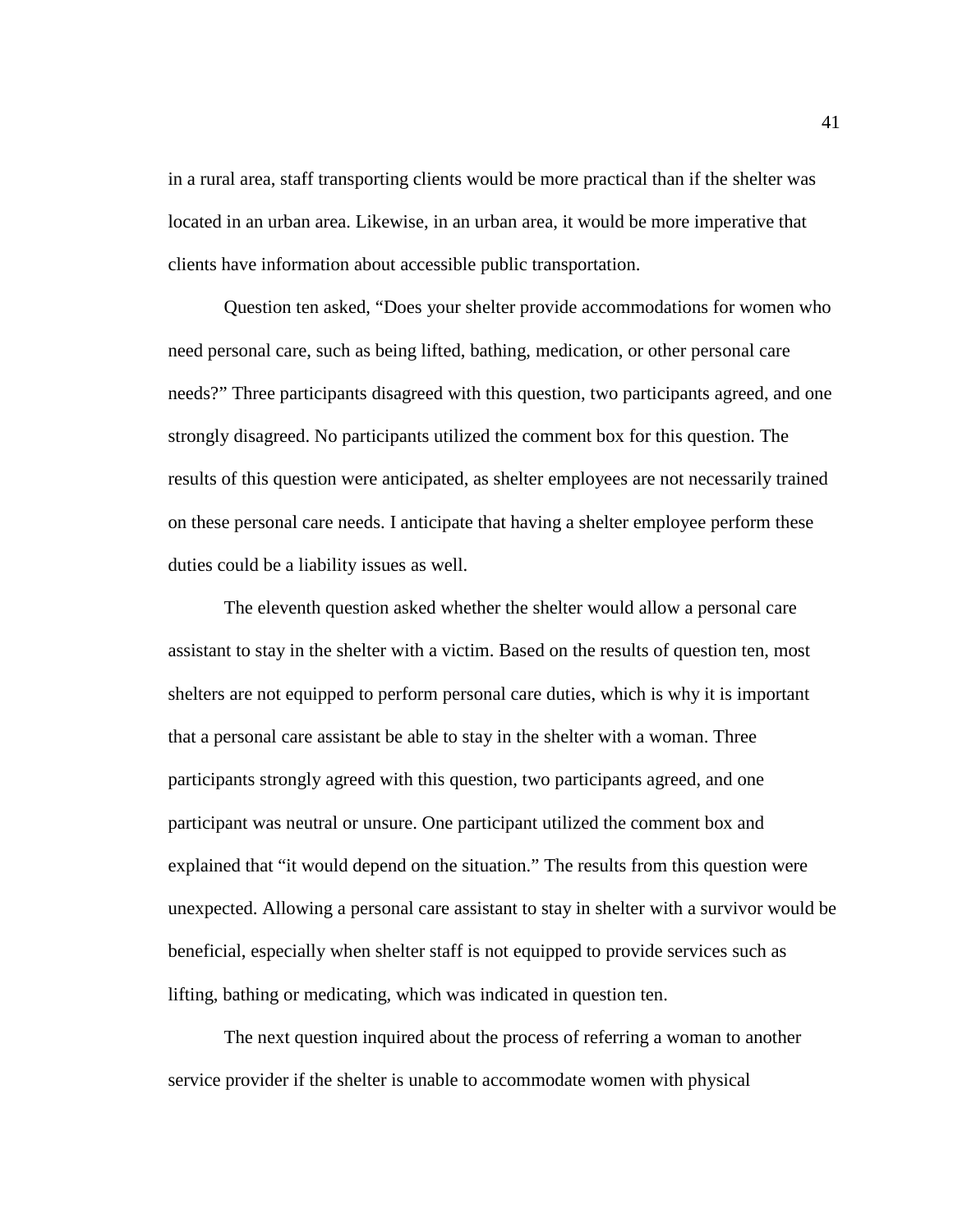disabilities. Rather than provide multiple choices for this question, I provided a text box so they could tell me in their own words what they would do in this situation. Three participants responded to this question. One participant explained that her/his shelter makes use of a system that "highlights all available beds in shelters in MN" and that the advocate would call another shelter on the client's behalf to check on the availability prior to transferring the victim. This participant also explained that she/he can put a woman up in a hotel and that "this might be an option for a short-time stay in order to ensure safety." Another participant also explained she/he would utilize hotels for shortterm shelter, and they would also provide hotel accommodations for a personal care assistant. This participant went on to explain, "If no shelter could assist, we would still offer our assistance to where ever they would be staying." By this she/he may mean that the shelter would allow a woman in this situation to participate in shelter programs, even if she were not able to stay in the shelter. The last participant to respond to this question explained that she/he would "call the hospital, and see if they could stay there until a shelter that meets their needs is found." This response raises the question if this shelter has an adequate referral process in place, or if this employee is aware of it.

#### *Training and Staff Experiences*

When asked if participants felt they received adequate training on disability as it relates to IPV, the majority, four participants, agreed with the question. One participant disagreed and another strongly disagreed. When writing this question I anticipated more shelter employees and advocates responding to the survey. As three of the participants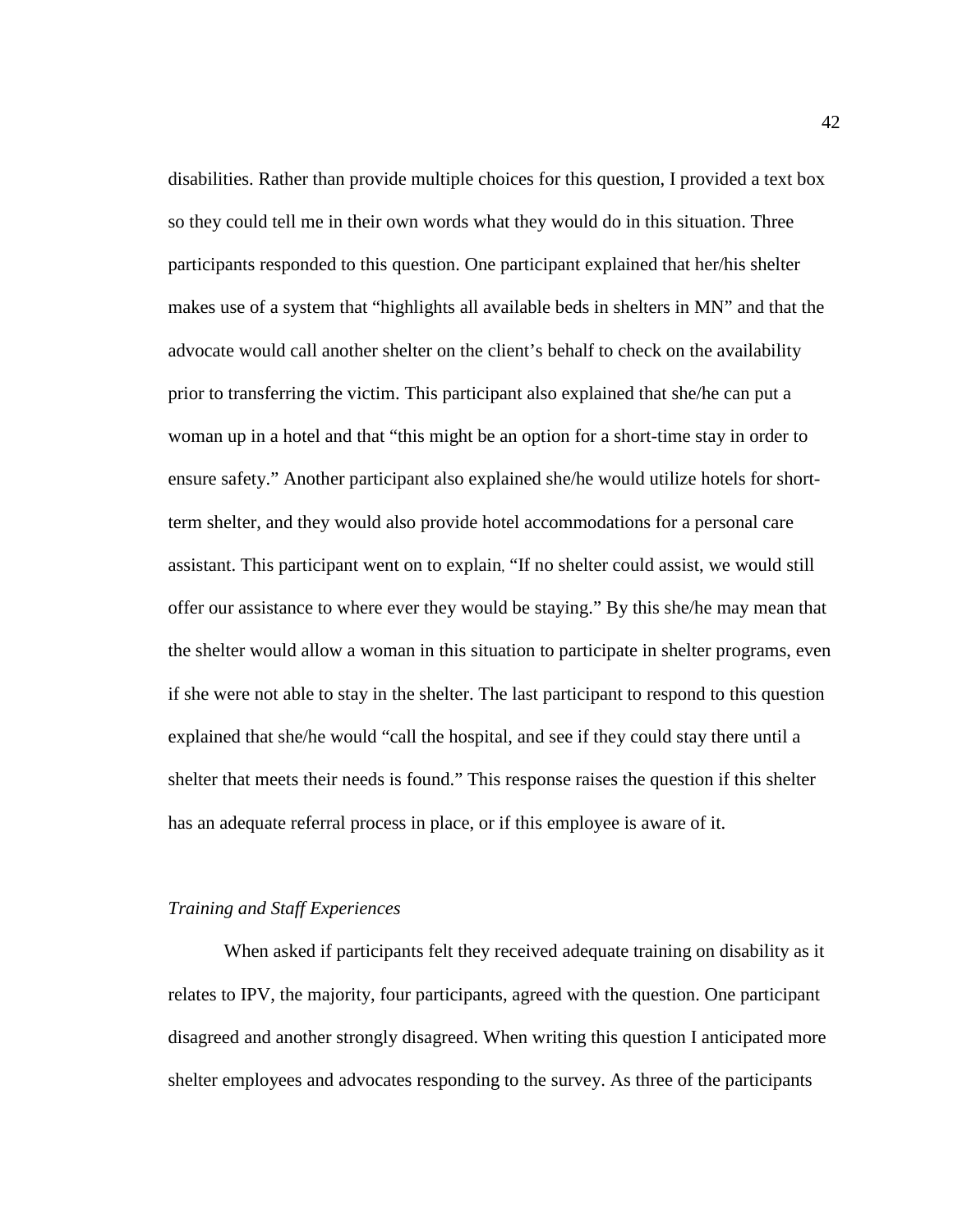were in management positions, the responses to this question could reflect their positions, and these results may not be representative of the training shelter staff or advocates have received. No participants responded with a comment to this question.

The fourteenth question asked participants to elaborate on a personal experience providing service to a woman with physical disabilities in the shelter environment. I inquired whether they felt they were adequately able to assist that woman or their shelter was able to adequately serve the woman. A text box was provided for this question and four participants responded. One participant rightly stated that she was unsure whether they are able to ever "fully" help any woman, "regardless of the intersections of her identities." This participant went on to say that "Depending on what resources the woman has had and what she wants, I would advocate for her needs, regardless of if that means within the shelter setting or in regards to other systems players." Another participant explained that she/he had not personally assisted a woman with disabilities. One participant noted she/he had assisted a woman with disabilities and reiterated the effectiveness of the hotels they had utilized to provide a safe place for the survivor while she assisted the client in filing order for protection and safety planning. The last participant explained that her/his shelter has been able to assist "everyone who comes to us, some have physical disabilities, some mental disabilities, we have had no problems thus far."

The next question asked participants what they felt their shelters' greatest strength is in assisting women with physical disabilities. Three participants responded to this question and three skipped this question; a comment box was provided for this question.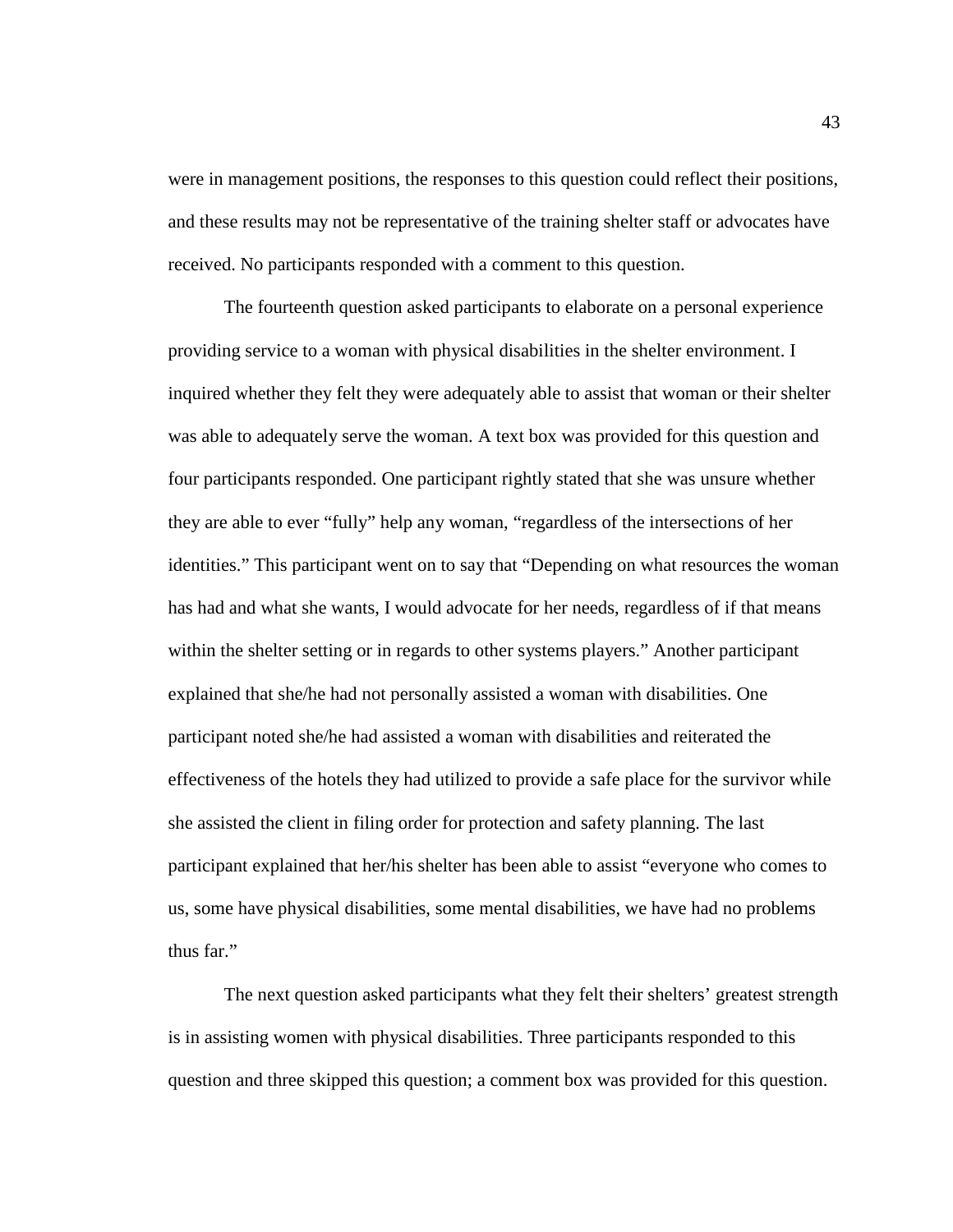One participant said their greatest strength is "Adaptability and a genuine willingness to make whatever accommodations within reason to make women and children feel safe, both mentally and physically." One participant explained her/his shelter's greatest strength when assisting women with disabilities is the "variety of safe home locations that could accommodate a victims [sic] specific needs." Another participant explained the shelter's greatest strength in this area is "the funding for the options that we can offer to provide services."

Three participants responded to the final question that inquired about what their shelter could do to improve services for women with physical disabilities. One participant explained that accessibility improvements could be made, specifically "lower counters in the kitchen" and a more accessible pathway to the front of the shelter. One participant explained that her/his shelter could improve by asking more questions of the women because "they may have needs that we have not identified just by looking at them." The last participant explained that she/he would like to rebuild the shelter to make it more accessible to women and children with disabilities. There is a combination of accessibility and advocacy changes that could be made to provide better services to women with disabilities in IPV situations.

#### **Group Home Survey Data Analysis**

### *General Demographics*

The first questions on this survey were general demographic questions that were used to gain a better understanding of the group homes and the work the staff does. Of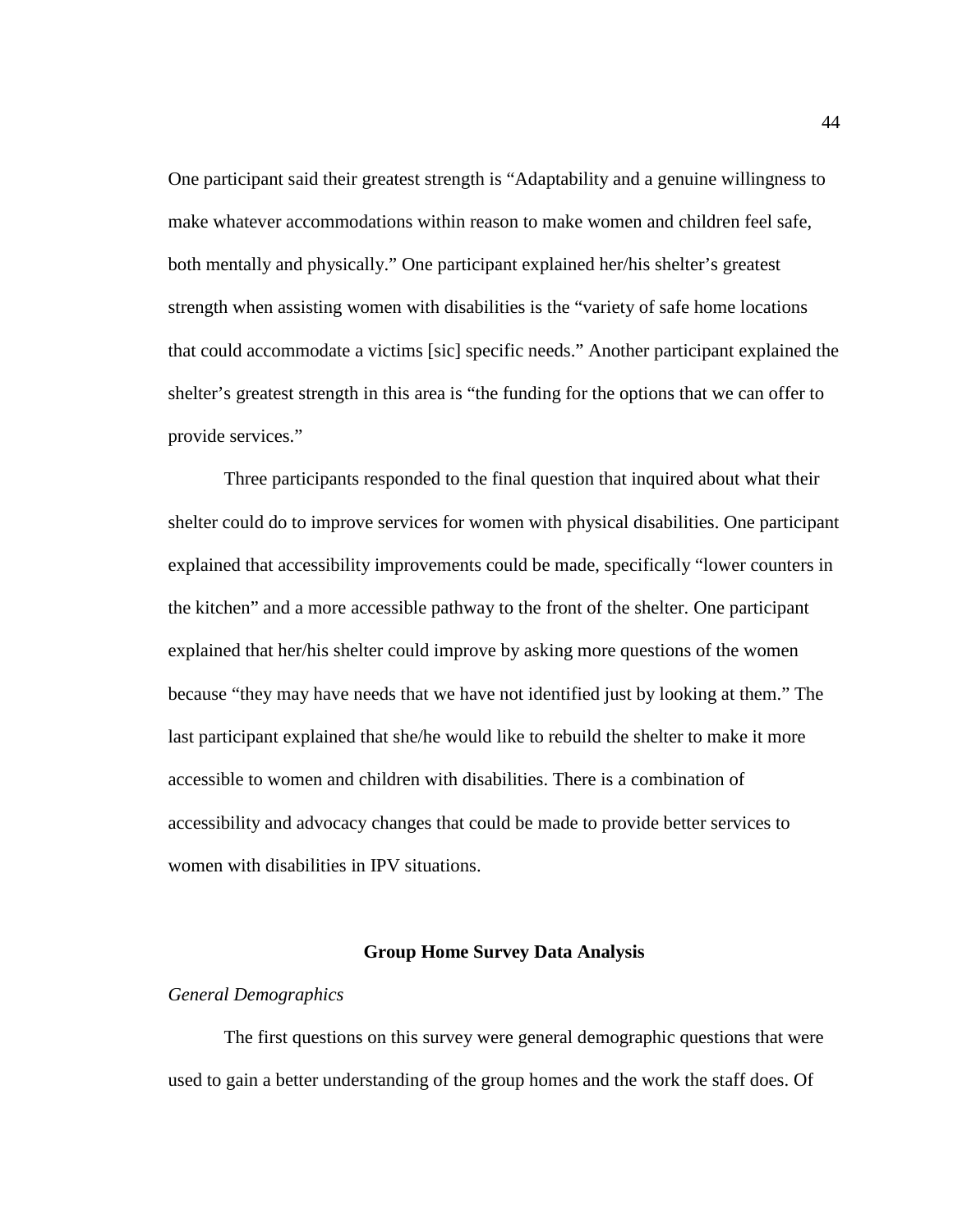the eight participants, six responded to the first question that inquired whether the group home provides services to women with physical disabilities. All six participants responded "yes."

The second question inquired about the location of the group homes. Seven out of the eight participants responded to this question. Zero participants described their group home as being in an urban environment. One participant described her/his group home as suburban and four described their shelter as being in a rural setting. Two participants chose "other."

Next, participants were asked about their job positions at the group homes. For this question participants were provided a comment box so they could tell me their job positions in their own words. One participant skipped this question. Two participants identified themselves as program managers and two others identified themselves as program directors. One participant identified as a residential instructor. One participant identified as a director and one other identified herself/himself as an executive director. As anticipated there was a wide variety of participants' position in group homes.

When asked to describe their daily job duties, seven out of the eight participants responded. For this question participants were again provided with a comment box. One participant explained she/he is involved in direct client care such as "personal hygiene needs, help residents do programs to increase their independence such as exercises, cooking, writing, and communication needs." Another participant explained her/his direct care duties as "facilitation of residential services to our clients, through meeting with clients, families, outside community members as well as the client's additional team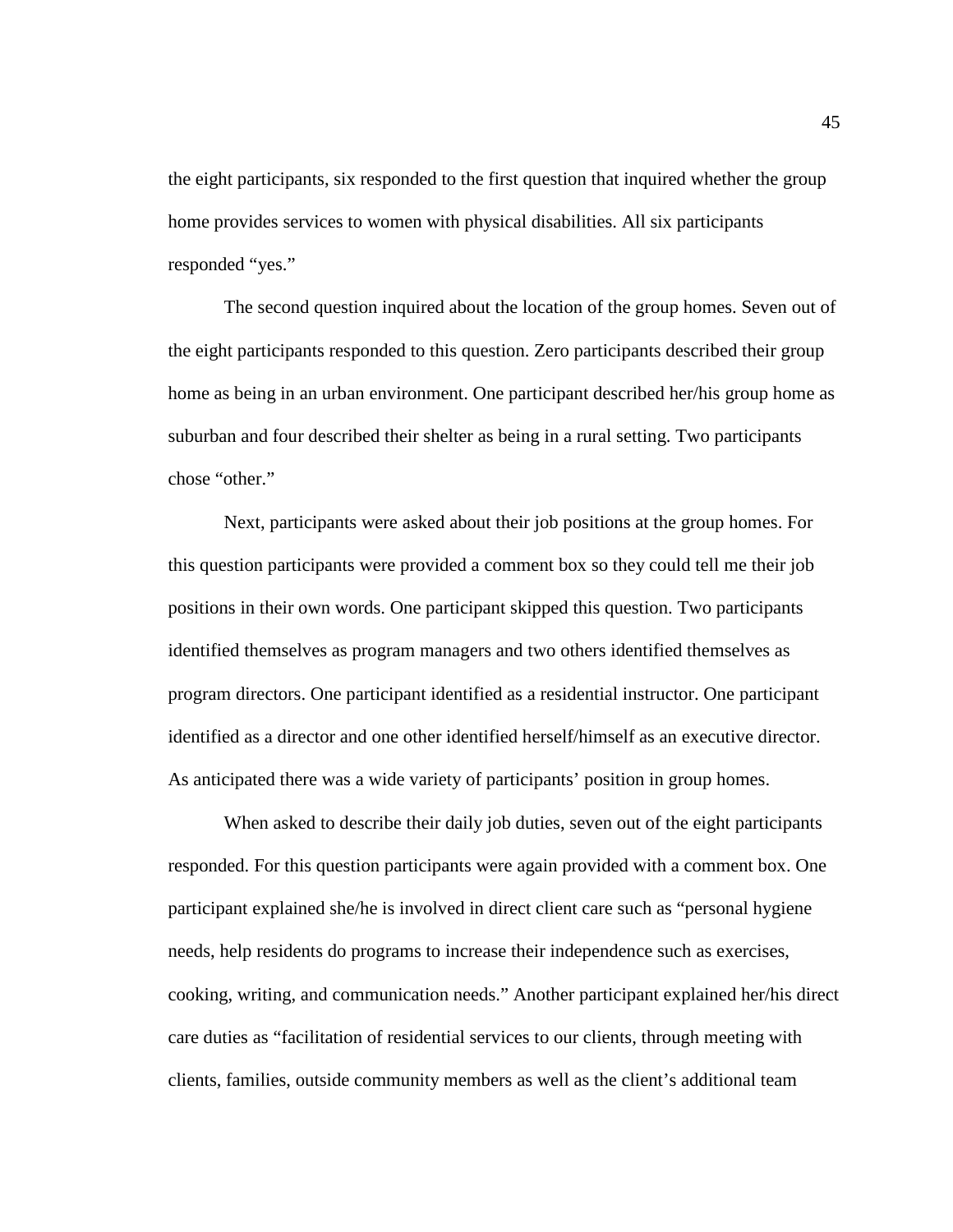members." Along with these two participants, two others also included direct care to clients as a part of their job descriptions. Five participants explained their job duties as more managerial. For one participant, these tasks include training new staff, checking on programs, and dealing with finances. One participant has worked 28 years as a direct care provider and now is the supervisor of four group homes and deals with employee concerns and maintaining "[relationships] of staffing and clients needs [sic]." Another participant explained her/his job duties include overseeing supervisors and group home services. Another participant oversees 35 programs "that support individuals with disabilities (primarily developmental disabilities)." As anticipated, the jobs of participants varied greatly. Similarly to the shelter surveys, more people in management positions responded to this survey as opposed to staff members. These employees are responsible for client care and that would put them in more contact with clients and the group home environment.

When asked how many years participants have worked in their positions, seven participants responded and one skipped the question. Two participants have worked in their position for less than one year. One participant has worked at her/his job for one to two years. Zero participants have worked at their positions for two to four years or four to eight years. Four participants have worked in their job positions for eight years or more. Two participants utilized the comment box for this question. One participant explained that they have been a supervisor for 12 years. The other participant commented that they started as "direct care staff" and moved through the positions until becoming the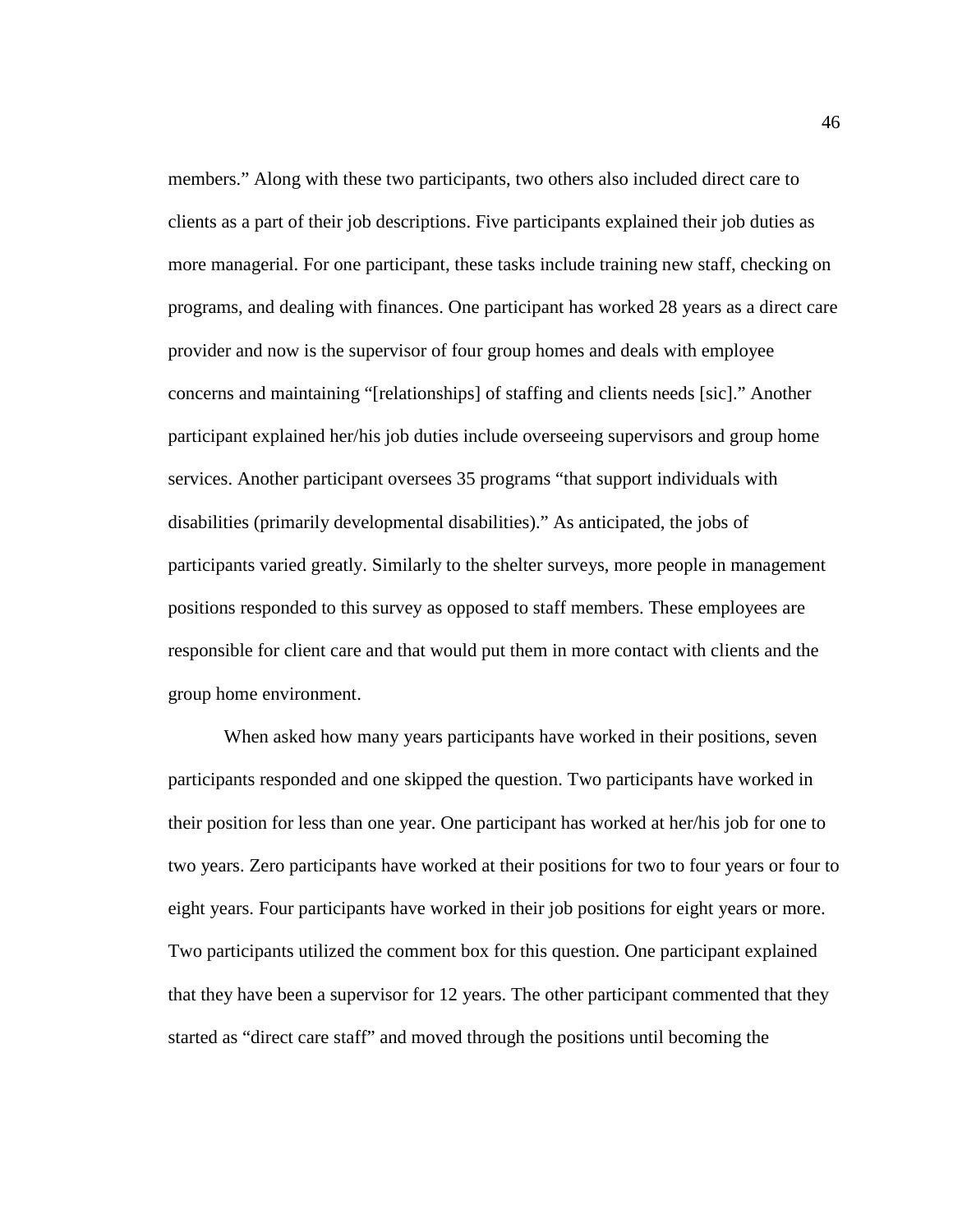executive director. Therefore, the survey results provided me with a wide range of job experience from participants.

The sixth question asked whether participants work at a publicly owned, privately owned, or a nonprofit organization. Zero participants work at a publicly owned facility and four participants work at a privately owned facility. Three participants work at a nonprofit organization. Two participants utilized the comment box for this question and both explained that they work at an "ESOP," or an employee stock ownership plan. Prior to conducting this survey I was unaware of ESOPs, which is why this option was not included in the survey.

#### *Women with Physical Disabilities in Group Homes*

The seventh question inquired about how many women compared to men live in the group homes. Two participants explained that they serve mostly men. Four participants work at group homes that serve approximately an even number of women and men, and one participant works at a group home that serves primarily women. No participants utilized the comment box for this question.

The next question inquired about the number of women with physical disabilities that are served at the group homes who have disclosed that they are survivors of IPV. Six participants responded to this question and no one utilized the comment box. Three participants indicated that less than one woman disclosed being a survivor of IPV. Two participants responded that one to two women disclosed being survivors of IPV and one participant indicated that two to five women disclosed being survivors of IPV. The results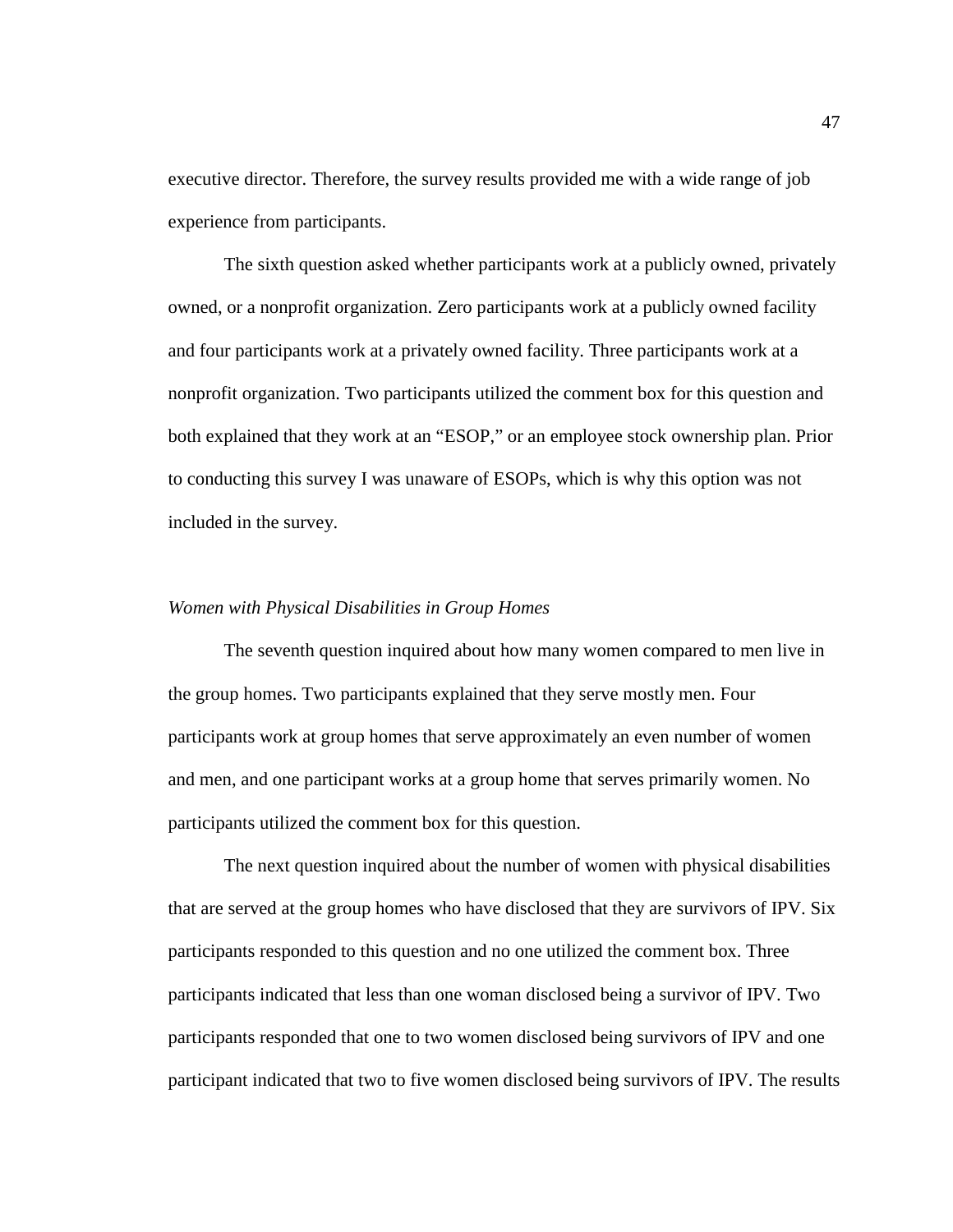of this question were unanticipated as I hypothesized a very low number of women disclosing being survivors of IPV to group home staff.

The ninth question asked whether anyone had ever sought residence at their group home facilities in order to leave an abusive relationship. Seven out of the eight participants responded to this question and no one utilized the comment box. Table 2 shows the results of this question. The results to this question were also unanticipated, as I was not expecting to have anyone claim women seeking residence at a group home due to IPV because these facilities are not usually viewed as emergency housing, unlike domestic violence shelters.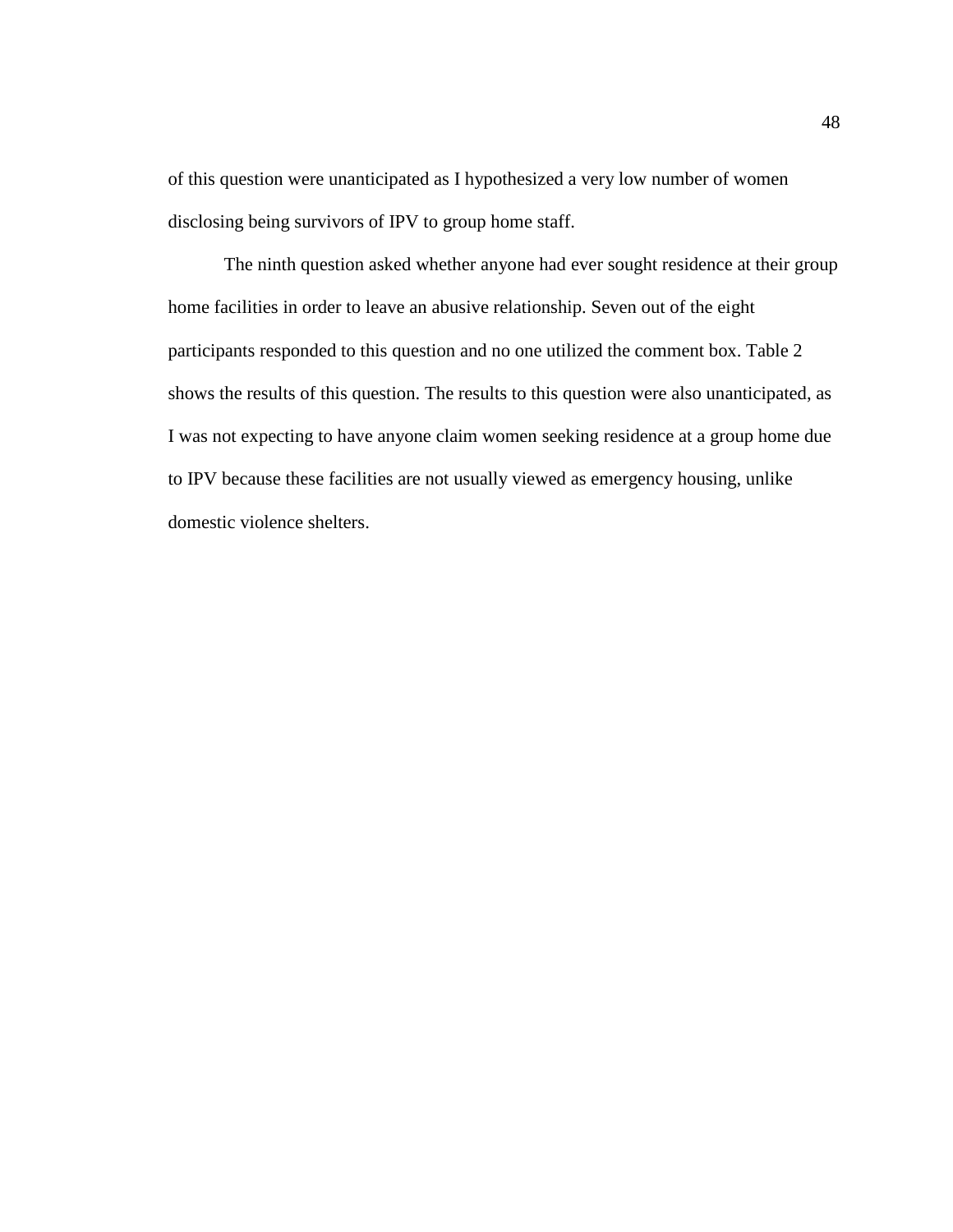



Table

2

The tenth question asked whether or not participants have received training on violence, abuse, or IPV for their positions. Seven out of the eight participants answered this question. Three participants strongly agreed with this question and four agreed. Two participants utilized the comment box and explained that they had not received training on IPV, but had received training on abuse and violence. Given the prevalence of IPV among women with disabilities this is troubling.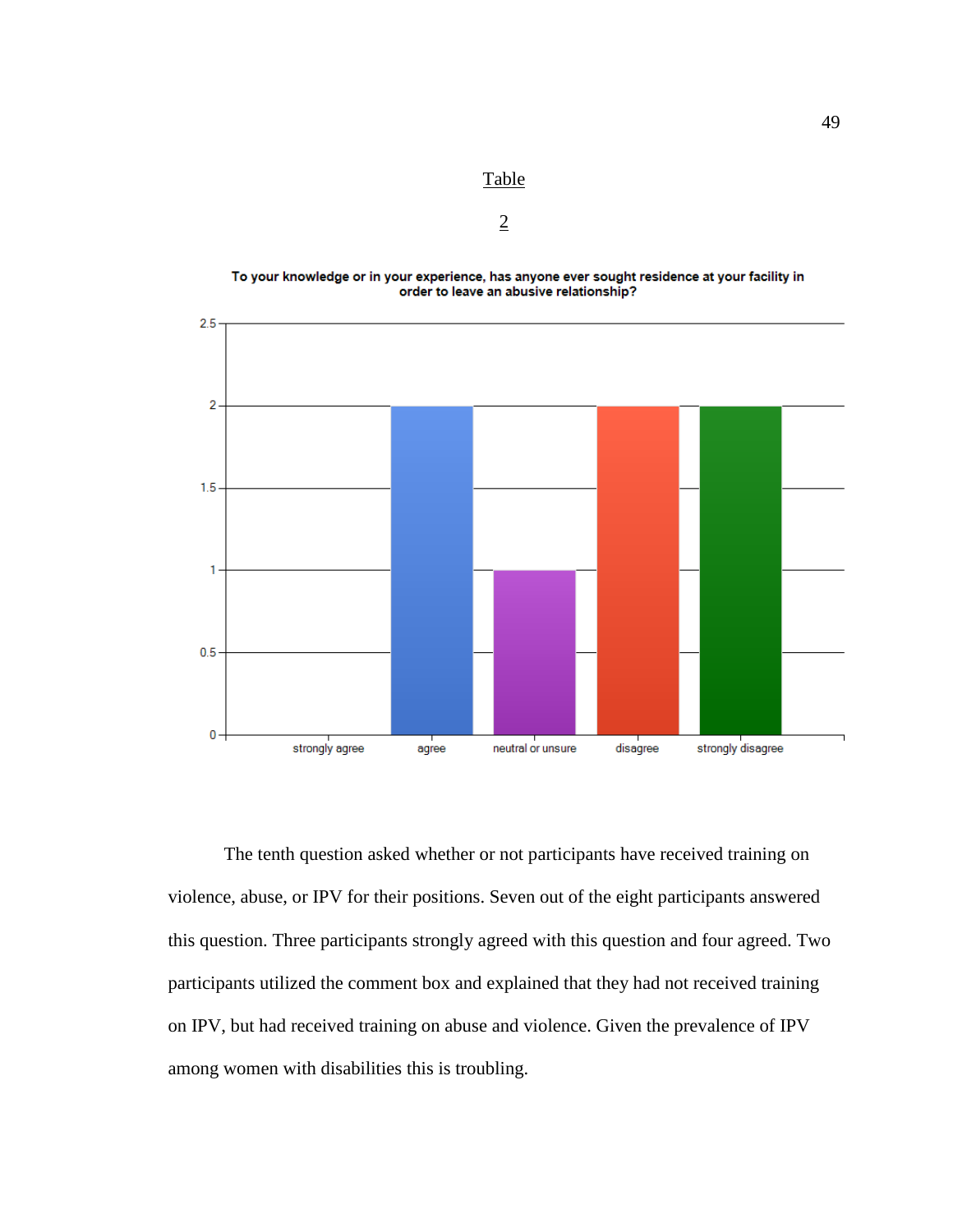The eleventh question inquired whether the group home has made additional or optional trainings on violence, abuse, or IPV available to staff and whether staff was encouraged to attend these trainings. Seven participants responded to this question. Three participants strongly agreed, three agreed, and one was neutral or unsure. No participants utilized the comment box. However if IPV was not covered in initial training, I am led to question whether that these additional trainings also excluded the topic of IPV.

Next, I inquired whether or not group homes would be able to accommodate a woman in need of immediate shelter due to IPV. Seven out of the eight participants responded to this question. Zero participants strongly agreed, one participant agreed, and two were neutral or unsure. One participant disagreed and three strongly disagreed. Two participants utilized the comment box. One participant explained that when housing someone in need of immediate shelter, staff would need to take the "vulnerability caused to roommates" into consideration. Based on this response I gather that in a situation where someone seeks immediate shelter they would be housed with a roommate and the roommate's safety would need to be considered. The other participant who commented explained that "the people that we serve must have a primary diagnosis of Mental Retardation. We don't receive referrals on the sole basis of the client needed to leave a violent environment [sic]." A lack of funding for emergency housing may be a reason for this gap.

The thirteenth question inquired whether there is a staff person at the group home who would be able to refer survivors of IPV to a service provider who would be more equipped to provide services. Seven out of the eight participants responded to this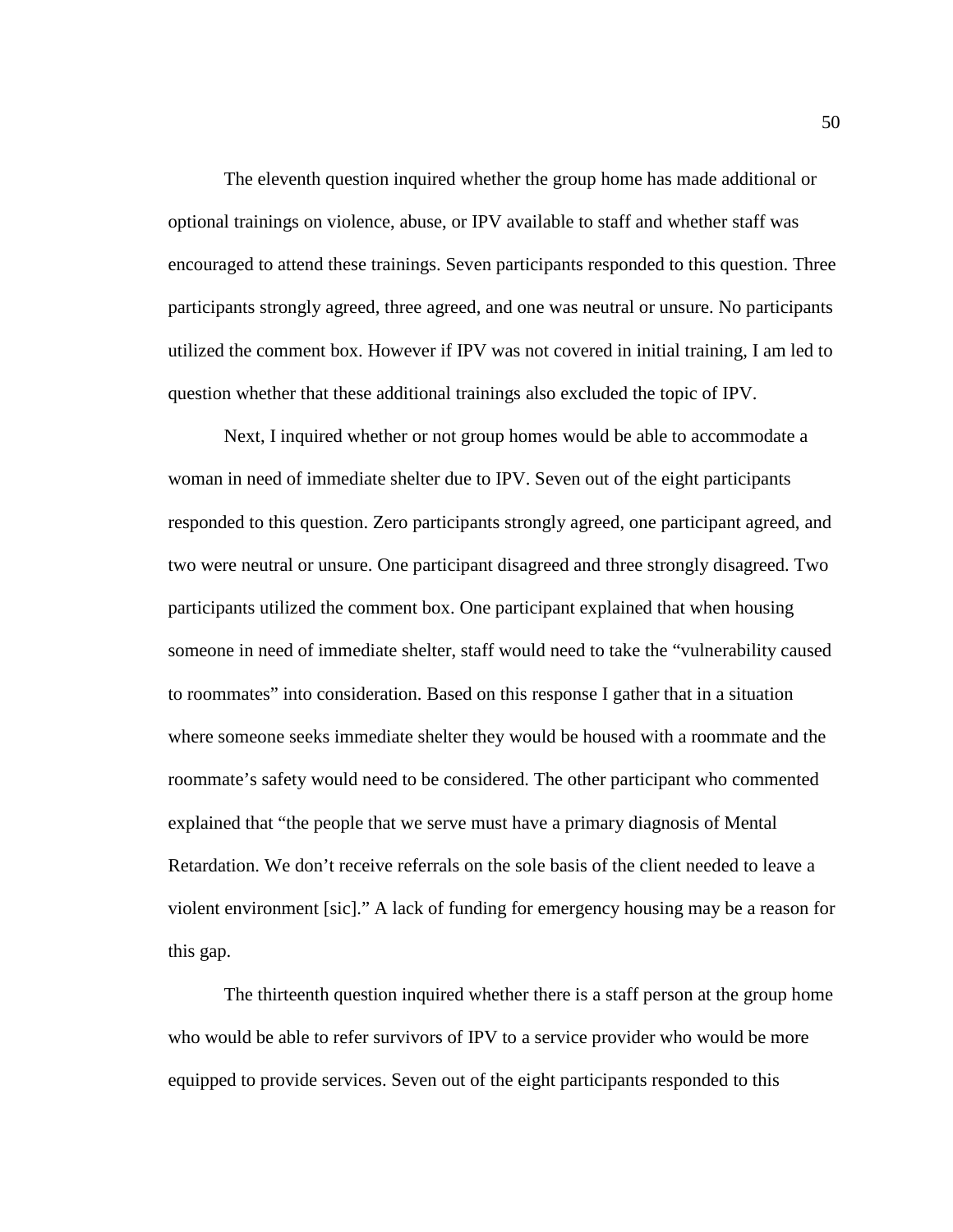question. Two participants strongly agreed, four participants agreed, and one participant disagreed. Two participants left comments. One of these participants explained that in these cases she/he would seek the assistance of the client's case manager. The other participant commented that the group home's registered nurse is on the board of a women's shelter and "I was employed at a survivors of sexual assault agency." These comments indicate that the group homes may be so equipped, but are not necessarily so.

The next question asked if there is someone at the group home who would be able to help a survivor of IPV apply for an order for protection or provide any other kind of legal assistance. Seven of the eight participants responded to this question. The results are shown in Table 3. Three participants commented on this question. One participant explained that she/he would consult the client's case manager; another explained that she/he would make a referral in these situations, and the other participant simply wrote "HR." I assume this would mean she/he would seek assistance of a human resource staff person.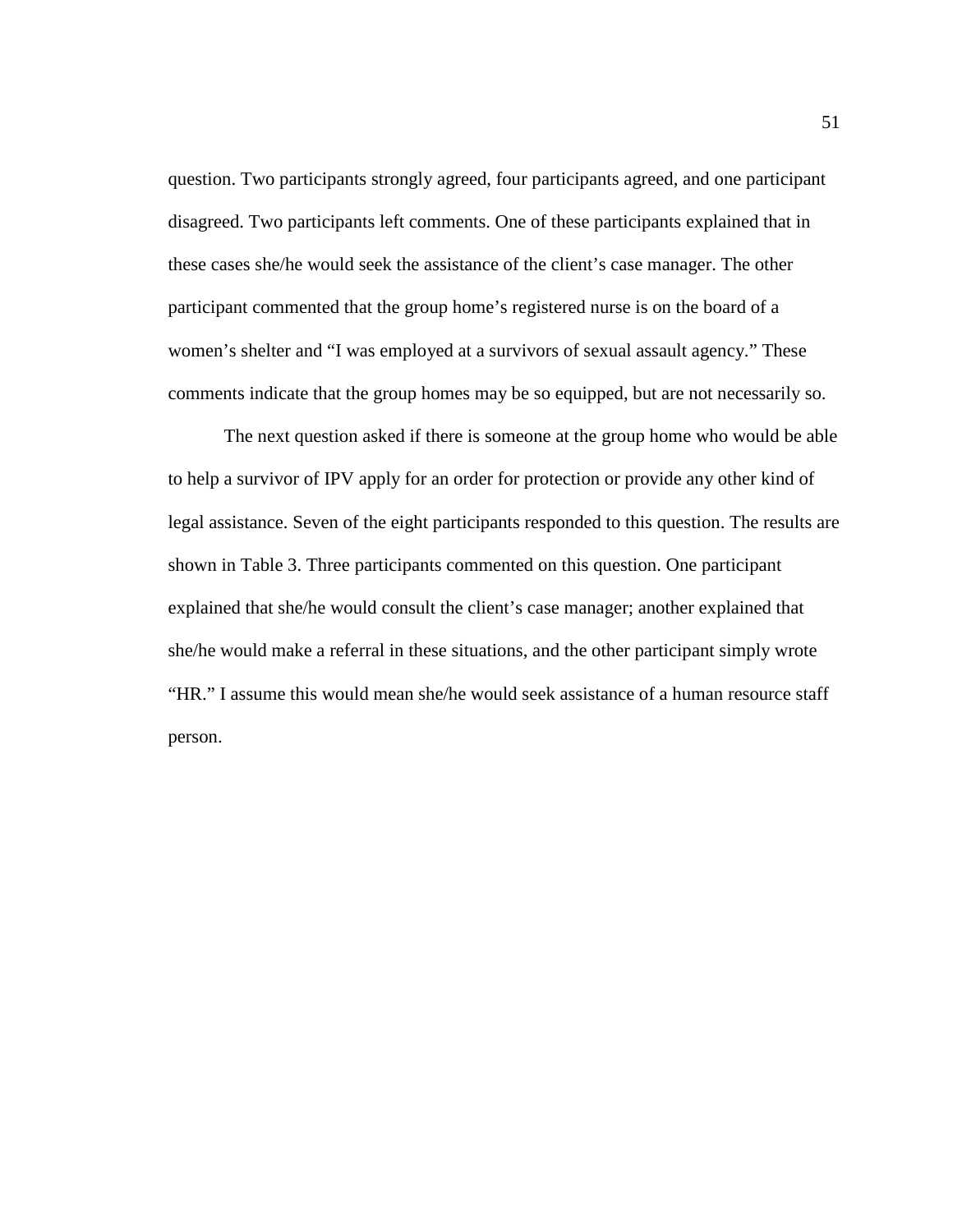Table 3



Is there someone at your facility who would be able to help a survivor of intimate partner violence apply for a protective order or provide any other legal assistance?

# *Staff Experiences*

The fifteenth question asked whether participants had ever knowingly worked with a client who is a survivor of IPV and whether they felt they were adequately able to provide services to this woman. This question also asked whether the participants felt their group home was a good place for the woman. A text box was provided for the participants to respond to this question, and six out of the eight participants responded. Four of these participants explained that they have never knowingly worked with a survivor of IPV. One of these participants explained that while she/he had never helped a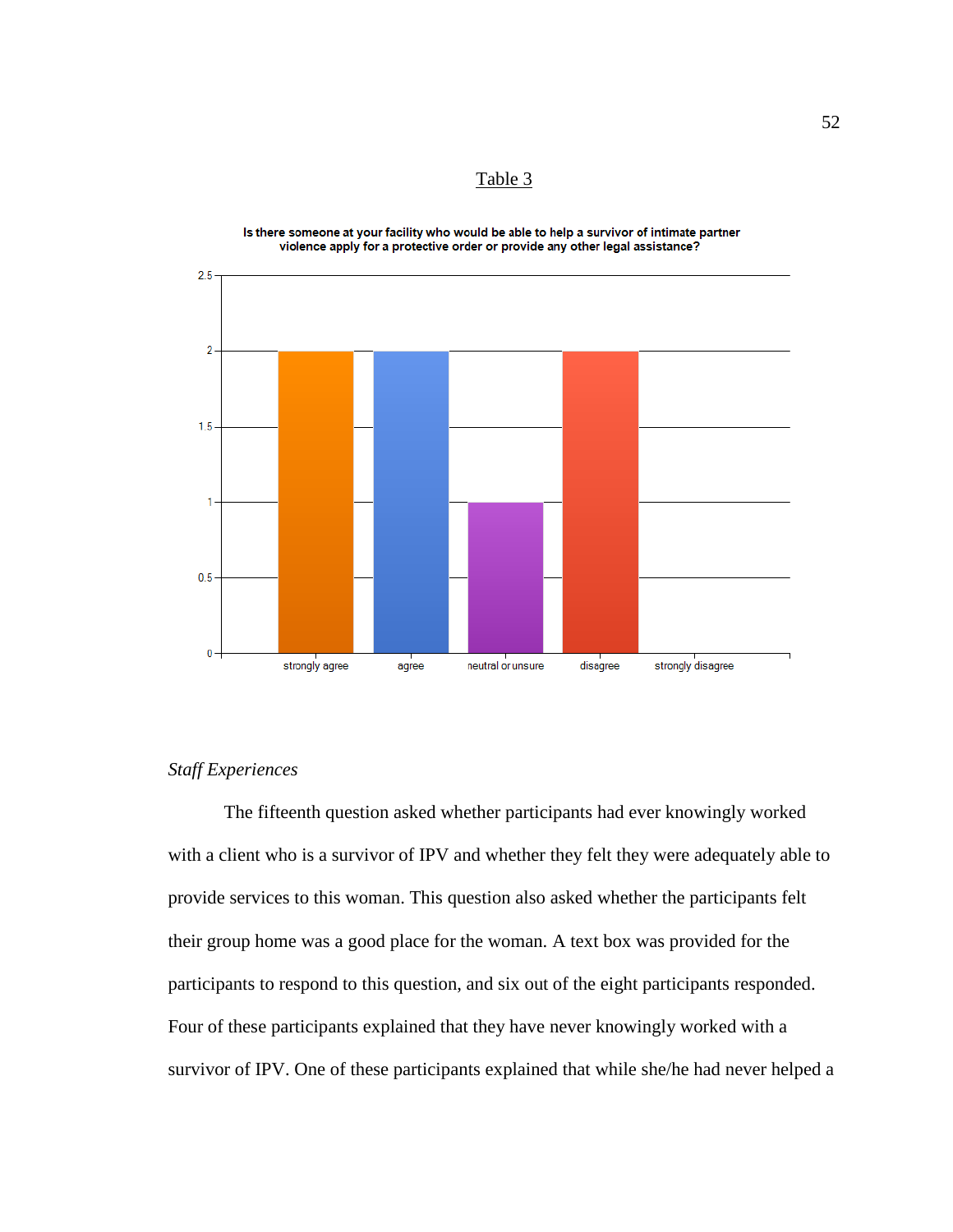client who is a survivor of IPV "due to my training and the kind of facility I work for, I feel like I could adequately help a woman in this situation and that our facility would be a good place for her." Two participants commented that they had worked with a survivor of IPV. One of these participants said, "Yes I have. Staff support provides adequate help. Our facility is a good place. Only concern again is the vulnerability of roommates. Would abuse partner be a threat to them [sic]." Based on this comment it is unclear whether the participant means that the abuser was also a resident at the group home or if the abuser would find the survivor and become a possible threat to roommates. The other participant who indicated she/he has worked with an IPV survivor explained that the group home provided services to both the survivor and her abuser. This participant goes on to say, "We were able to provide her with as much support, a safe place to go, and information as possible as well as a referral to counseling (separately and together)." This participant did explain that both of these clients' primary disability is cognitive and not physical.

The next question asked participants to explain what their facilities' greatest strength is in assisting women with physical disabilities who are survivors of IPV. A text box was provided for this question and six of the eight participants responded to this question. One participant said the group home's greatest strength was that the staff people are "good communicators." Another participant said that her/his group home provides mandatory training so they know how to respond to these types of situations and that clients' information is kept entirely confidential. Another participant explained that her/his staff assists clients in finding value in themselves and that they have the "strength to survive without a male in their life." Another response said, "We provide excellent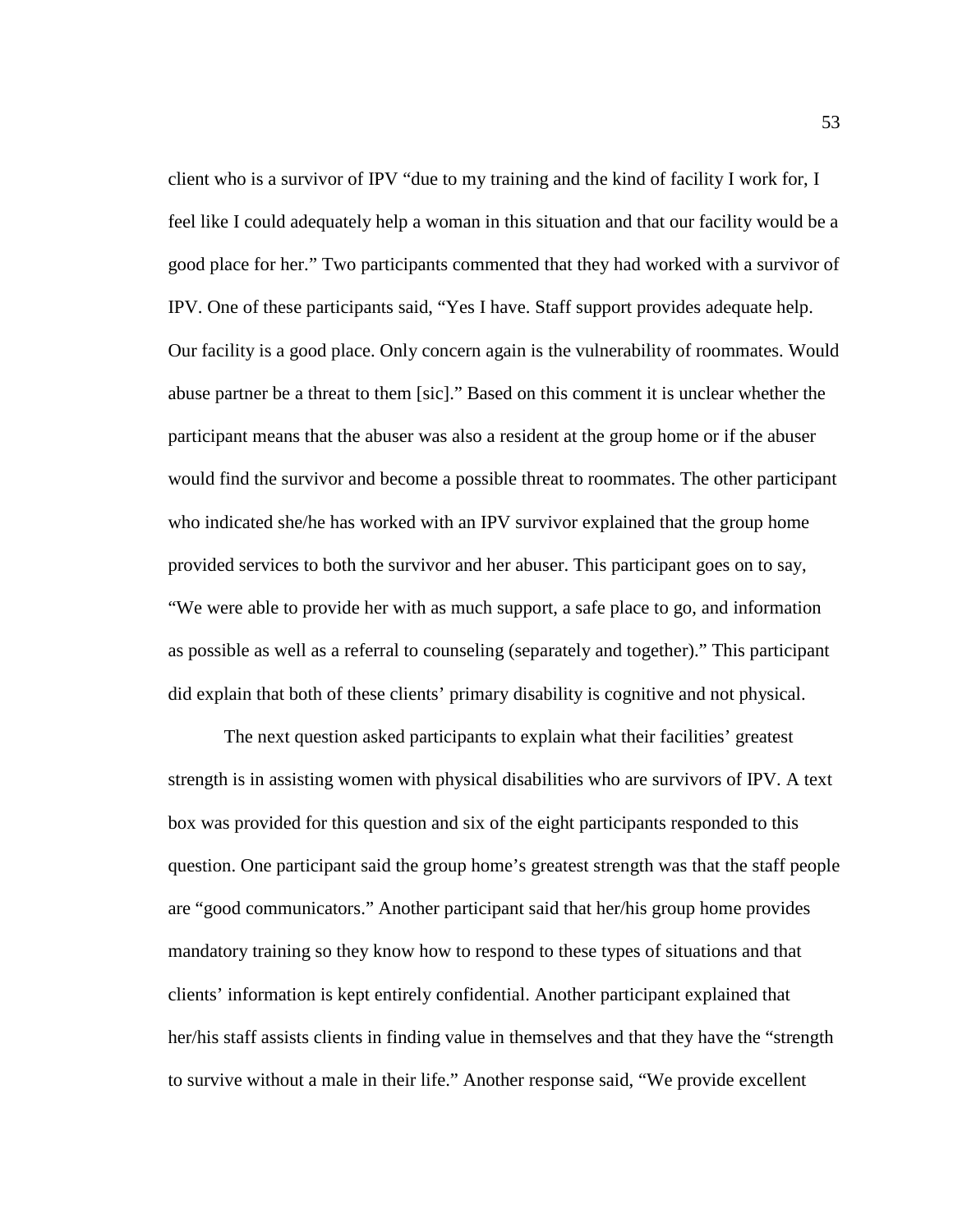physical care and a happy home that is incentive for women to stay away from abuse relationship and not go back. Also we have many resources. Our can do attitude ensure that if we don't have knowledge or training we need we will seek it out." One participant said they were unsure of her/his facility's greatest strength. The final response explained that the staff is knowledgeable of the community's support systems. This participant went on to explain that, "We also have placed information regarding violence (and the local women's shelter) in each of the homes for both staff and clients." This was an unanticipated response. This seems to be a good way to ensure residents become aware of services for survivors of IPV and gives them the autonomy to decide whether or not to seek out these services.

The final question asked participants what their facilities could do to improve services provided to clients who are survivors of IPV. A text box was provided to answer this question and six of the eight participants responded. One participant was unsure about improvements her/his facility could make. Another participant said, "We could provide better short term or temporary services for women in these situations." One participant said that if the need arises additional training would be given to ensure the needs of the client were met. Another participant explained that most of her/his clients have a guardian that allows them to ensure protection from abuse. This participant went on to explain that they do not have a lot of information or training on "why women would want to return to an abusive relationship." One participant claimed that women with physical disabilities who are survivors of IPV are "not our population to serve." Another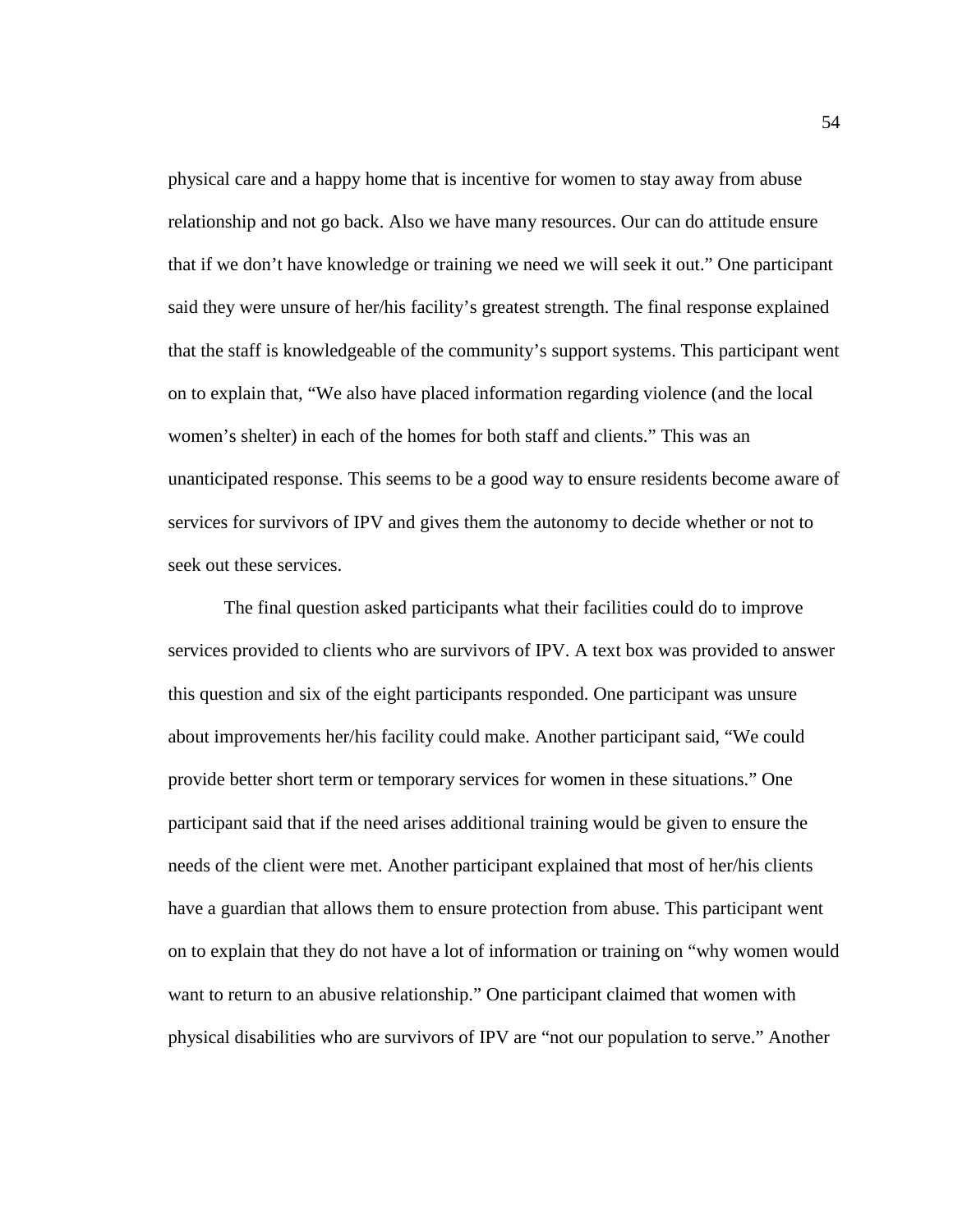participant explained that they would "Continue to be overtly vocal about our position as a support system."

Based on these responses some significant changes that could be made are "short term or temporary services" for survivors of IPV. Having a bed reserved for emergency housing is something that would improve short term services for this population. One participant explained that they would rely on the client's guardian, which could be problematic if their abusive partner also serves as their guardian. Based on responses to previous questions staff is trained on violence and abuse, but not specifically IPV. Providing training on IPV would ensure better services for survivors. Disturbingly, one participant claimed that women with disabilities who are survivors of IPV are not their population to serve.

### **Discussion of Results**

# *Domestic Violence Shelters*

Three participants indicated they would house women with physical disabilities in "fully accessible" hotels or motels. While this option would get a woman away from an abusive partner, hotels or motels do not parallel shelters' security measures. While putting a woman up in a hotel or motel may only be a temporary solution until more suitable housing can be established, finding a woman at a hotel would be easier than finding a woman at a shelter, especially in a small town.

One participant explained that her/his shelter uses a "system that highlights all available beds in shelters in MN." If an advocate needed to refer a survivor to another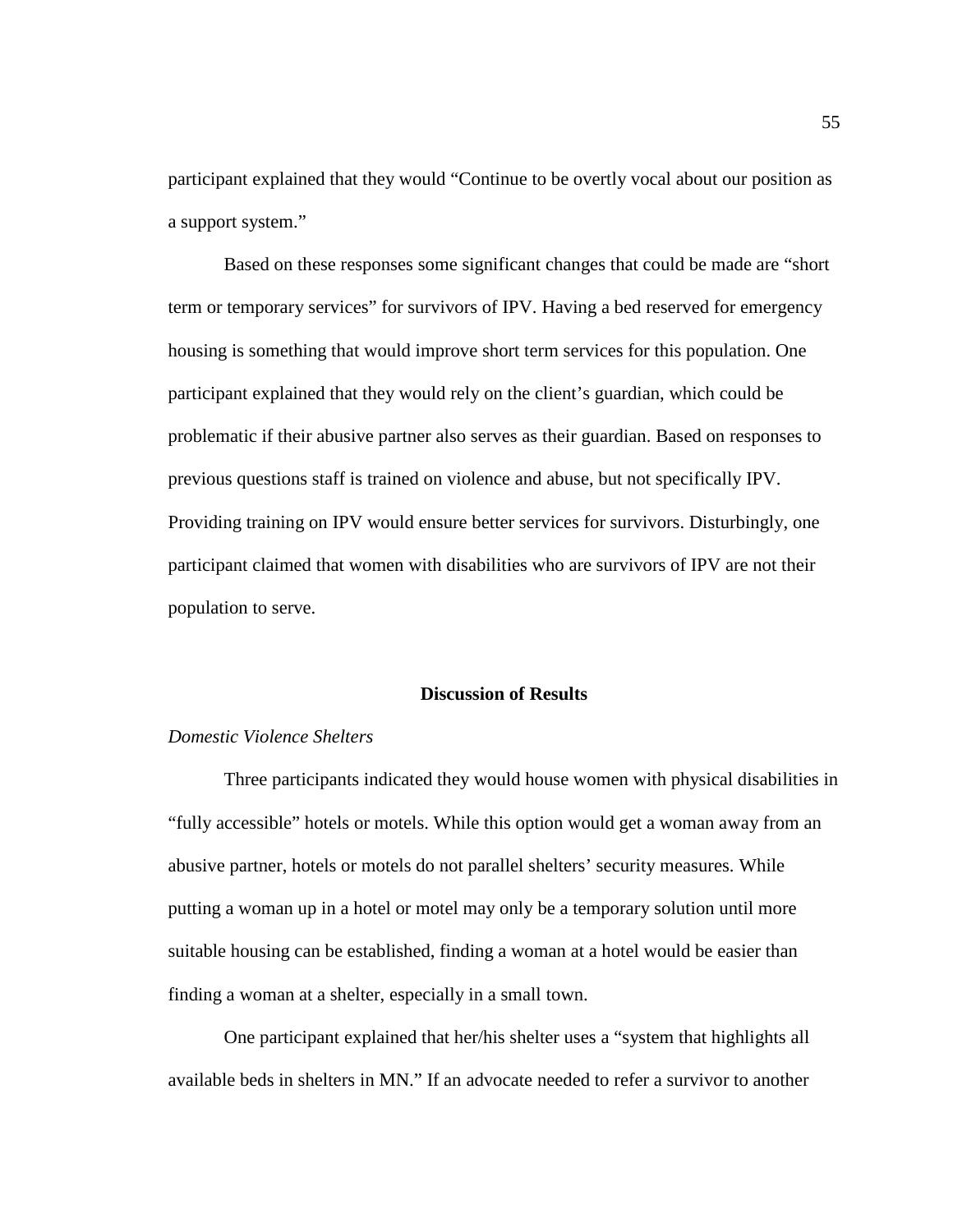shelter in Minnesota, this would possibly remove the survivor from her existing support system. Only one participant indicated knowledge of this system, which is problematic, as it seems like a valuable resource. The results did not indicate that participants have a clear understanding of a referral process, if any is in place.

Regarding shelter accessibility, all participants strongly agreed, agreed, or were neutral or unsure about shelters being accessible to people with disabilities. However, the comments to this question indicated that many shelters utilize hotels or motels, which does not necessarily mean that the actual shelters are accessible. One participant explained her/his shelter has a few improvements to make regarding accessibility, such as lowering counters. Another participant commented that one of her/his shelter's goals is to rebuild the shelter to make it more accessible to women and children with disabilities. The results indicate that most shelters need to make improvements regarding accessibility.

While the results of this survey point to a lack of referral processes and accessibility issues with shelters, most participants displayed a genuine willingness to do whatever possible in order to provide services to women with disabilities who are survivors of IPV. One participant explained that her/his shelter makes a sincere effort to "make whatever accommodations within reason to make sure women and children feel safe, both mentally and physically." The majority of participants also indicated they felt they had received adequate training on disability as it relates to IPV. Two participants explained that even if a woman was unable to stay at the shelters, they would still provide services, such as assisting with an order for protection and safety planning.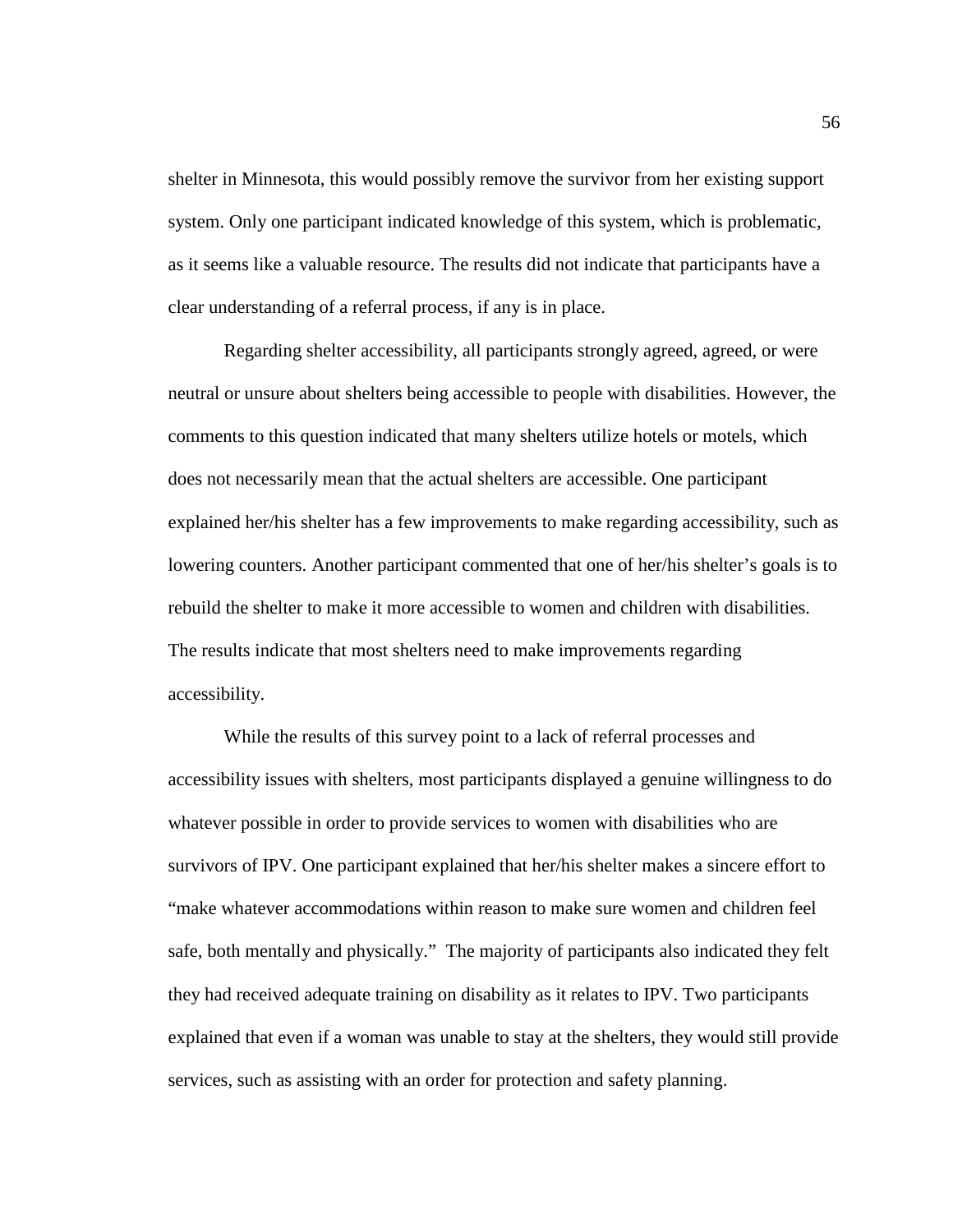### *Group Homes*

The majority of participants indicated that group homes would not be able to accommodate a woman in need of immediate or emergency housing due to IPV. This is problematic considering the personal care services group homes can provide to clients. A woman with physical disabilities who is a survivor of IPV may need such services, but would have few options in regards to emergency housing.

The data indicated few women with physical disabilities have sought residence at group homes in order to leave a violent relationship. This could be due to the fact that women often do not disclose abuse to others. Since so few survivors have sought shelter at group homes, emergency housing for survivors of IPV does not seem to be a high priority for these facilities.

Only one participant explained that her/his shelter provides clients and staff with information "regarding violence (and the local women's shelter)." Other participants indicated that in the case of a client disclosing she was a survivor of IPV, the group home would refer her to other services. However, the services they would refer a survivor to were not made clear. Most participants explained that they have never worked with a survivor of IPV. However, they very well may have, but just been unaware of the client's history.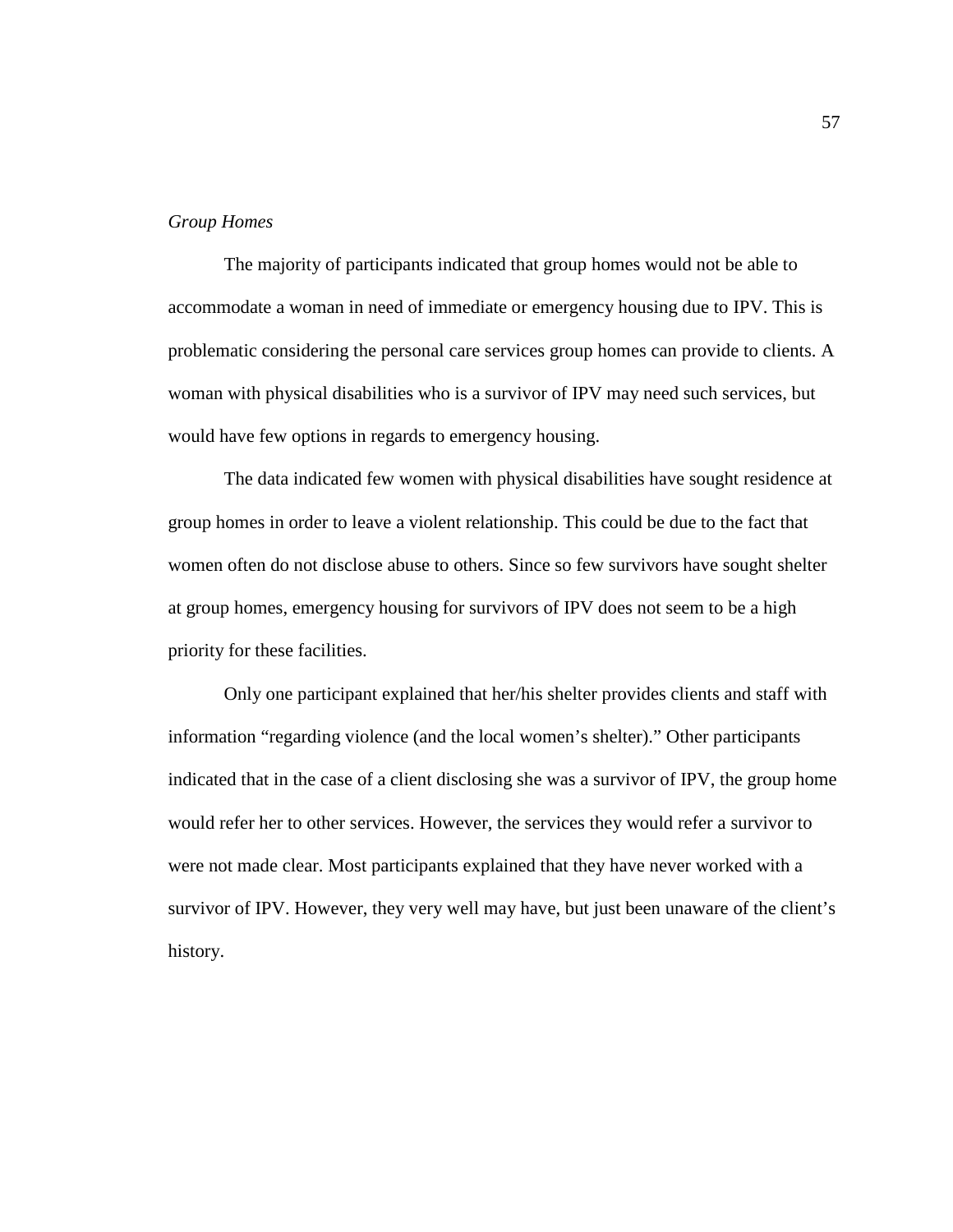### **Conclusion**

Service providers at domestic violence shelters and group homes proved to be a fruitful source of information in regards to women with physical disabilities and IPV. In general, while service providers may not have specific experience providing services to women with disabilities who are survivors of IPV or have specific procedures in place for referrals, the staffs' genuine concern for the safety and well-being of clients ensured they would find appropriate services when necessary.

Based on the survey results, I see a need for coalition building between domestic violence shelters and group homes in order to provide better services to women with physical disabilities who are survivors of IPV. One suggestion is that shelters provide group homes with training sessions on IPV, domestic violence, and sexual assault. In turn, group homes could provide information to all clients and staff about local domestic violence resources and shelters in the area.

One of my goals when distributing this survey was to start a conversation among service providers. Hopefully, after completing my survey they were able to reflect on the type of services they are able to provide to women with physical disabilities who are survivors of IPV. One of my goals in asking what their facilities could do to improve these services was to get service providers to think of the gaps in their programs. So while the participants did me a service by completing the survey, I also hope to have provided a service to them by getting them to think about the resources their facilities have and how they can improve these facilities.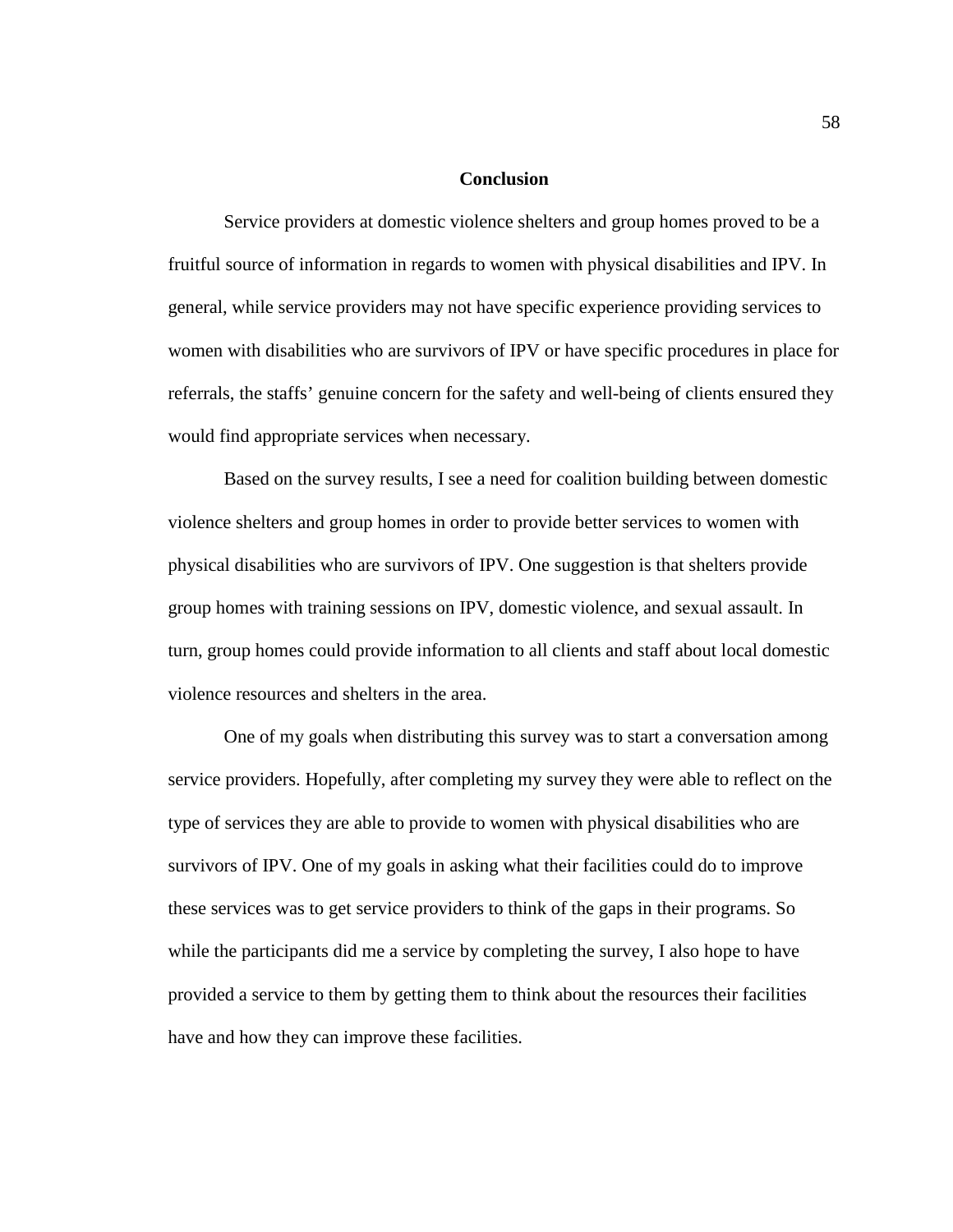While this data represented a relatively small sample of domestic violence shelters and group homes I was able to pull generalizations about services provided to women with physical disabilities who are survivors of IPV. While no specific procedures for assisting women with physical disabilities who are survivors of IPV were indicated in the results, participants displayed a genuine willingness to assist these women in any way they could. This data also raised important questions and areas for further research, which will be discussed in Chapter Five.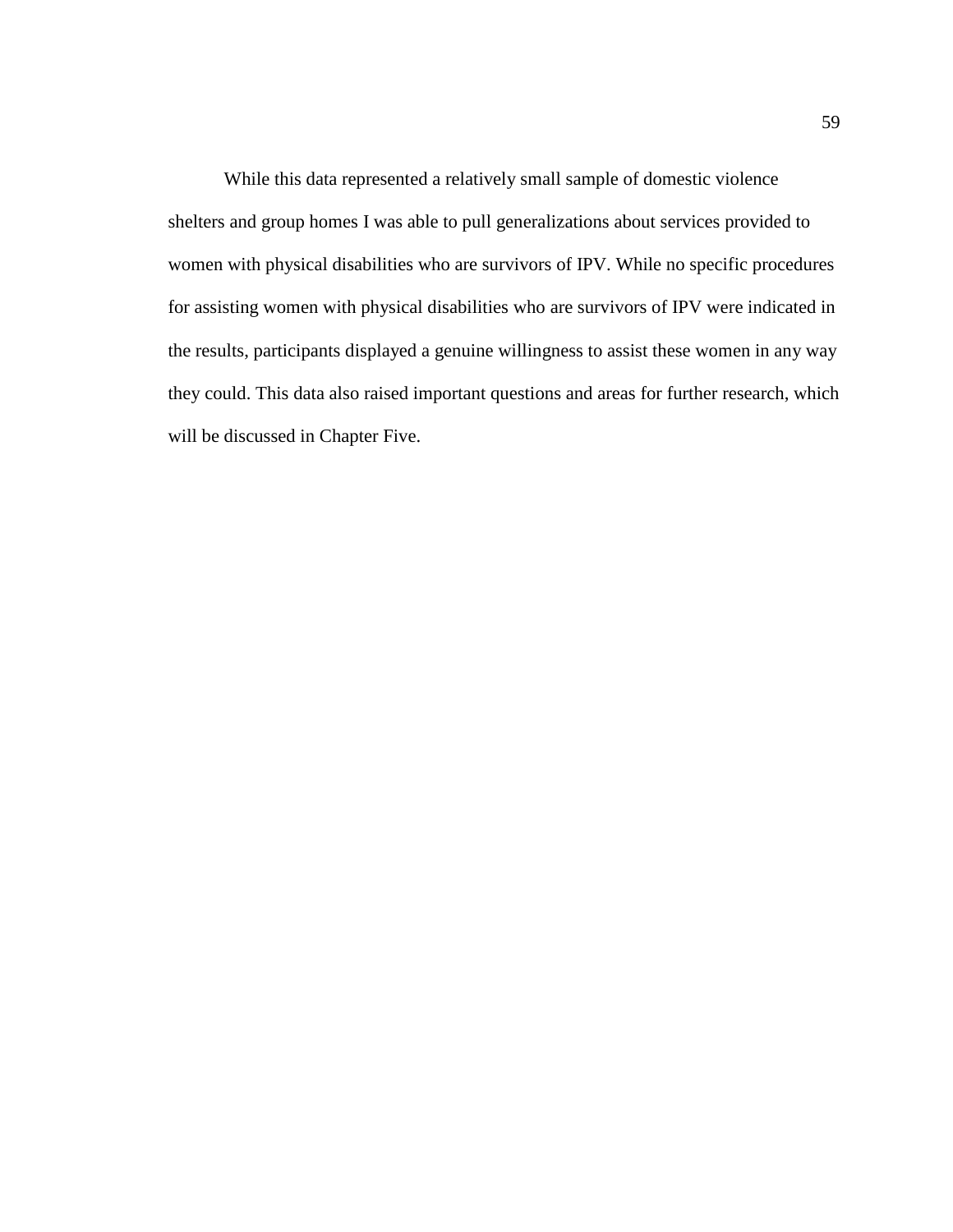#### **CHAPTER V**

## **CONCLUSIONS AND LIMITATIONS**

The purpose of my study was to examine and analyze services provided to women with physical disabilities who are survivors of IPV. In order to do this, I administered surveys to domestic violence shelter staff and group home staff. I wished to investigate the accessibility of domestic violence shelters, the training professionals from each type of facility receive on disability and IPV, and to learn about professionals' personal experiences aiding women with disabilities, and inquire about the strengths of their facilities and the improvements that could be made to better assist this population. My goal was to determine whether women with physical disabilities who are attempting to leave violent relationships receive adequate assistance or fall through the cracks of social services.

To investigate these questions I created one survey for domestic violence shelter staff and one for group home staff. I emailed contact people at shelters and group homes throughout Minnesota. I received six responses from shelter staff and eight from group home staff. Service providers at domestic violence shelters and group homes provided to be an enlightening group from which to draw information regarding services for women with physical disabilities who are survivors of IPV.

While a small number of surveys were completed, the results were extremely informative and raised questions for further research. Participants from domestic violence shelters made it clear that if a woman with physical disabilities is unable to stay at their shelters due to accessibility issues, they would find a safe place for the woman and still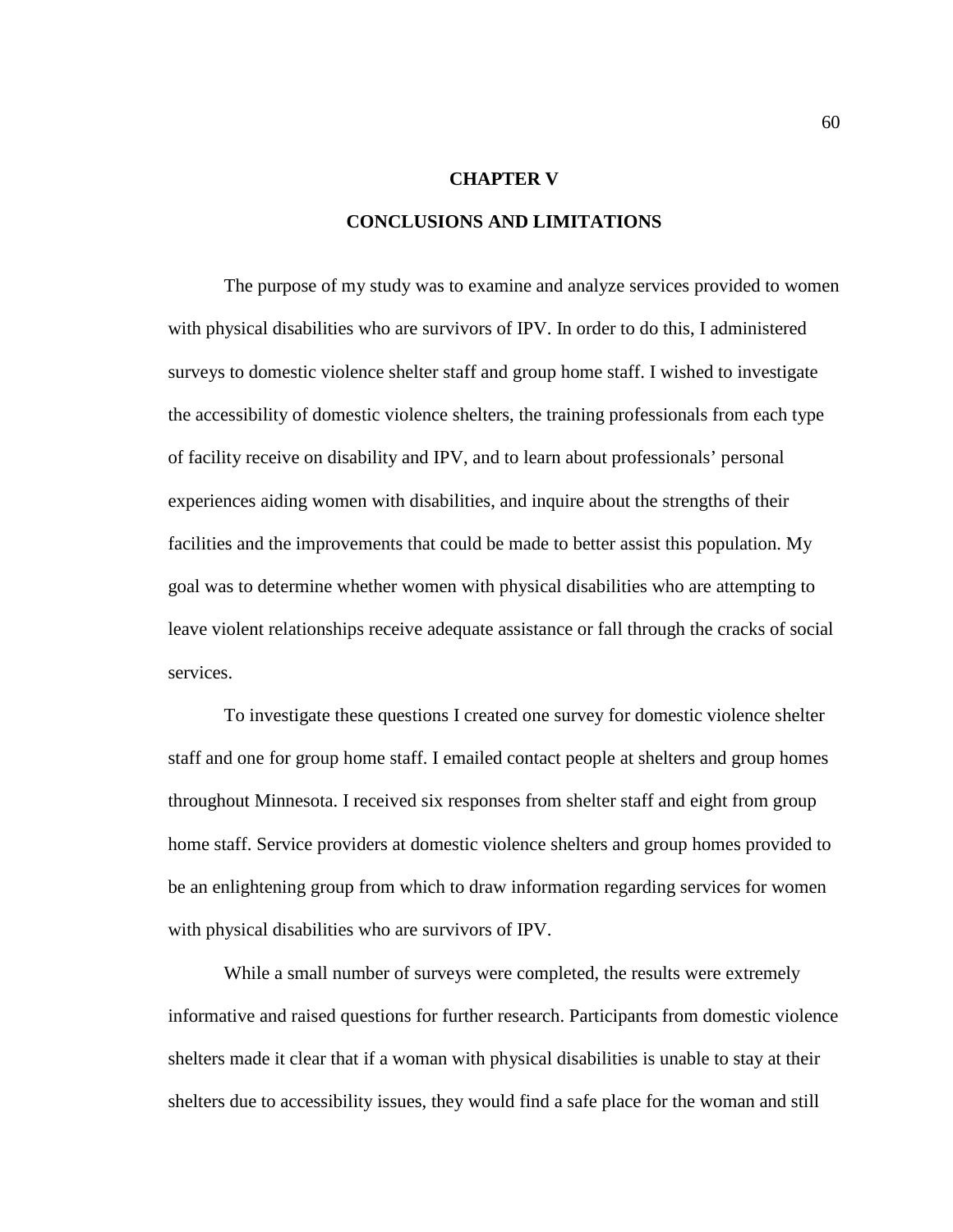offer her shelter services. The data suggests that in general the shelters would allow a personal care assistant to stay in shelter with a survivor with disabilities, if necessary. Overall, the participants at domestic violence shelters expressed a genuine willingness to do whatever necessary to ensure survivors' physical and mental safety. If their services would not be appropriate or a best fit for a woman with physical disabilities, participants explained they would do what they could to find more appropriate services.

Participants at group homes offered interesting information as well. While they are trained on abuse and violence, there seems to be a lack of training regarding IPV, which is disturbing due to the prevalence of IPV among women with disabilities (Barranti and Yuen 115). It should be noted that most of the group homes from which I received responses provide services to people with developmental and cognitive disabilities, as well as physical. Participants who work at group homes also expressed a willingness to find more appropriate services for a survivor of IPV if they felt ill equipped to assist a survivor. The data from this survey suggested that many group homes do not have emergency housing available for survivors in crisis situations, which could be problematic if a woman is in need of direct care services that group homes can provide.

One obstacle I ran into during this research process was finding email addresses of contact people to send the surveys to. I obtained a list of shelters from the Minnesota Coalition of Battered Women's website ("Minnesota Services") and proceeded with an Internet search for a manager or director to email the surveys to. However, many shelters' websites did not include this information. In these cases, I sent emails to the shelters'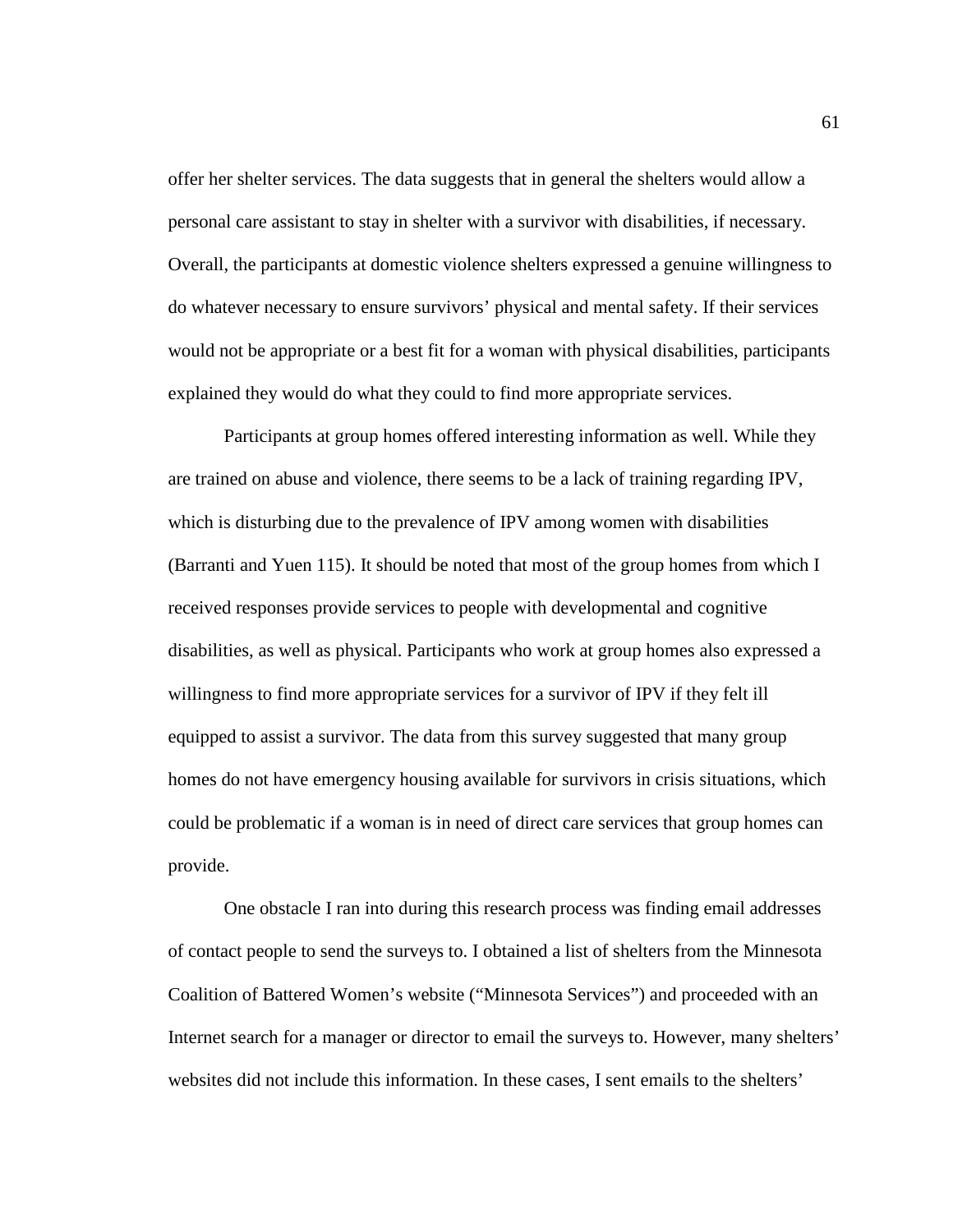general email addresses, usually listed under the "contact us" tab. Many emails that I sent were returned, as the addresses were no longer valid.

It was similarly difficult to find contact information for managers or directors at group homes. I obtained a list of licensed group homes for people with disabilities via the Minnesota Department of Human Services website ("Program Lists in PDF Format."). Again, it was difficult to find an email address of a manager or director on the group homes' websites. Several of these emails were also returned undeliverable.

A shortcoming of this research was a small return rate of surveys from each type of facility. If I were to continue this study, I would make some changes to raise participation rates. In the cover letter I sent to shelter and group home contact people I said, "If this email has reached you and you believe that one of your colleagues would be better suited to participate, I would greatly appreciate if you forwarded this email." Instead, I would have requested that they send the email to their staff, in order to gain a large number of survey responses and data. Another change I would have made regarding the cover letters would be to place a stronger emphasis on the confidentiality of responses. I suspect that managers or directors who received my email might have been wary about forwarding the survey to their staff for this reason.

This research could be expanded to include a larger geographic sample. Because of the way public policies and laws vary from state to state I found it necessary to conduct this research in Minnesota. A larger geographic sample would provide more diverse data for this study. Using web surveys proved to be a cost and time effective way to collect data and would be effective tool to use when expanding the geographic sample.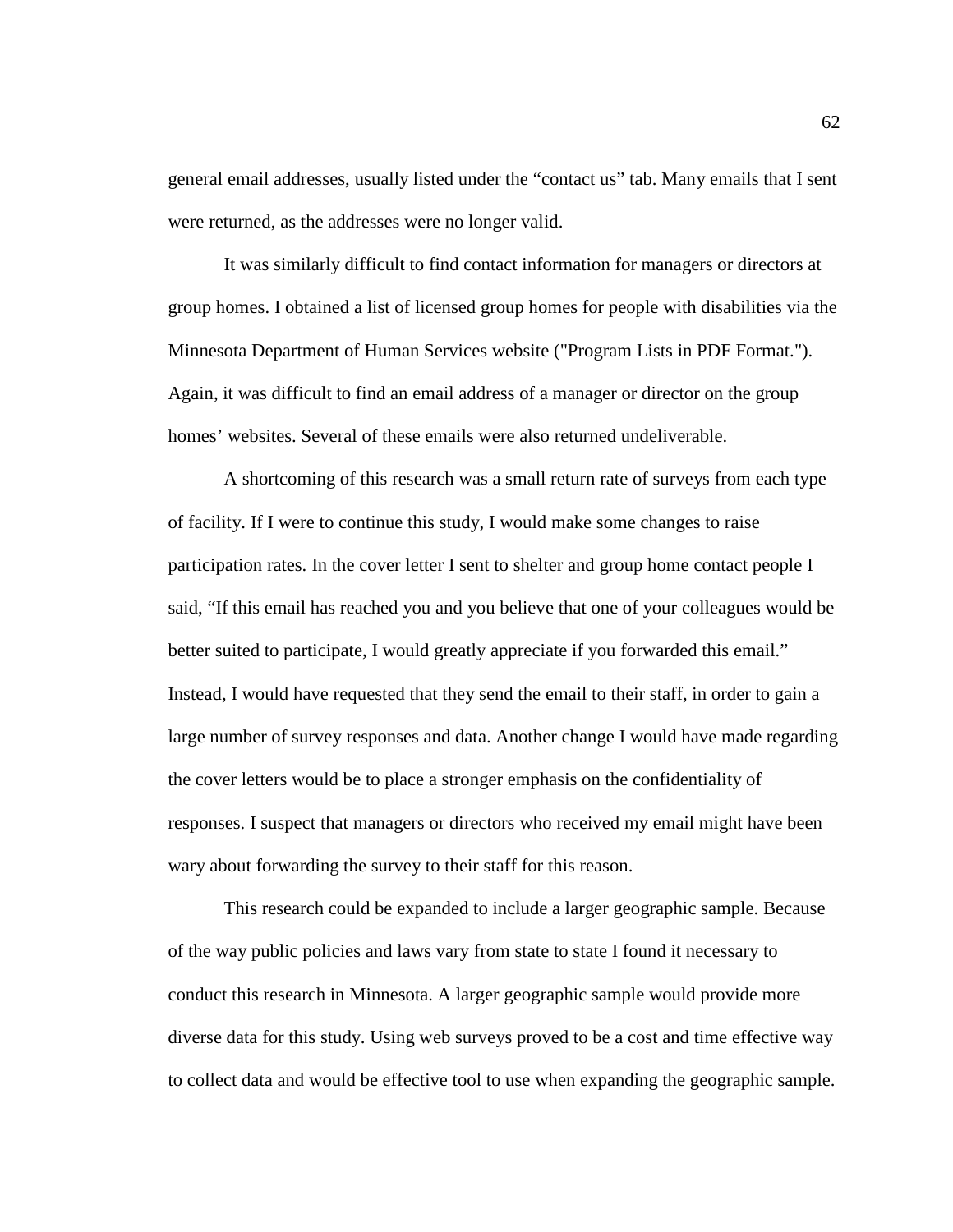It would be constructive to ask follow-up questions to the original survey questions in order to better decipher participants' responses. While some participants did utilize the comment boxes attached with each question, I would have appreciated more comments to clarify the answers to the survey questions. Additionally, some comments were unclear, and follow-up questions would have been a good tool to better understand participants' responses. One way to expand this research would be to include an interview component. Interviews would be a good way to clarify participants' answers and obtain more data. For instance, an interesting question to ask to group home staff would by why certain group homes for people with disabilities do not accept women. I would also like to survey or interview social workers who assist women with disabilities.

An interesting way to expand this research would be to get the opinions on services women with physical disabilities who are survivors of IPV received when leaving abusive relationships. In-depth interviews of this population would provide data explaining how well they felt they were served by domestic violence shelters or group homes. As women with physical disabilities know best what they need, gaining this information would be crucial to improving services.

Upon analysis of the two surveys, my recommendation to improve services for women with physical disabilities who are survivors of IPV is coalition building between shelters and group homes. Because the group home participants indicated a lack of training regarding IPV, shelters could step in and provide such training. Shelters could also make group homes in their area aware of the services they provide. In turn, group homes could provide clients and staff with information regarding IPV and domestic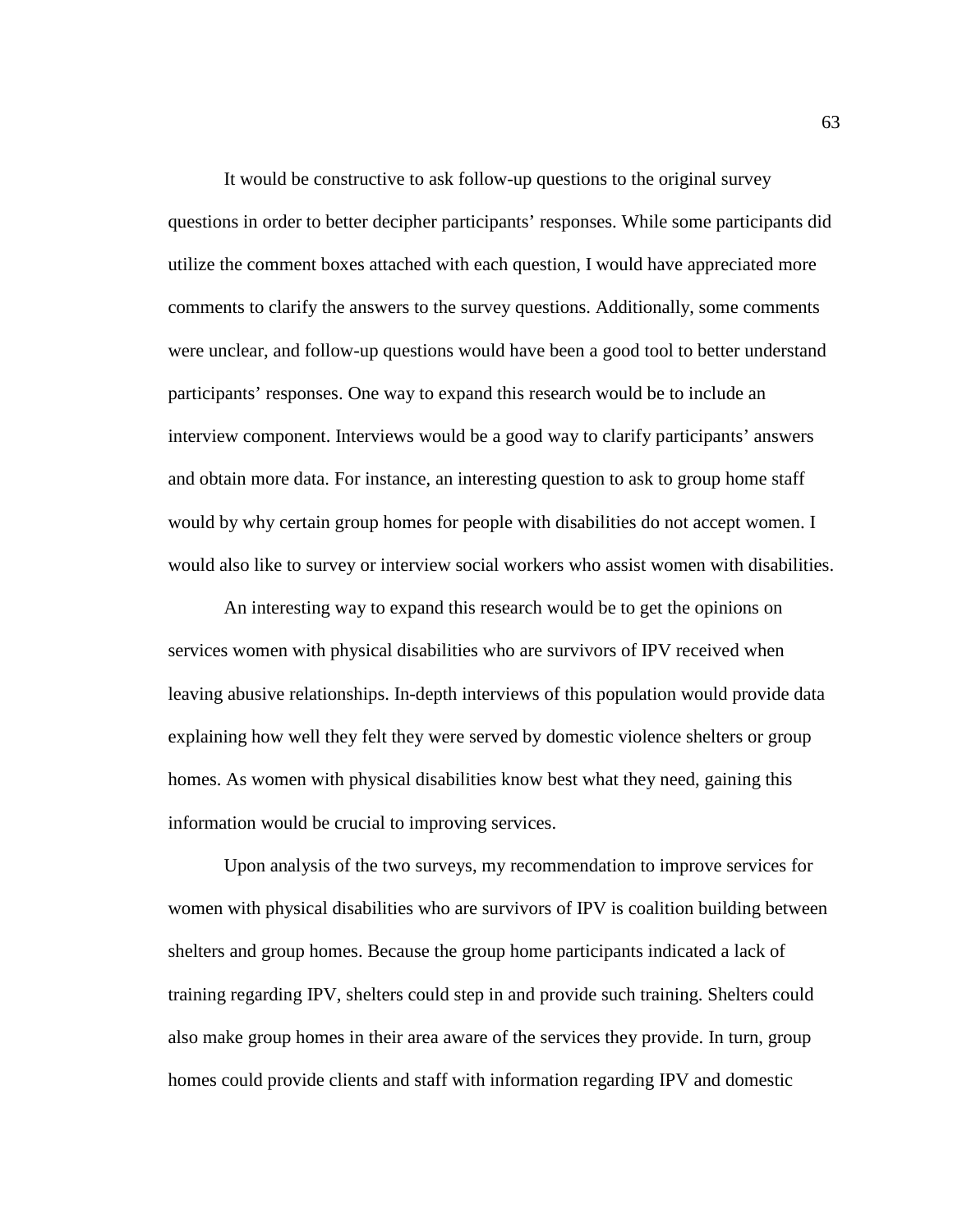violence services in the area. Coalition building between shelters and group homes is one step to take in order to assure women with physical disabilities who are survivors of IPV do not fall through the cracks of service providers.

This research contributes to the three bodies of knowledge that I drew from for this project: feminist disability studies, domestic violence against women with disabilities, and law and policy. A great deal of research has been conducted on women with disabilities and domestic violence, but this research holds significant value in this discussion by examining resources available to women with physical disabilities who are survivors of IPV. Much of the existing literature focuses on the prevalence of IPV among women with disabilities and the unique forms of abuse this population experiences. This research takes a different approach by focusing on the services provided to survivors. An examination of services provided to this population is often overlooked in the scope of research on women with disabilities and domestic violence. Because violence against women with disabilities is a systemic issue that affects many individuals, it is necessary to examine and evaluate the resources provided to this population. It is important for service providers to recognize this systemic issue and make providing services to this population a priority.

I hope my research can be a starting point for similar, yet larger scale surveys of service providers or research conducted *with* women with disabilities who are survivors of IPV. This project fills a gap in the existing literature, as it focuses on services provided to this population, and I hope this type of research is continued. I am optimistic that I have started a conversation among participants of this survey. One of my goals was to get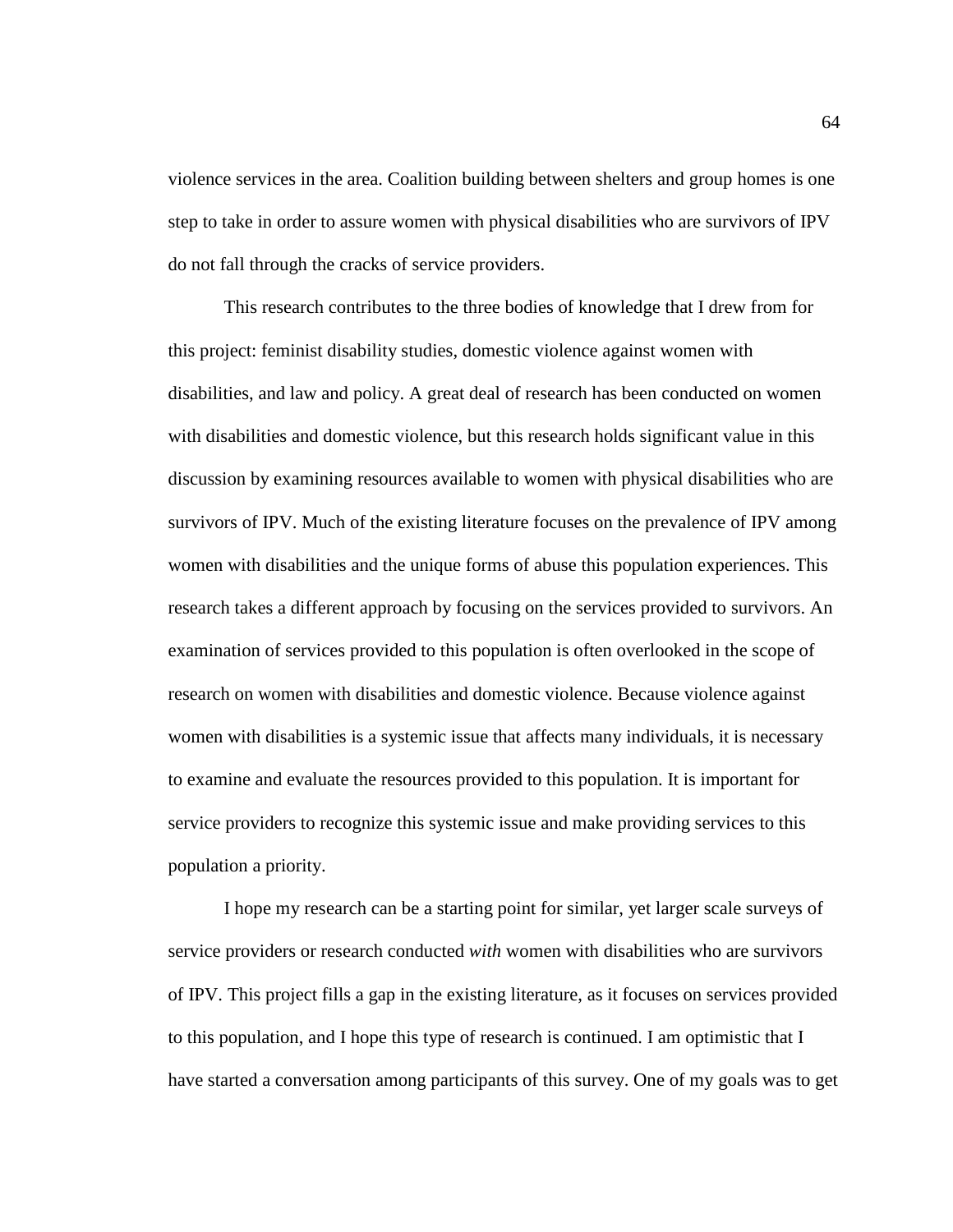service providers thinking about this issue and this population of women, and to seriously examine the resources they make available to them.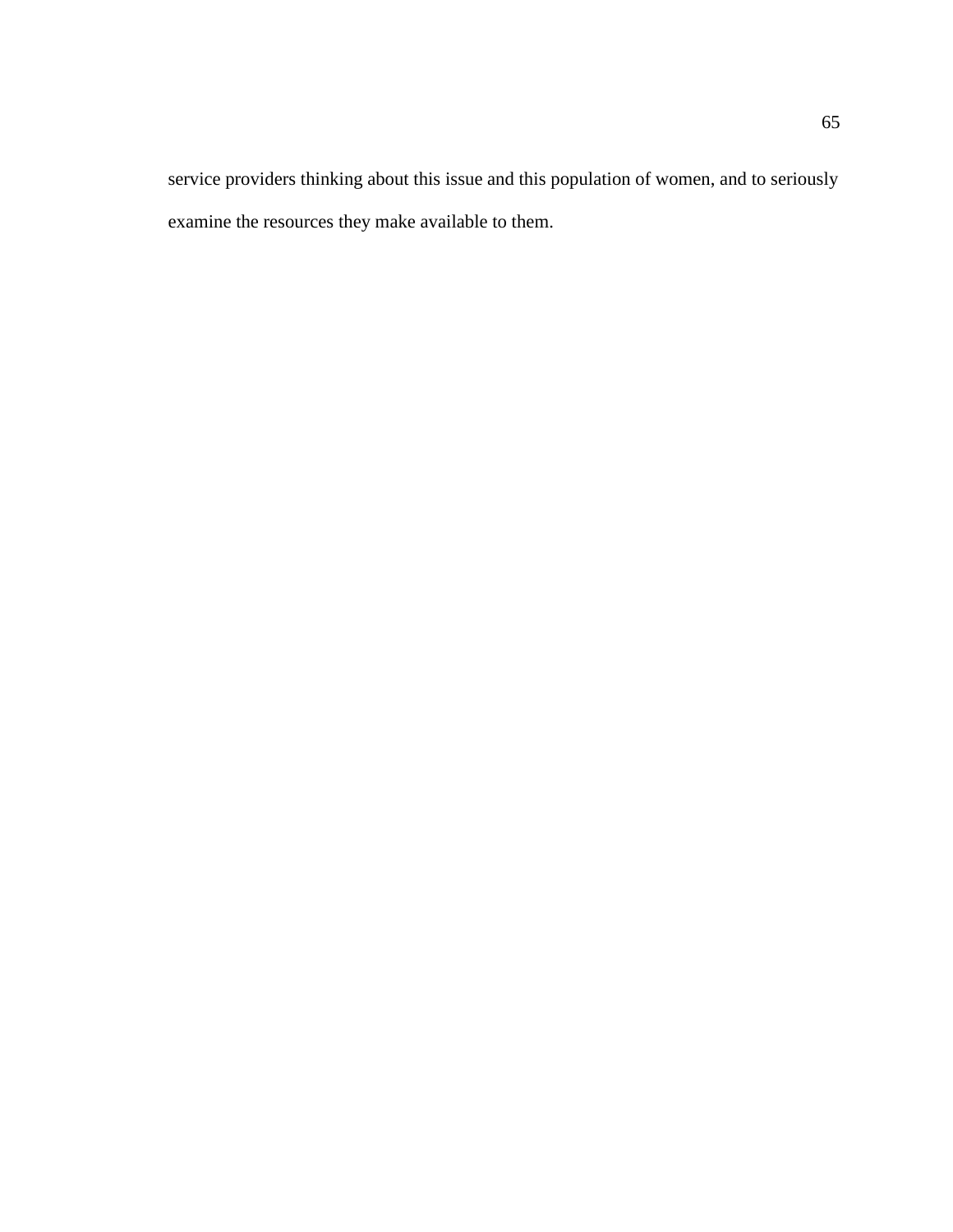#### **WORKS CITED**

- Barranti, Chrystal C. R., and Francis K. O. Yuen. "Intimate Partner Violence and Women with Disabilities: Toward Bringing Visibility to an Unrecognized Population." *Journal of Social Work in Disability & Rehabilitation* 7.2 (2008): 115-130. *Academic Search Premier*. EBSCO. Web. 9. Sep. 2011.
- Blackwell-Stratton, Marian, Mary Lou Breslin, Arlene B. Mayerson, and Susan Bailey. "Smashing Icons: Disabled Women and the Disability and Women's Movements." Ed. Michelle Fine and Adrienne Asch. *Women with Disabilities: Essays in Psychology, Culture, and Politics*. Philadelphia: Temple UP, 1988. 306-32. Print.
- Brownridge, Douglas A. "Partner Violence Against Women with Disabilities: Prevalence, Risk, and Explanations." *Violence Against Women* 12.9 (2011): 805- 822. *Women's Studies International.* EBSCO. Web. 5 Dec. 2011
- Chamallas, Martha. "Introduction." Introduction. *Introduction to Feminist Legal Theory*. New York: Aspen, 2003. 1-7. Print.
- Chenoweth, Lesley. "Violence and women with disabilities: Silence and paradox." *Violence Against Women* 2.4 (1996): 391-411. *Women's Studies International*. EBSCO. Web. 22. Sep. 2011.
- Curry, Mary Ann, et al. "Facilitators and Barriers to Disclosing Abuse Among Women with Disabilities." *Violence and Victims* 26.4 (2011): 430-444. *ProQuest.* Web. 5 Dec. 2011.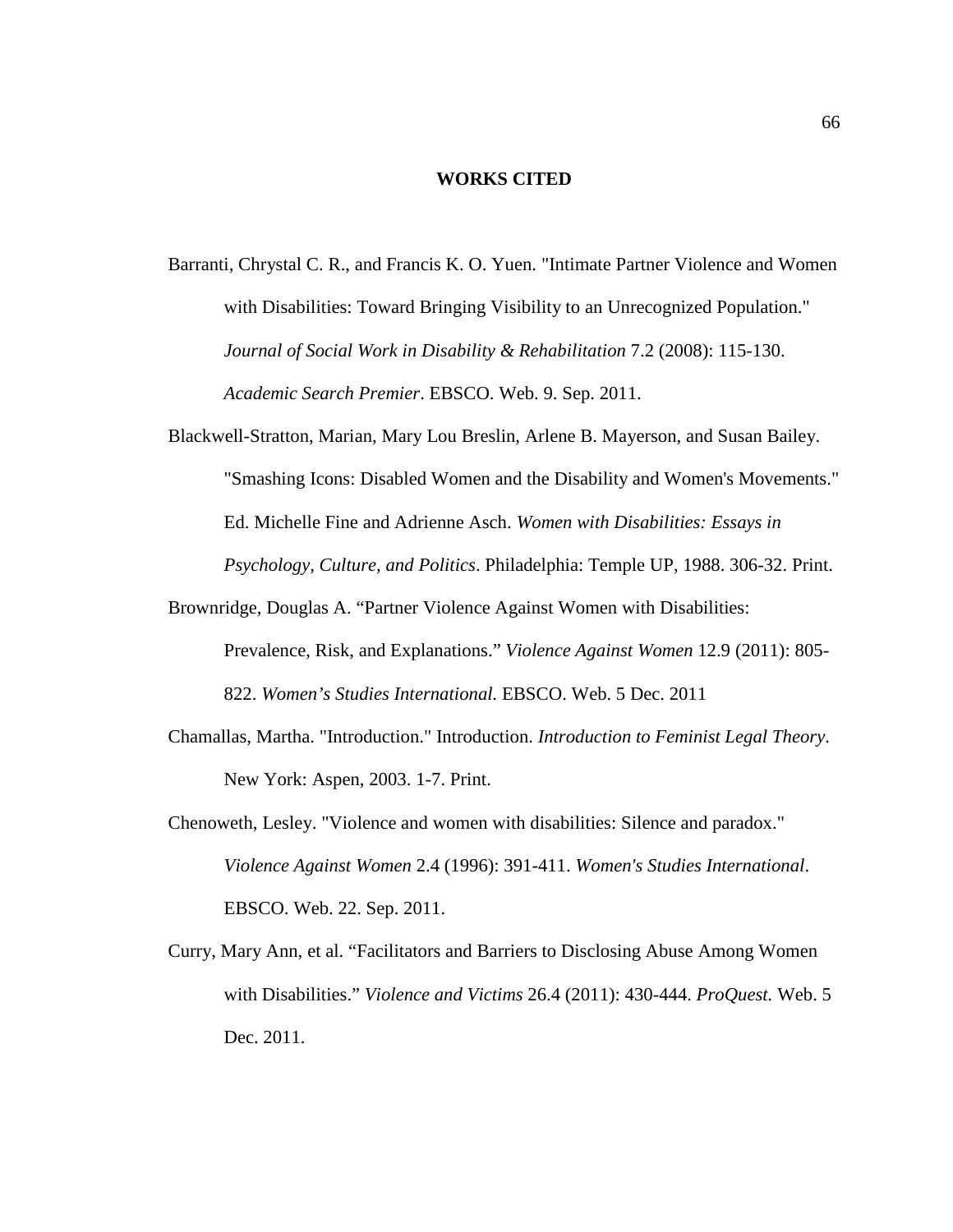- Fine, Michelle, and Adrienne Asch, eds. "Beyond Pedestals." Introduction. *Women with Disabilities: Essays in Psychology, Culture, and Politics*. Philadelphia: Temple UP, 1988. 1-37. Print.
- Garland-Thomson, Rosemarie. "Integrating Disability, Transforming Feminist Theory." *NWSA Journal* 14.3 (2002): 1. *Academic Search Premier*. EBSCO. Web. 15 Sep. 2011.
- Garland-Thomson, Rosemarie. "Misfits: A Feminist Materialist Disability Concept." *Hypatia* 26.3 (2011): 591-609. *Academic Search Premier*. EBSCO. Web. 9 Sep. 2011.
- Griffin, Pat, Madeline L. Peters, and Robin M. Smith. "Ableism CUrriculum Design." *Teaching for Diversity and Social Justice*. By Maurianne Adams, Lee Anne Bell, and Pat Griffin. 2nd ed. New York: Routledge, 2007. 335-58. Print.
- Hill Collins, Patricia. "Learning from the Outsider Within: The Sociological Significance of Black Feminist Thought." *The Feminist Standpoint Theory Reader: Intellectual & Political Controversies*. Ed. Sandra Harding. New York: Routledge, 2004. 103- 26. Print.
- Hillyer, Barbara. "Notes Toward a New Theory." *Feminism and Disability*. Norman, OK: University of Oklahoma, 1993. 9-19. Print.
- MacKinnon, Catharine A. "Sex Equality: On Difference and Dominance." *Toward a Feminist Theory of the State*. Cambridge: Harvard UP, 1991. 215-34. Print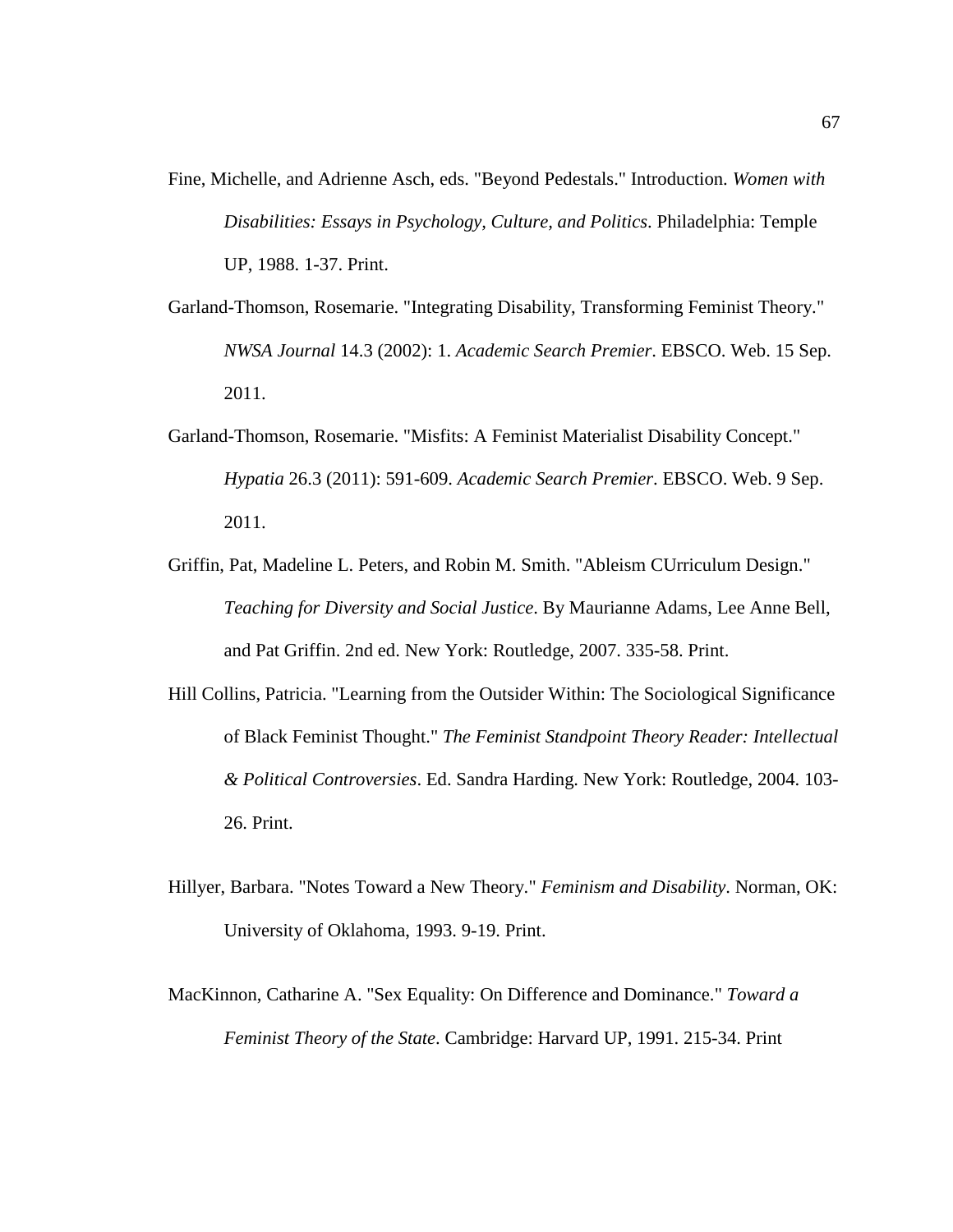- Mays, Jennifer M. "Feminist disability theory: domestic violence against women with a disability." *Disability & Society* 21.2 (2006): 147-158. *Academic Search Premier*. EBSCO. Web. 9 Sep. 2011.
- Miner-Rubino, Kathi, and Topby E. Jayarante. "Feminist Survey Research." *Feminist Research Practice: A Primer*. By Sharlene Nagy. Hesse-Biber and Patricia Leavy. Thousand Oaks: SAGE Publications, 2007. 293-328. Print.

"Minnesota Services." *Minnesota Coalition for Battered Women*. Web. 9 Jan. 2012.

- Nixon, Jennifer. "Domestic Violence and Women with Disabilities: Locating the Issue on the Periphery of Social Movements." *Disability & Society* 24.1 (2009): 77-89. *Academic Search Premier*. EBSCO. Web. 5 Oct. 2011.
- "Program Lists in PDF Format." *Minnesota Department of Human Services*. 30 June 2010. Web. 9 Jan. 2012.
- Rambo, Kirsten S. *"Trivial Complaints": The Role of Privacy in Domestic Violence Law and Activism in the U.S.* New York: Columbia UP, 2009. Print.
- Switzer, Jacqueline V. "The ADA as Policy." *Disabled Rights: American Disability Policy and the Fight for Equality*. Washington, D.C.: Georgetown UP, 2003. 112- 143. Print.
- United States. Minnesota State Legislature. Office of Revisor of Statutes, State of Minnesota. *2011 Minnesota Statutes: 609.2242 Domestic Assault*. Web. 19 Feb. 2012. <https://www.revisor.mn.gov/statutes/?id=609.2242>.
- "Violence Against Women with Disabilities." *Center for Research on Women with Disabilities*. Baylor College of Medicine, 9 Feb. 2010. Web. 13 Feb. 2012.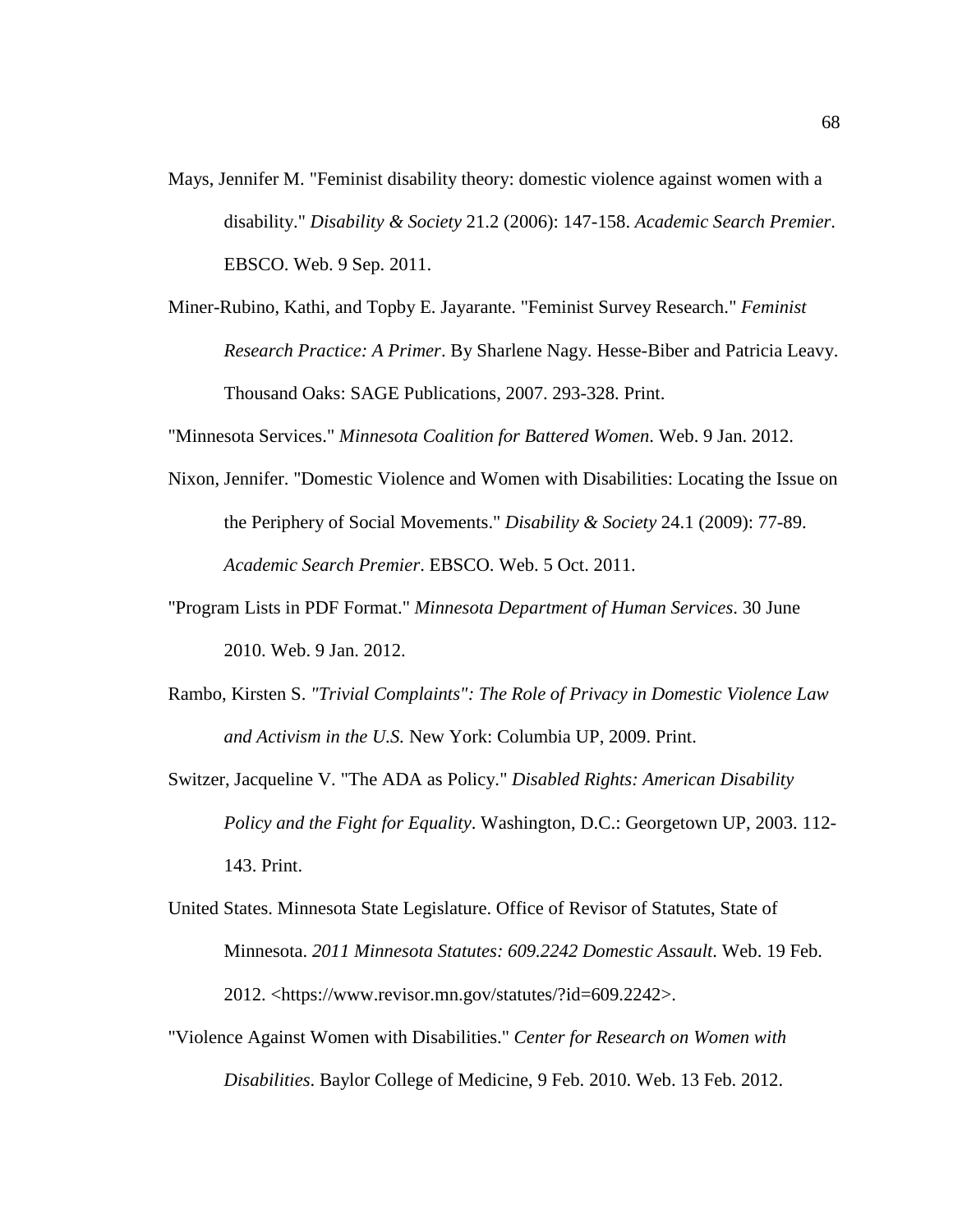"Welcome to DAWN-RAFH Canada's Website, Our Online Home!" *Welcome to Dawn Canada*. Web. 24 Feb. 2012.

<http://www.dawncanada.net/ENG/ENGwelcome.htm>.

- West, Robin. "Introduction: Losing the Connections." Introduction. *Caring for Justice*. New York: New York UP, 1997. 1-21. Print.
- Wylie, Alison. "Why Standpoint Matters." *The Feminist Standpoint Theory Reader: Intellectual & Political Controversies*. Ed. Sandra Harding. New York: Routledge, 2004. 339-53. Print.
- Zaviršek, D. "Pictures and Silences: Memories of Sexual Abuse of Disabled People." *International Journal of Social Welfare* 11.4 (2002): 270-285. *Academic Search Premier*. EBSCO. Web. 15 Nov. 2011.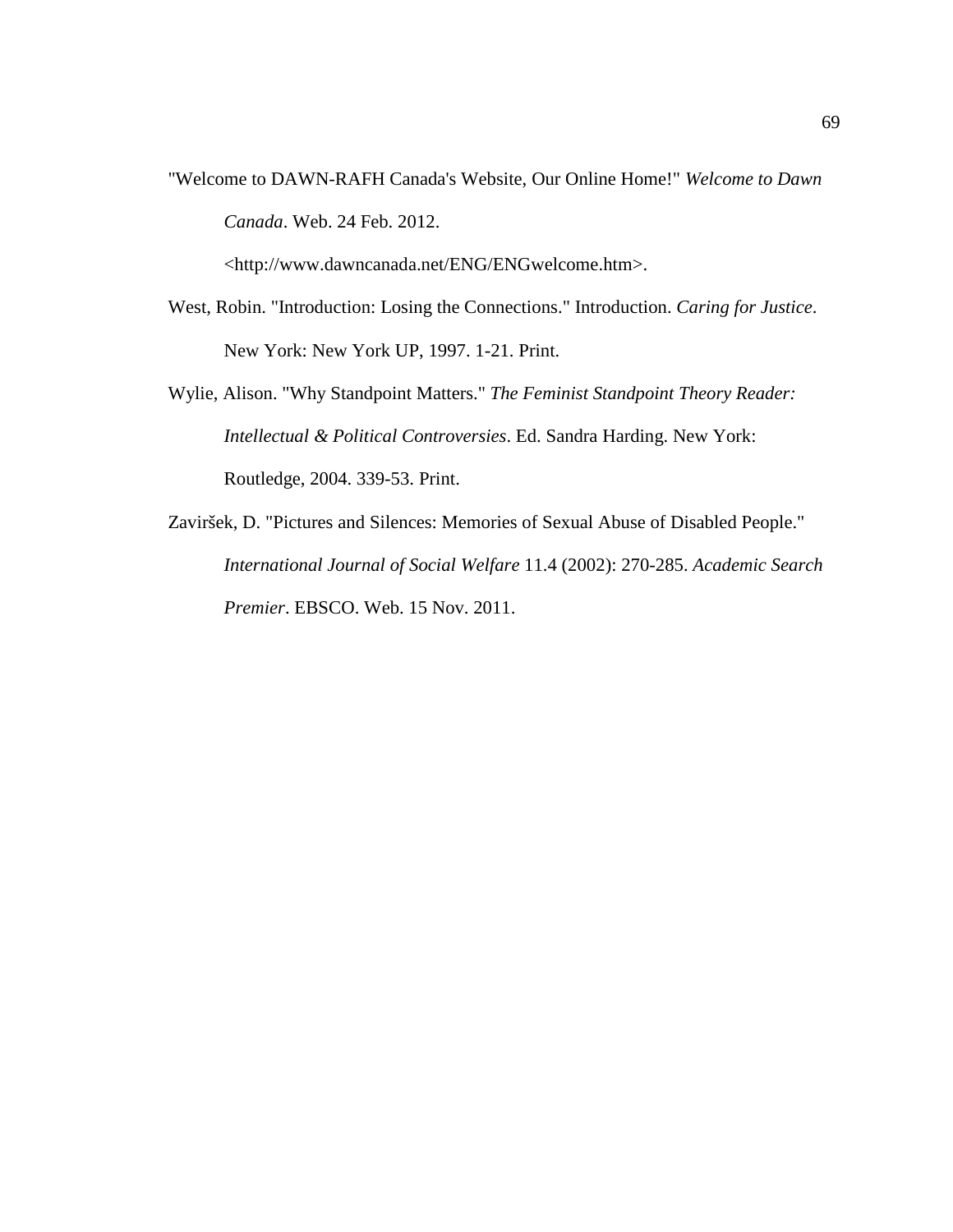### **APPENDIX I**

#### **IRP APPROVAL LETTER**

January 31, 2012 Dear Maria Bevacqua: Re: IRB Proposal entitled "[295133-1] An Examination of Resources for Women with Disabilities in Domestic Violence Situations" Review Level: Level I Your IRB Proposal has been approved as of January 31, 2012. On behalf of the Minnesota State University, I wish you success with your study. Remember that you must seek approval for any changes in your study, its design, funding source, consent process, or any part of the study that may affect participants in the study. Should any of the participants in your study suffer a research-related injury or other harmful outcome, you are required to report them to the IRB as soon as possible. The approval of your study is for one calendar year from the approval date. When you complete your data collection or should you discontinue your study, you must notify the IRB. Please include your log number with any correspondence with the IRB. This approval is considered final when the full IRB approves the monthly decisions and active log. The IRB reserves the right to review each study as part of its continuing review process. **Continuing** reviews are usually scheduled. However, under some conditions the IRB may choose not to announce a continuing review. If you have any questions, feel free to contact me at patricia.hargrove@mnsu.edu or 507-389-1415. Sincerely, Paincia Hargrove

Patricia Hargrove, Ph.D.

IRB Coordinator

Mary Hadley, Ph.D.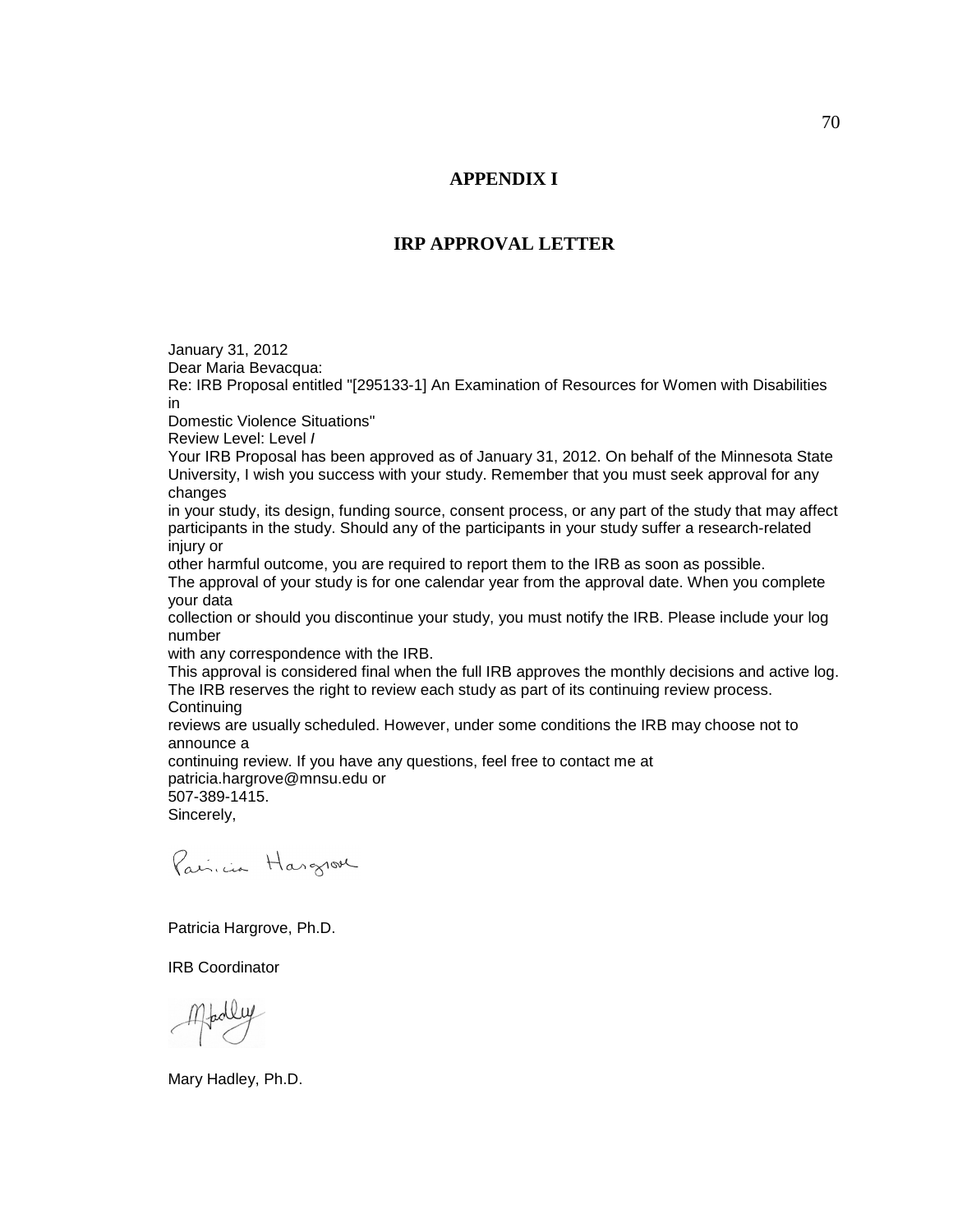IRB Co-Chair

Richard Luger

Richard Auger, Ph.D.

IRB Co-Chair

This letter has been electronically signed in accordance with all applicable regulations, and a copy is retained within Minnesota State

University's records.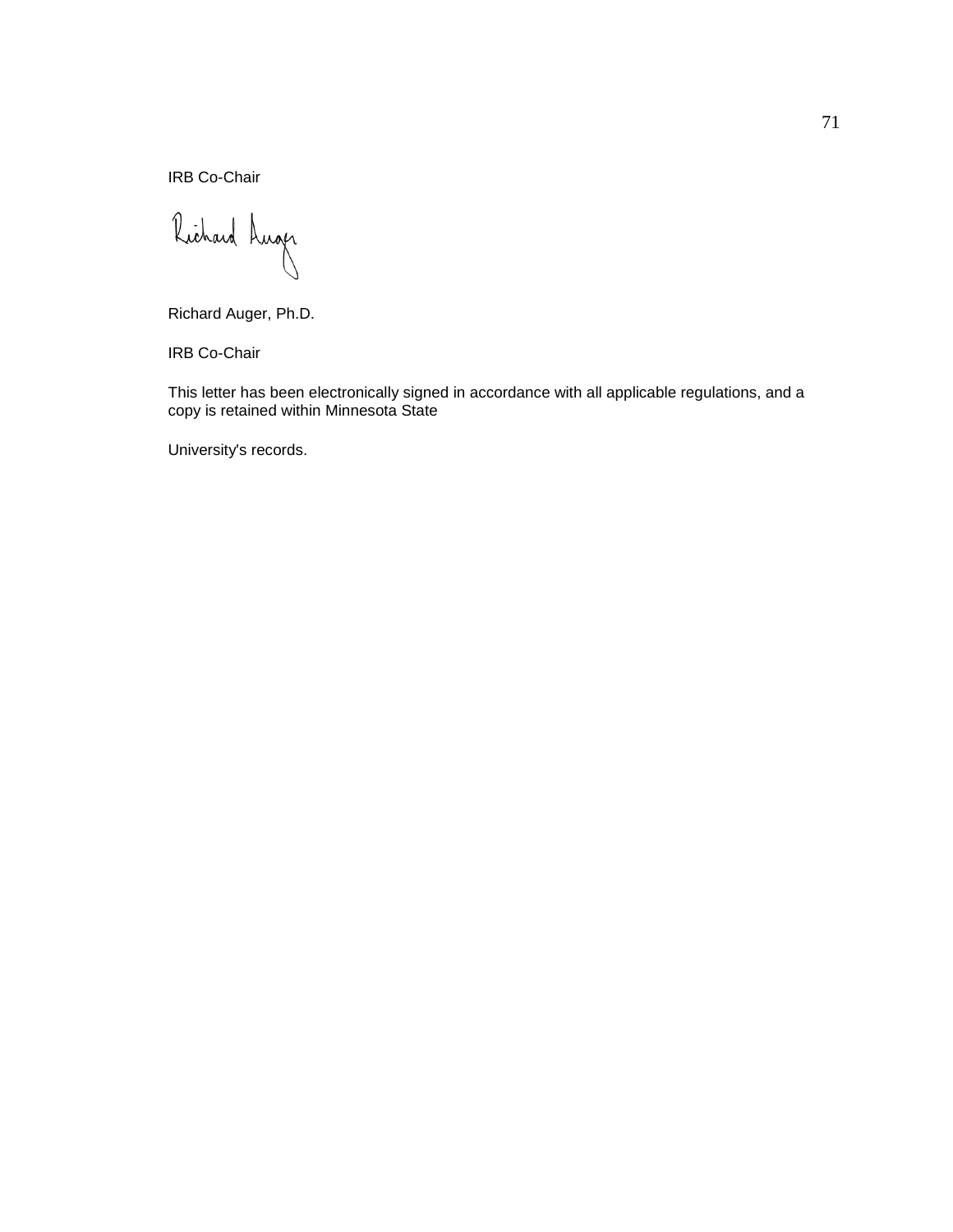### **APPENDIX II**

### **COVER LETTER TO DOMESTIC VIOLENCE SHELTERS**

Hello!

My name is Kristen Walters and I am working on my master's degree in Gender and Women's Studies at Minnesota State University, Mankato.

My thesis project focuses on the services that are available to women with physical disabilities who experience intimate partner violence. I am interested in examining whether domestic violence shelters are able to adequately aid women with physical disabilities. I believe that you, as a service provider at a domestic violence shelter, are in an excellent position to share your expertise and experiences surrounding this topic.

My research includes a survey that inquires about the effectiveness of domestic violence shelters' capacity to aid women with physical disabilities. The survey will take approximately 20-30 minutes to complete and you may quit at any time. You may choose to answer as many or as few questions as you wish. Participation in this survey will yield no direct benefits to you, but your answers will help advance scholarship surrounding disability and domestic violence.

If you wish to participate in this survey please click the link below. https://www.surveymonkey.com/s/BTPSBFY

If this email has reached you and you believe that one of your colleagues would be better suited to participate, I would greatly appreciate if you forwarded this email.

If you have any questions, please email at kristen.walters@mnsu.edu.

Thank you so much for your time!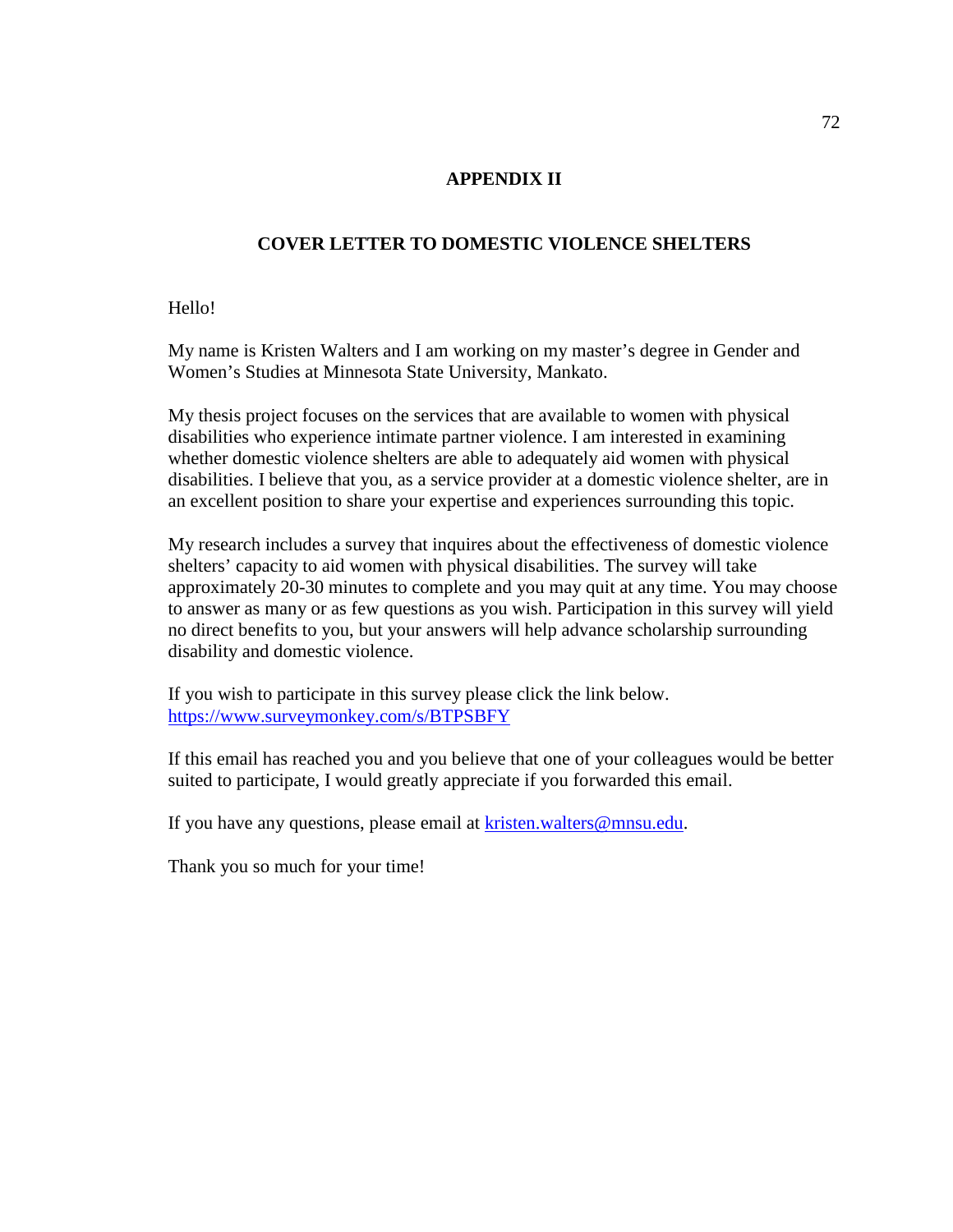#### **APPENDIX III**

#### **DOMESTIC VIOELNCE SHELTER SURVEY**

### ONLINE SURVEY CONSENT FORM

You are requested to participate in research that will be supervised by Principal Investigator,

Dr. Maria Bevacqua on resources available to women with physical disabilities experiencing intimate partner violence. This survey should take approximately 20 minutes. There is no direct benefit associated with your participation in this research.

Participation is voluntary and responses will be kept anonymous. However, whenever one works with email/the internet there is always the risk of compromising privacy, confidentiality, and/or anonymity. Despite this possibility, the risks to your physical, emotional, social, professional, or financial well-being are considered to be less than minimal.

You have the option to not respond to any questions that you choose. Participation or nonparticipation will not affect your relationship with Minnesota State University, Mankato. Submission of the completed survey will be interpreted as your informed consent to participate and that you affirm that you are at least 18 years of age.

If you have any questions about the research, please contact Dr. Maria Bevacqua (maria.bevacqua@mnsu.edu) or Kristen Walters (kristen.walters@mnsu.edu). If you have questions about the treatment of human subjects, contact the IRB Administrator, Dr. Barry Ries, at 507-389-2321. If you would like more information about the specific privacy and anonymity risks posed by online surveys, please contact the Minnesota State University, Mankato Information and Technology Services Help Desk (507-389-6654) and ask to speak to the Information Security Manager.

Print a copy for your records

MSU IRB LOG # 295133-1 Date of MSU IRB approval: January 31, 2012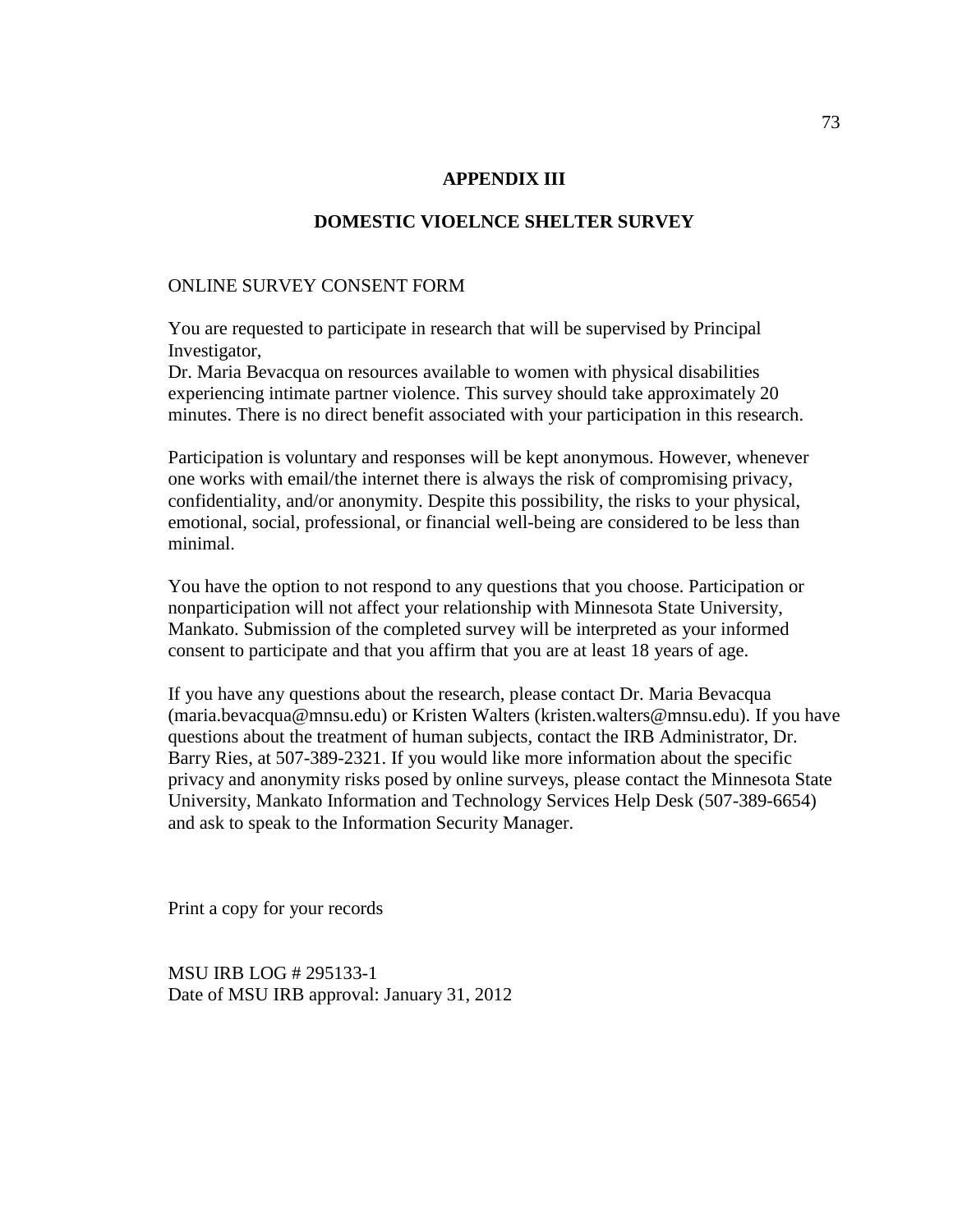# **1. How would you describe the setting in which your facility is located?**



| Suburban |
|----------|
|          |

- $\Box$  Rural
- $\Box$  Other

**Comment** 

### **2. What is your role or position at this facility?**

What is your role or position at this facility?

### **3. Please, briefly explain your daily job duties.**



Please, briefly explain your daily job duties.

## **4. How many years have you worked in this position?**



### **5. Do you work at a publicly or privately owned shelter?**

Do you work at a publicly or privately owned shelter? Privately owned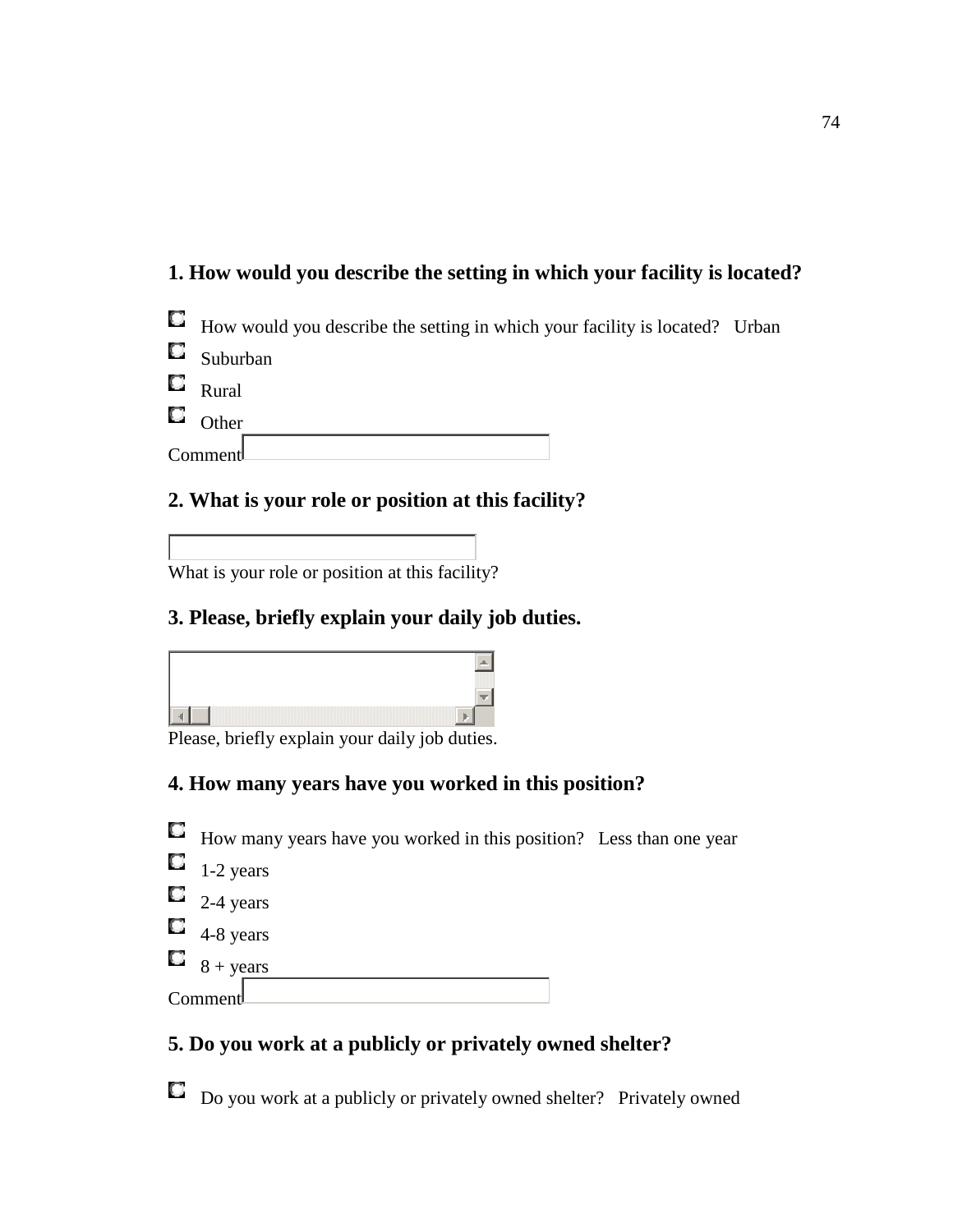**Publicly owned** Comment

**6. In your opinion, approximately how many women with physical disabilities does your shelter assist per year?** 

 $\Box$  Less than 5  $\Box$  5-10  $\Box$  10-15  $15-20$  $\Box$  More than 20 Comment

**7. Does the shelter have accessible restrooms, bedrooms, common areas, kitchen, and laundry rooms? If not all spaces are accessible, please explain which are and are not wheelchair accessible.** 

|    | $\Box$ strongly agree |
|----|-----------------------|
| 0  | agree                 |
| Ω. | neutral or unsure     |
|    | $\Box$ disagree       |
|    | strongly disagree     |
|    | Comment               |

**8. Does the shelter have a sign language interpreter or does the shelter have a plan in place to provide a translator to a woman with an auditory or vocal disability?** 

O strongly agree О agree O. neutral or unsure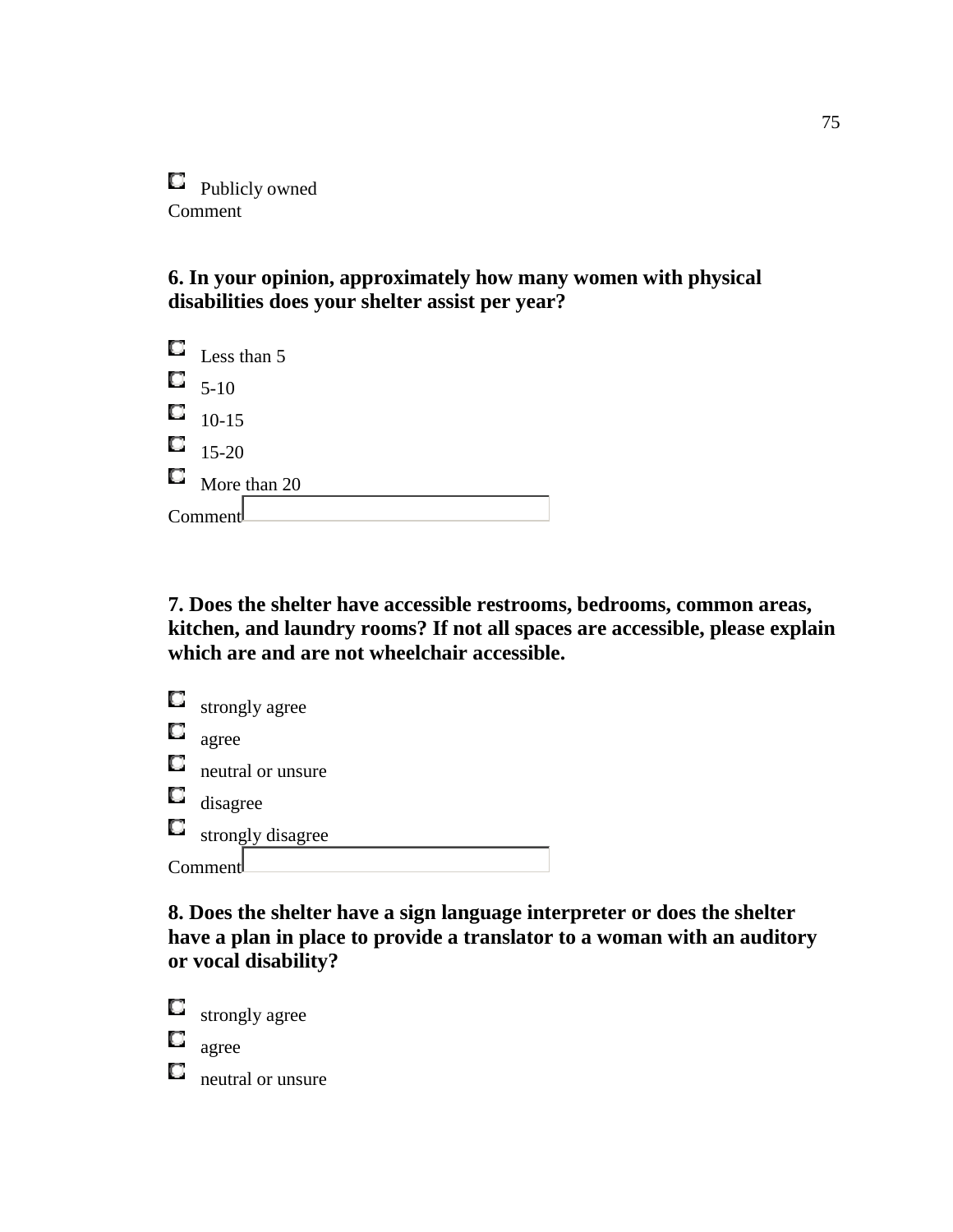| U | disagree          |
|---|-------------------|
| O | strongly disagree |
|   | Comment           |

## **9. Does the shelter have information about accessible transportation?**

|    | $\Box$ strongly agree |
|----|-----------------------|
| С  | agree                 |
| Ο. | neutral or unsure     |
|    | $\Box$ disagree       |
|    | strongly disagree     |
|    | Comment               |

## **10. Does your shelter provide accommodations for women who need personal care such as being lifted, bathing, medication, or other personal care needs?**

Does your shelter provide accommodations for women who need personal care such as being lifted, bathing, medication, or other personal care needs? strongly agree

 $\Box$  agree

 $\Box$  neutral or unsure

**d** disagree

 $\Box$  strongly disagree

Comment

### **11. Would your shelter allow a personal care assistant to stay in shelter with a victim?**

Would your shelter allow a personal care assistant to stay in shelter with a victim? strongly agree

agree

 $\Box$  unsure or neutral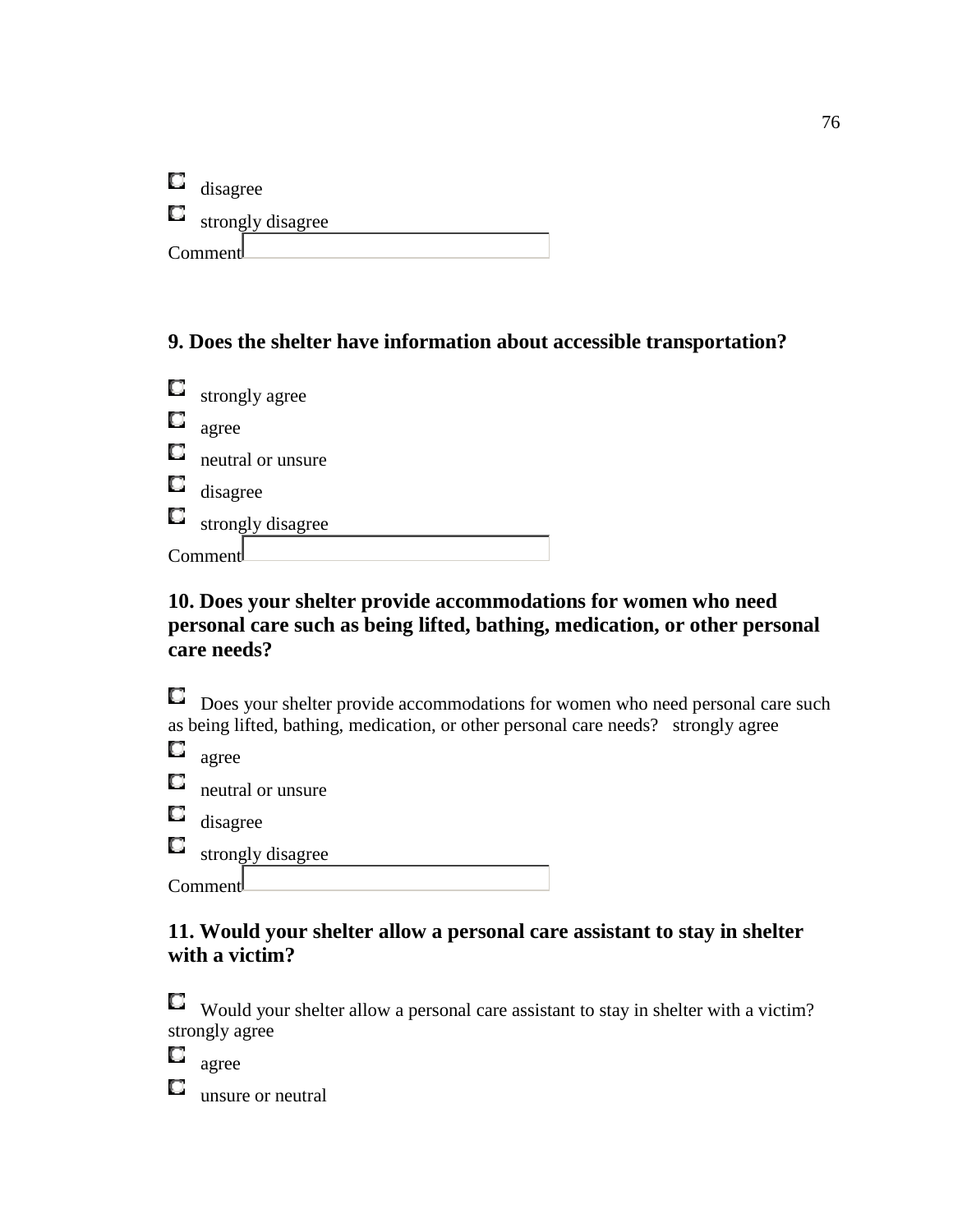| U, | disagree          |
|----|-------------------|
| U, | strongly disagree |
|    | Comment           |

**12. If the shelter where you work cannot accommodate women with disabilities, please explain the referral process that is used to get these women the assistance they need.** 



If the shelter where you work cannot accommodate women with disabilities, please explain the referral process that is used to get these women the assistance they need.

### **13. Do you feel that you received adequate training on disability as it relates to intimate partner violence situations?**

O Do you feel that you received adequate training on disability as it relates to intimate partner violence situations? strongly disagree

 $\Box$ agree

**neutral or unsure** 

Q disagree

Q strongly disagree

**14. If you have ever personally provided services to a woman with a physical disability in your shelter, please explain your experience. Did you feel you were able to fully help this woman? Did you feel your shelter was able to serve this woman adequately?** 



If you have ever personally provided services to a woman with a physical disability in your shelter, please explain your experience. Did you feel you were able to fully help this woman? Did you feel your shelter was able to serve this woman adequately?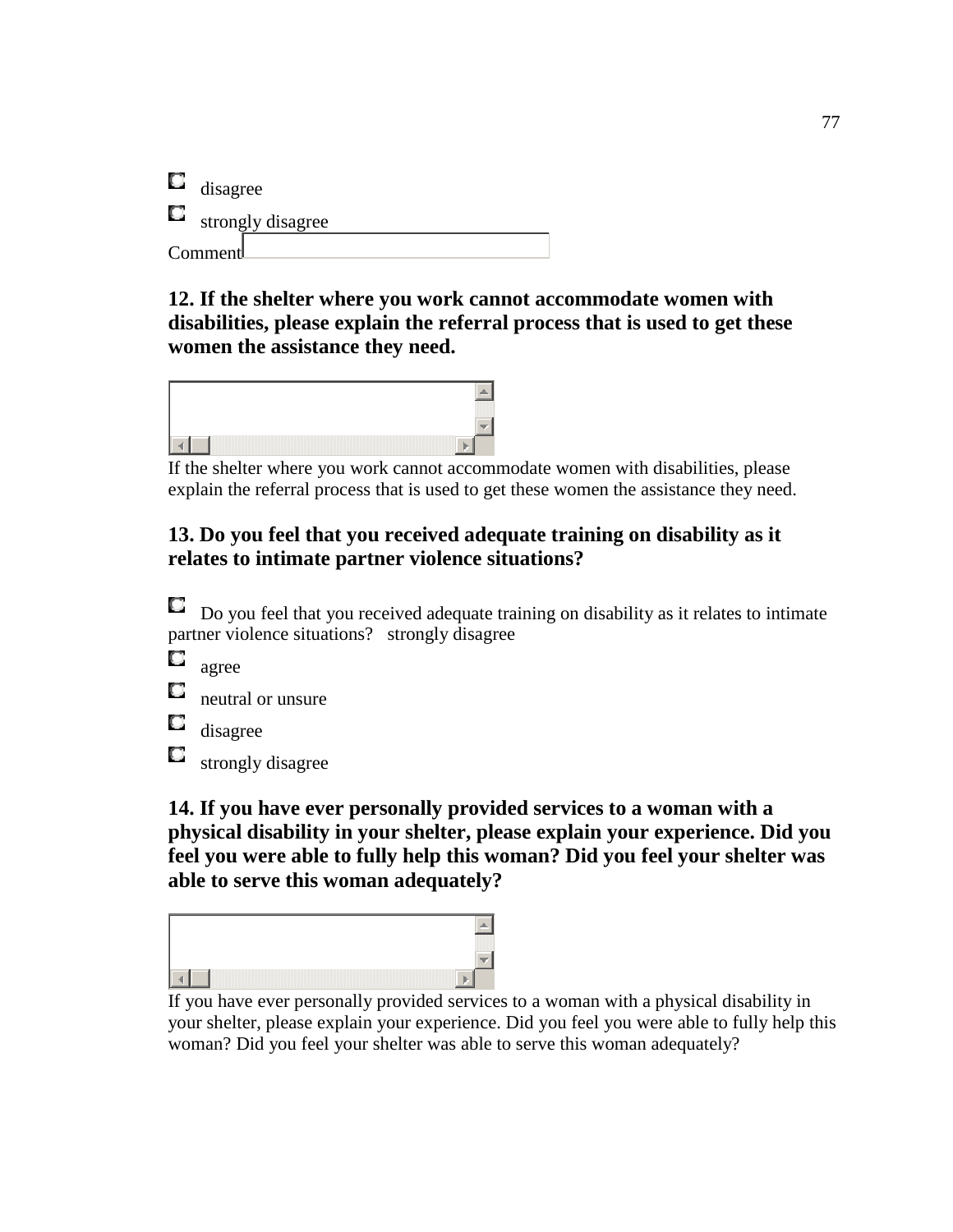### **15. What do you think is your shelter's greatest strength in assisting women with physical disabilities?**



What do you think is your shelter's greatest strength in assisting women with physical disabilities?

## **16. What do you think your shelter could do to improve services for women with physical disabilities?**

| the contract of the contract of the contract of the contract of the contract of the contract of |  |
|-------------------------------------------------------------------------------------------------|--|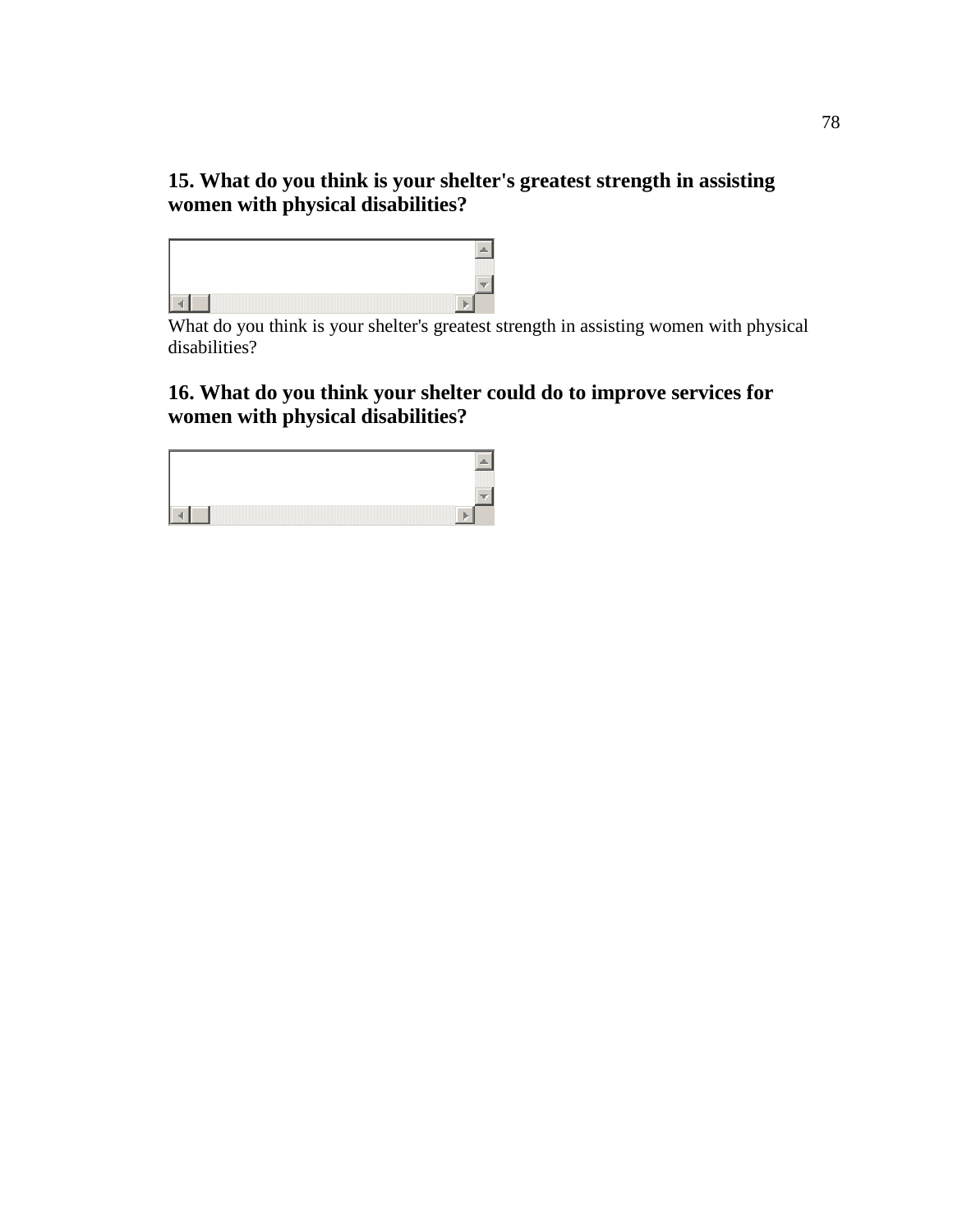#### **APPENDIX IV**

#### **GROUP HOME COVER LETTER**

#### Hello!

My name is Kristen Walters and I am working on my master's degree in Gender and Women's Studies at Minnesota State University, Mankato.

My thesis project focuses on the services that are available to women with physical disabilities who experience intimate partner violence. I am interested in examining whether group home facilities are able to adequately aid women with physical disabilities that have been in situations of intimate partner violence. I believe that you, as a service provider at a group home, are in an excellent position to share your expertise and experiences surrounding this topic.

My research includes a survey that inquires about the effectiveness of group home facilities' capacity to aid women who are survivors of intimate partner violence. The survey will take approximately 20 minutes to complete and you may quit at any time. You may choose to answer as many or as few questions as you wish. Survey responses are totally anonymous. I will not know your name, or the facility you work for. Participation in this survey will yield no direct benefits to you, but your answers will help advance scholarship surrounding disability and domestic violence.

If you wish to participate in this survey please click the link below. https://www.surveymonkey.com/s/BRDS3ZV

If this email has reached you and you believe that one of your colleagues would be better suited to participate, I would greatly appreciate if you forwarded this email. Or, if this email has reached you and you are a group home manager or director, I would greatly appreciate it if you would forward this survey to your group home employees.

If you have any questions, please email at kristen.walters@mnsu.edu.

Thank you so much for your time!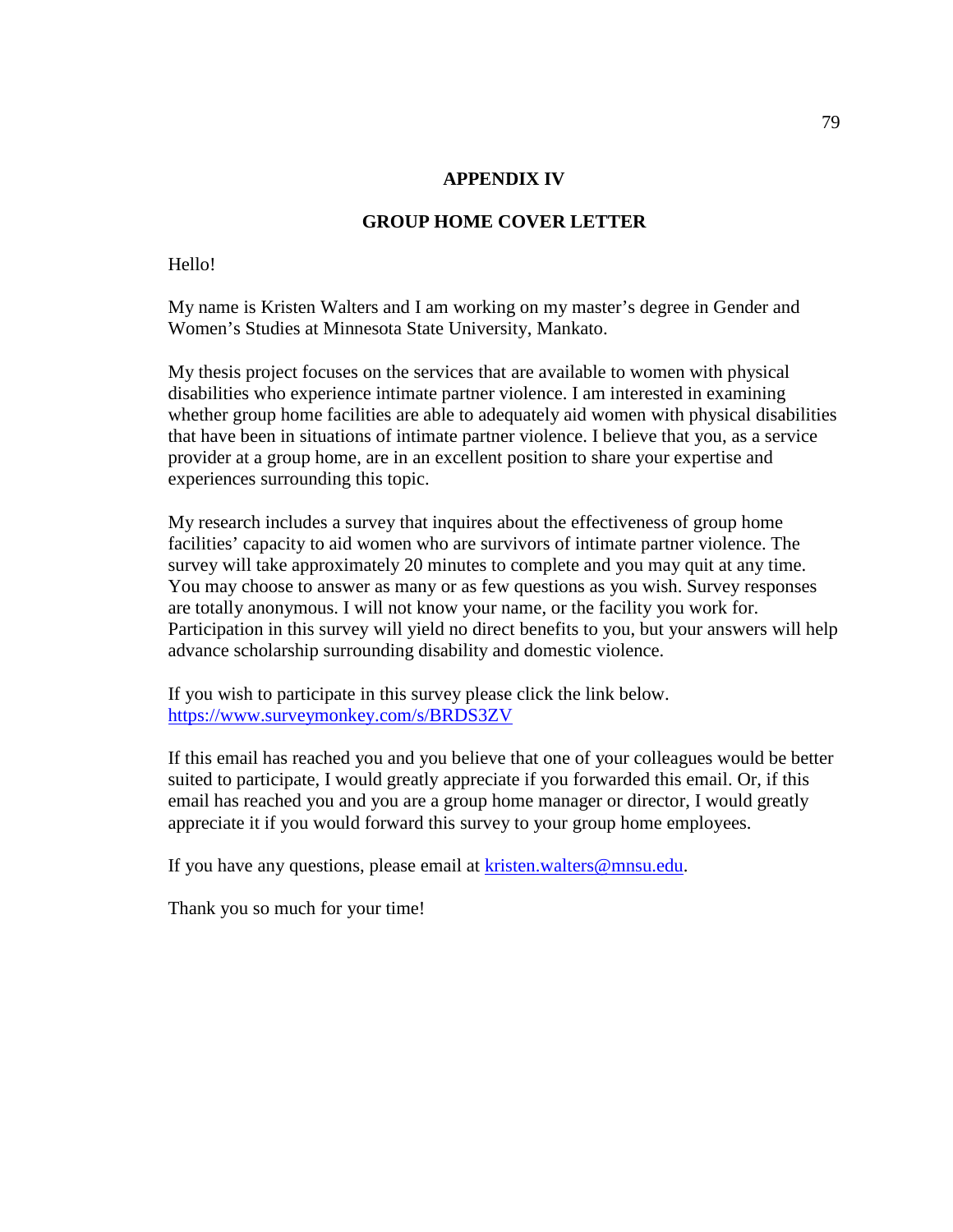#### **APPENDIX V**

#### **GROUP HOME SURVEY**

#### ONLINE SURVEY CONSENT FORM

You are requested to participate in research that will be supervised by Principal Investigator,

Dr. Maria Bevacqua on resources available to women with physical disabilities experiencing intimate partner violence. This survey should take approximately 20 minutes. There is no direct benefit associated with your participation in this research.

Participation is voluntary and responses will be kept anonymous. However, whenever one works with email/the internet there is always the risk of compromising privacy, confidentiality, and/or anonymity. Despite this possibility, the risks to your physical, emotional, social, professional, or financial well-being are considered to be less than minimal.

You have the option to not respond to any questions that you choose. Participation or nonparticipation will not affect your relationship with Minnesota State University, Mankato. Submission of the completed survey will be interpreted as your informed consent to participate and that you affirm that you are at least 18 years of age.

If you have any questions about the research, please contact Dr. Maria Bevacqua (maria.bevacqua@mnsu.edu) or Kristen Walters (kristen.walters@mnsu.edu). If you have questions about the treatment of human subjects, contact the IRB Administrator, Dr. Barry Ries, at 507-389-2321. If you would like more information about the specific privacy and anonymity risks posed by online surveys, please contact the Minnesota State University, Mankato Information and Technology Services Help Desk (507-389-6654) and ask to speak to the Information Security Manager.

Print a copy for your records

MSU IRB LOG # 295133-1 Date of MSU IRB approval: January 31, 2012

### **1. Do you work in a group home facility that provides services to women with physical disabilities?**

Do you work in a group home facility that provides services to women with physicalО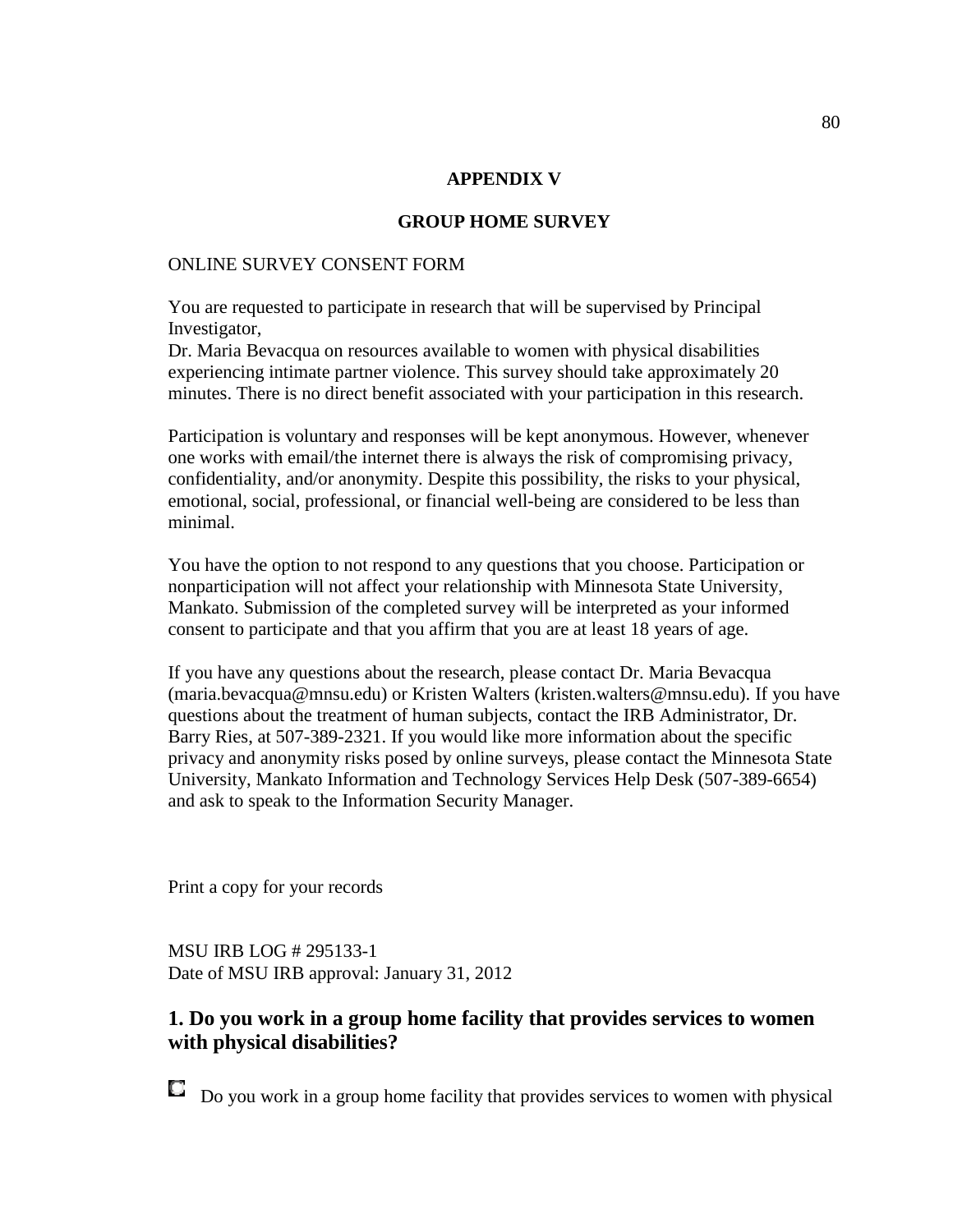disabilities? Yes  $\square$   $_{\rm No}$ 

## **2. How would you describe the setting in which your facility is located?**



|   | $\blacksquare$ Rural |  |  |  |
|---|----------------------|--|--|--|
| О | Other                |  |  |  |
|   | Comment              |  |  |  |

### **3. What is your role or position at this facility?**

What is your role or position at this facility?

### **4. Please explain your daily job duties.**

Please explain your daily job duties.

## **5. How many years have you worked at this position?**

How many years have you worked at this position? Less than 1 year

|  | -2 years |
|--|----------|
|--|----------|

- $\Box$  2-4 years
- $\Box$  4-8 years

 $\begin{array}{c} \Box \ \\ 8 \ \text{years or more} \end{array}$ 

## **6. Do you work at a publicly owned, privately owned facility, or a nonprofit organization?**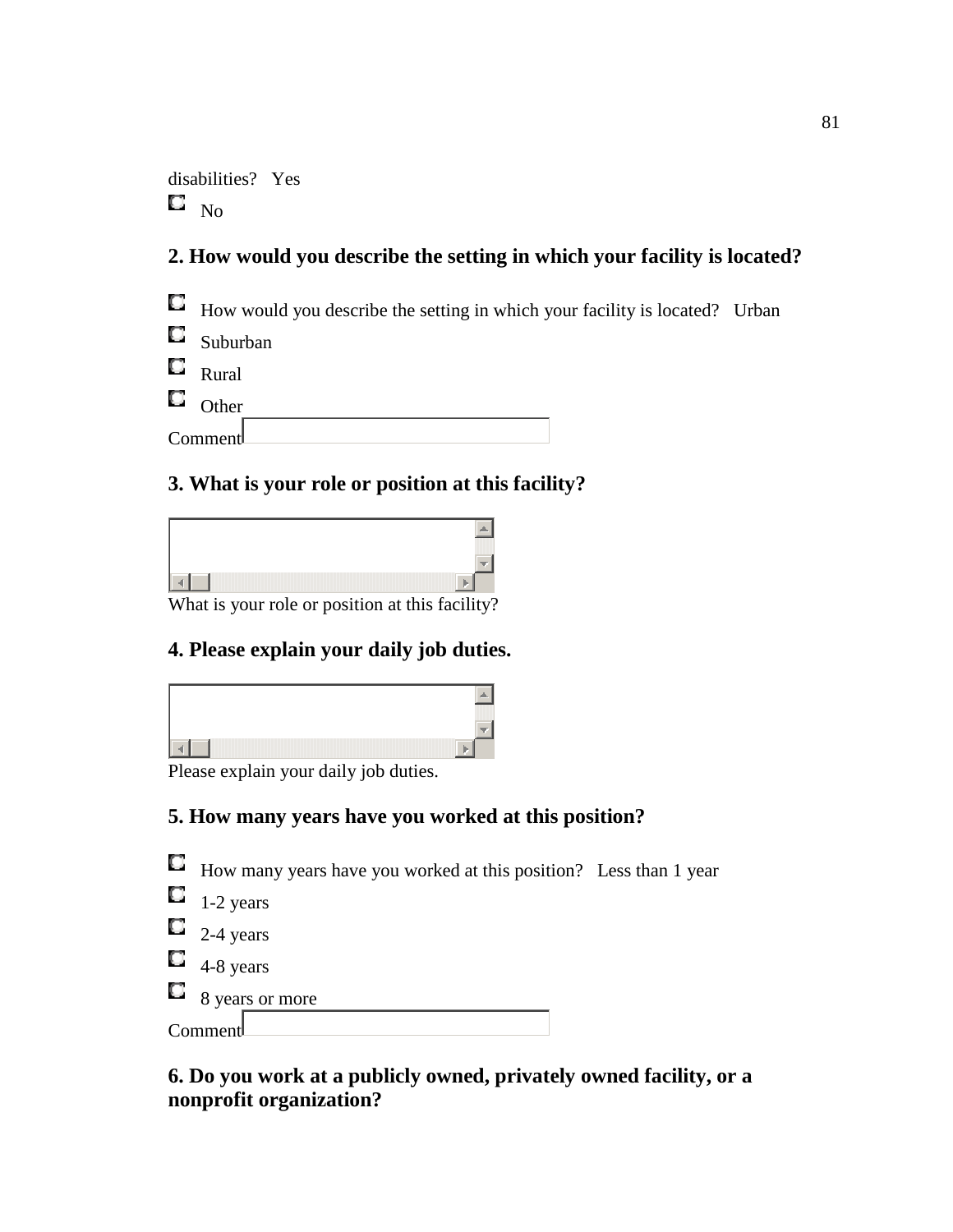$\Box$  Do you work at a publicly owned, privately owned facility, or a nonprofit organization? Publicly owned

 $\Box$  Privately owned

Nonprofit organization

Comment

## **7. Approximately, how many women compared to men live in the group home?**

Approximately, how many women compared to men live in the group home? Mostly men

 $\Box$  Approximately an even number of women and men

 $\Box$  Mostly women

## **8. In your opinion, approximately how many women that your facility provides services to disclose that they are survivors of intimate partner violence per year?**

 $\Box$  In your opinion, approximately how many women that your facility provides services to disclose that they are survivors of intimate partner violence per year? Less than 1 woman

 $\Box$  1-2 women

 $\Box$  2-5 women

 $\Box$  5-10 women

 $\Box$  More than 10 women

## **9. To your knowledge or in your experience, has anyone ever sought residence at your facility in order to leave an abusive relationship?**

To your knowledge or in your experience, has anyone ever sought residence at your facility in order to leave an abusive relationship? strongly agree

Q agree

O. neutral or unsure

 $\Box$  disagree

 $\Box$ strongly disagree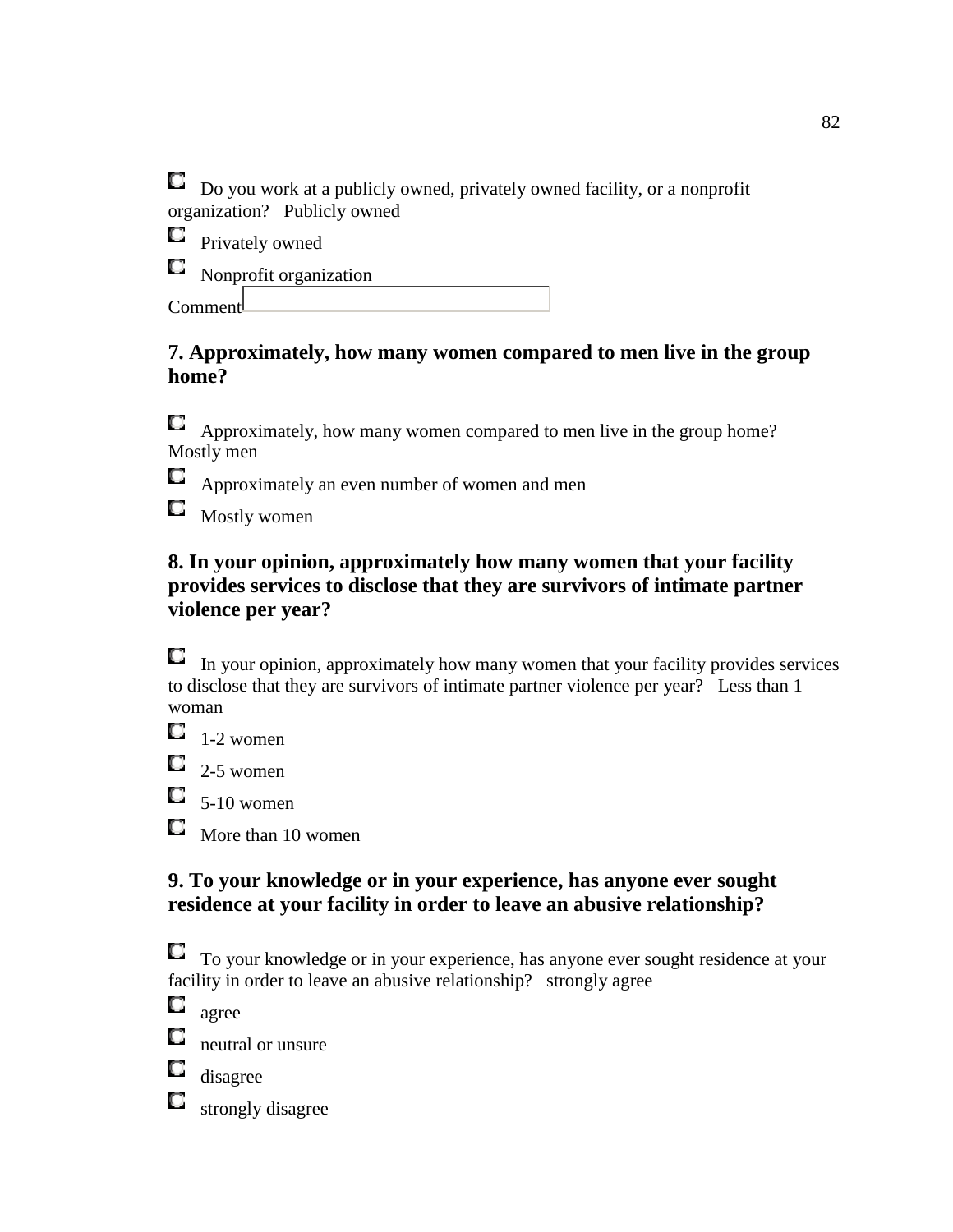### **10. Have you received training on violence, abuse, or intimate partner violence for your position?**

Have you received training on violence, abuse, or intimate partner violence for your position? strongly agree

| Q      | agree             |
|--------|-------------------|
| $\Box$ | neutral or unsure |
|        | $\Box$ disagree   |
| $\Box$ | strongly disagree |
|        | Comment           |

### **11. Has your group home made special trainings on violence, abuse, or sexual assault available and have you been encouraged to attended these special trainings?**

**Has your group home made special trainings on violence, abuse, or sexual assault** available and have you been encouraged to attended these special trainings? strongly agree

 $\Box$  agree

 $\Box$  neutral or unsure

 $\Box$  disagree

 $\Box$ strongly disagree

### **12. Would your facility be able to accommodate a woman in need of immediate shelter due to intimate partner violence?**

Would your facility be able to accommodate a woman in need of immediate shelter due to intimate partner violence? strongly agree

|         | agree             |  |
|---------|-------------------|--|
| O.      | neutral or unsure |  |
| O       | disagree          |  |
| Q.      | strongly disagree |  |
| Comment |                   |  |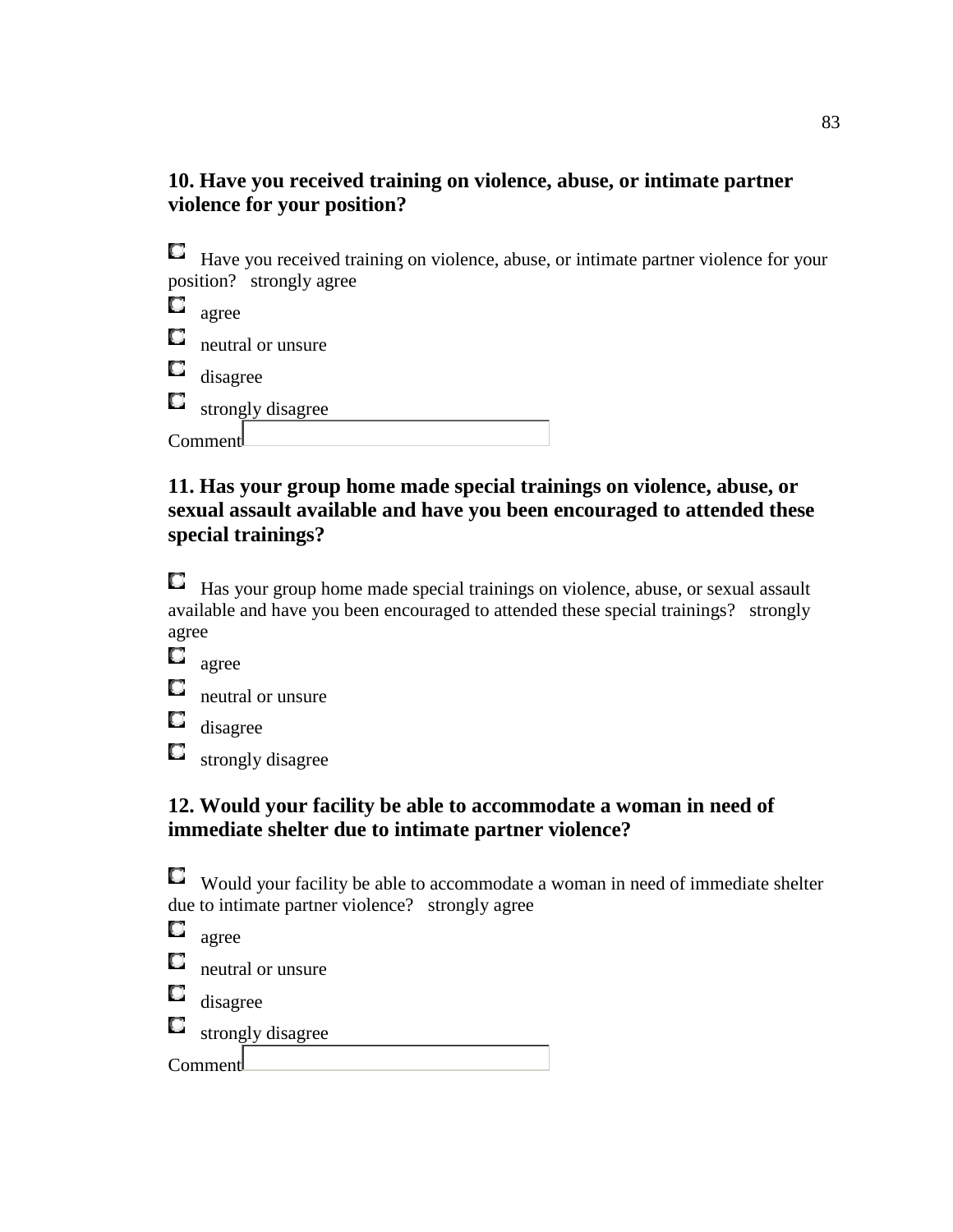### **13. Is there a staff member at your facility who is equipped to refer survivors of intimate partner violence to a service provider who might be able to better assist them?**

| 0.    | Is there a staff member at your facility who is equipped to refer survivors of intimate  |
|-------|------------------------------------------------------------------------------------------|
|       | partner violence to a service provider who might be able to better assist them? strongly |
| agree |                                                                                          |
| Q     | agree                                                                                    |
| Q     | neutral or unsure                                                                        |
| a     | disagree                                                                                 |
| Q     | strongly disagree                                                                        |
|       | Comment                                                                                  |

### **14. Is there someone at your facility who would be able to help a survivor of intimate partner violence apply for a protective order or provide any other legal assistance?**

 $\Box$  Is there someone at your facility who would be able to help a survivor of intimate partner violence apply for a protective order or provide any other legal assistance? strongly agree

| L. | agree             |
|----|-------------------|
| O  | neutral or unsure |
| Ω, | disagree          |
| O  | strongly disagree |
|    | Comment           |

**15. Have you ever knowingly worked with a client who was a survivor of intimate partner violence? Did you feel you were able to adequately help this woman? Did you feel your facility was a good place for this woman?** 



Have you ever knowingly worked with a client who was a survivor of intimate partner violence? Did you feel you were able to adequately help this woman? Did you feel your facility was a good place for this woman?